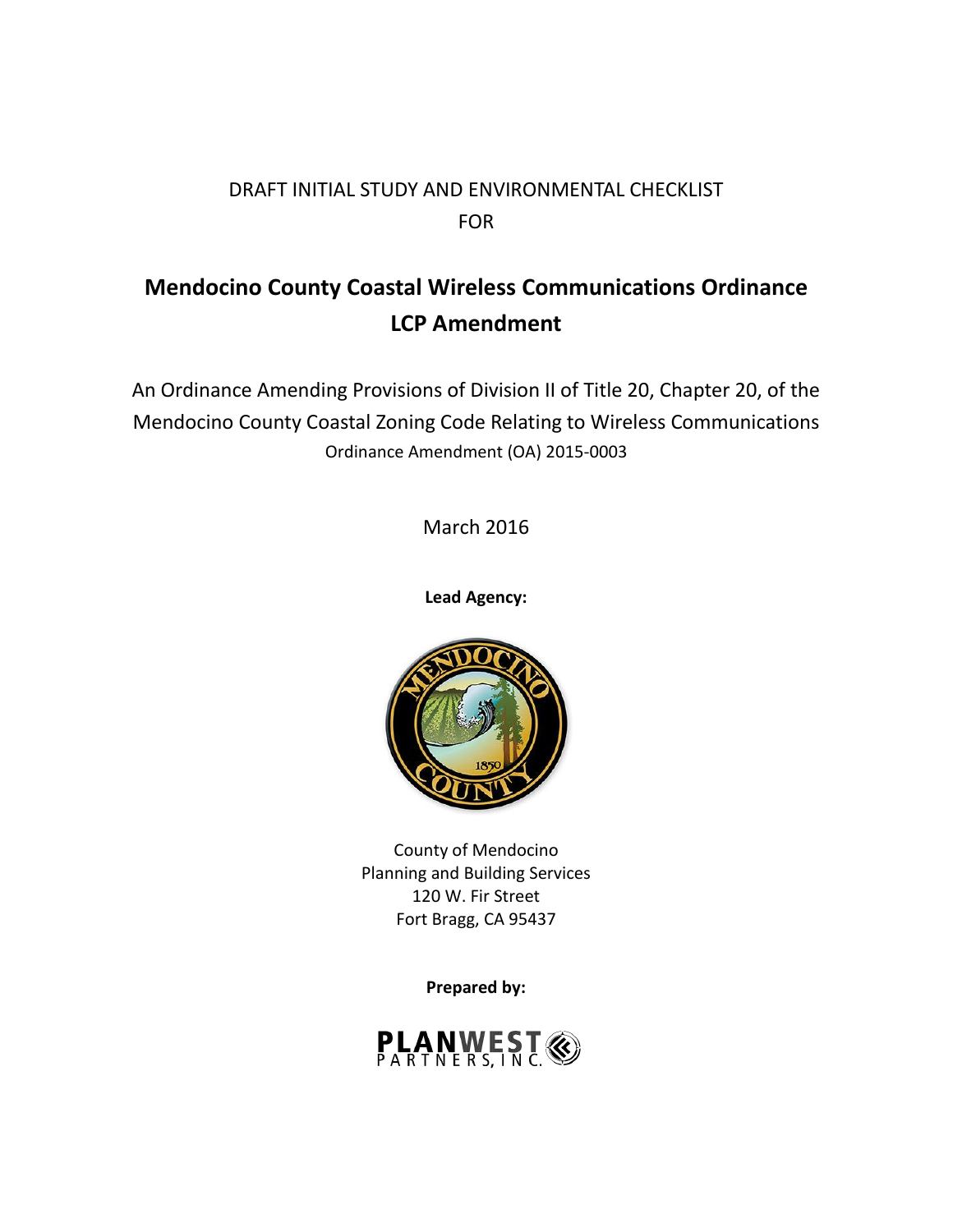# **TABLE OF CONTENTS**

#### **FIGURE**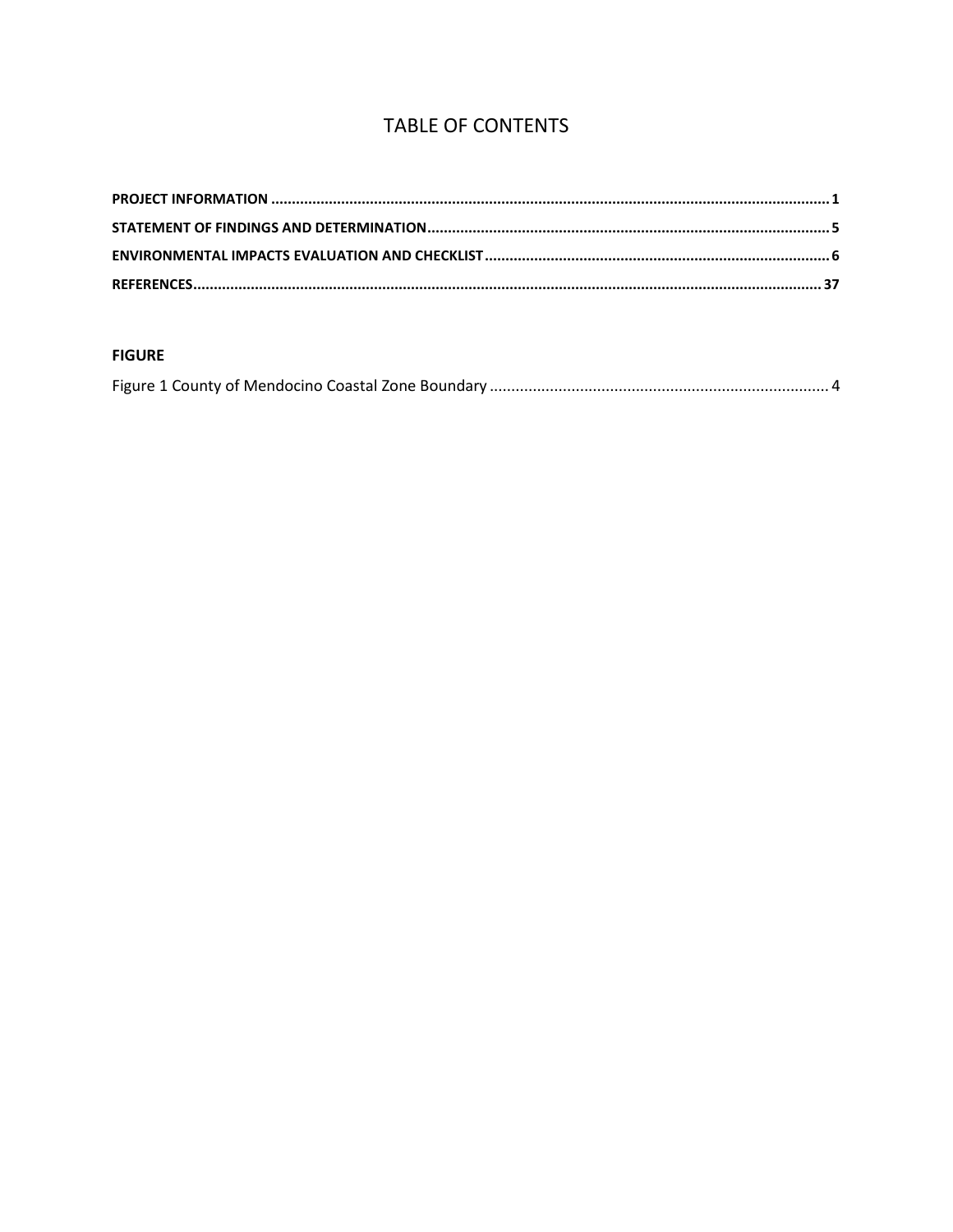# <span id="page-2-0"></span>**Project Information**

| <b>PROJECT TITLE:</b>                         | Mendocino County Coastal Wireless Communications Ordinance LCP<br>Amendment                                                                                             |
|-----------------------------------------------|-------------------------------------------------------------------------------------------------------------------------------------------------------------------------|
| <b>LEAD AGENCY:</b><br><b>CONTACT:</b>        | County of Mendocino<br>Julia Acker<br><b>Planning and Building Services</b><br>120 W. Fir Street<br>Fort Bragg, CA 95437<br>(707) 964-5379<br>ackerj@co.mendocino.ca.us |
| <b>PREPARED BY:</b>                           | Planwest Partners, Inc.<br>1125 16 <sup>th</sup> Street, Suite 200<br>Arcata, CA 95521<br>(707) 825-8260                                                                |
| <b>PROJECT LOCATION:</b>                      | Unincorporated areas of Mendocino County within the coastal zone, except for<br>the Town of Mendocino (as delineated on Map 32 of the General Plan Coastal<br>Element). |
| <b>GENERAL PLAN</b><br><b>DESIGNATION(s):</b> | The proposed ordinance will apply to all General Plan Land Use designations<br>within the unincorporated areas of the coastal zone in Mendocino County.                 |
| <b>ZONING</b><br><b>DESIGNATION(s):</b>       | The proposed ordinance will apply to all zoning districts within the<br>unincorporated areas of the coastal zone in Mendocino County.                                   |

# **PROJECT SUMMARY:**

The proposed ordinance will provide a consistent and comprehensive regulatory scheme for the development and operation of wireless communications facilities within the coastal zone; consistent with applicable local, state and federal regulations. The proposed ordinance will amend provisions of Division II of Title 20 – Coastal Zoning Code, adding Chapter 20.522 to the existing Zoning Code. The ordinance is intended to protect the aesthetic quality of the county and minimize the adverse impacts of wireless communications facilities while providing for the communications needs of residents, businesses, visitors, and government.

The proposed ordinance streamlines the permit processing for certain types of wireless facilities using the coastal development permit (CDP) process. The ordinance defines when wireless facilities may be exempt from discretionary review, subject to a CDP, and when a coastal development use permit (CDU) will be required. To qualify for a CDP the applicant would need to meet one or more of the four categories along with the standards identified for each. All other proposed wireless communication facilities that do not qualify for an exemption or the CDP process must apply for a CDU or as otherwise prescribed in the County Zoning Code.

# **BACKGROUND:**

The County of Mendocino (County) recently adopted an ordinance amendment (OA 2014-0003) to define where and how wireless communications facilities may be installed in the inland unincorporated areas of Mendocino County (Division I of Title 20 Chapter 20.236). The County is now proposing to adopt similar standards that will apply to unincorporated areas within the coastal zone, except for the Town of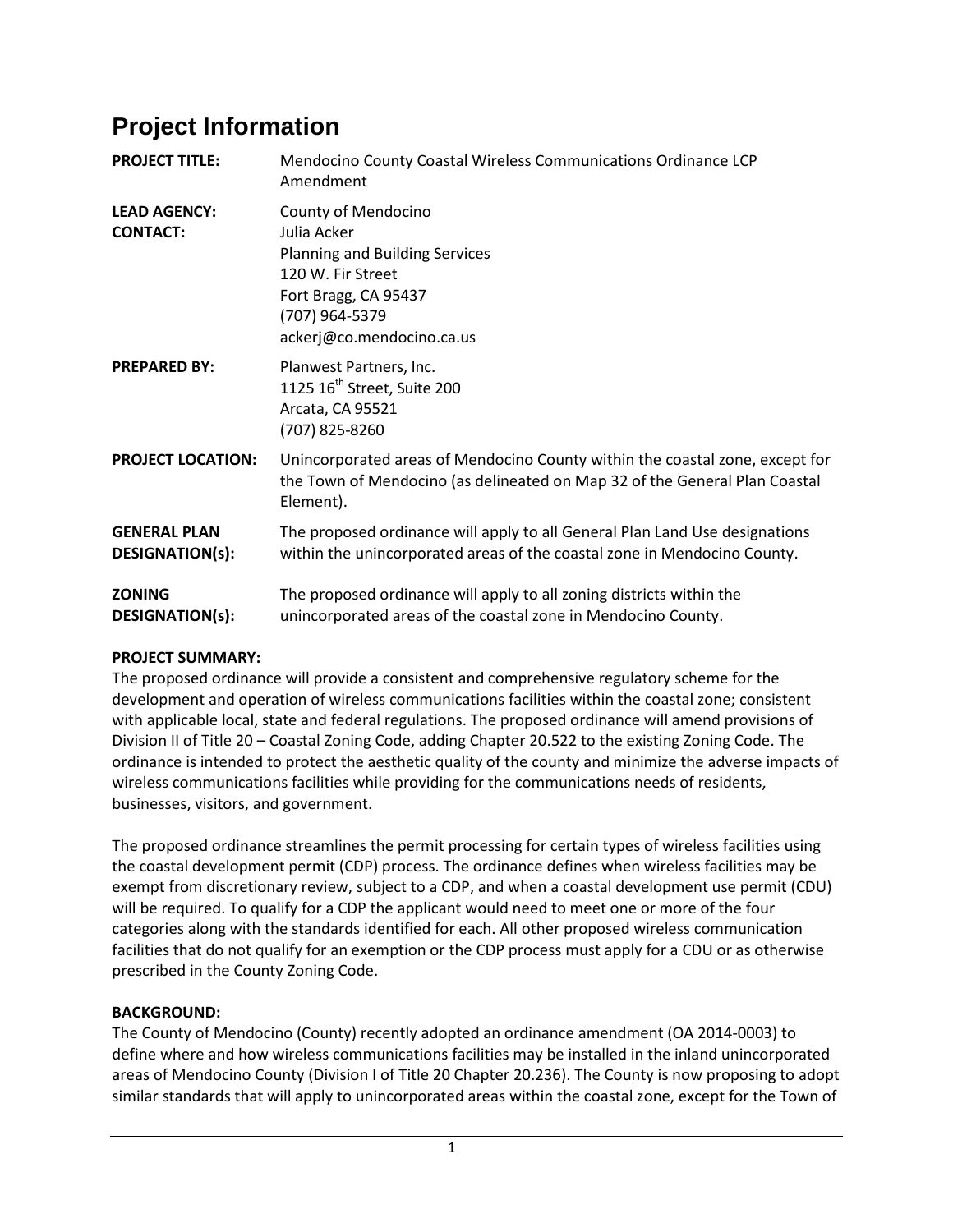Mendocino (as delineated on Map 32 of the General Plan Coastal Element). Development in the Town of Mendocino is regulated by Division III of Title 20 of the Mendocino County Code (MCC).

Wireless communications facilities, commonly called "cell towers", are becoming increasingly common and the County receives applications for new towers each year. As cellular and broadband companies begin to implement wireless networks for the next generation of wireless service, the number of applications is expected to increase. Wireless communications facilities are an important component in the general communications needs of County residents and a vital link in the local emergency response network. The proposed ordinance was developed through stakeholder and public outreach and input was requested on the draft ordinance at public workshops.

# **PROJECT DESCRIPTION:**

The proposed streamlined CDP process includes specific development standards that are intended to limit impacts of wireless facilities while protecting the public's health, safety, welfare, and coastal resources. All wireless communications facilities must comply with applicable goals, objectives and policies of the General Plan, Local Coastal Program (LCP), town plans, zoning regulations and the development standards defined in the ordinance. The proposed ordinance allows the processing of a CDP to streamline the planning process for the following types of wireless facilities (Section 20.522.020).

- 1. Additional antennas and associated equipment to be located upon an existing wireless communication facility (co-location).
- 2. Building-mounted antennas.
- 3. Roof-mounted antennas.
- 4. New wireless communication facility.

To qualify for a CDP the applicant would need to meet one or more of the four categories along with the standards identified for each. The first category recognizes the importance of utilizing co-location and allows for co-location applications to be approved by a CDP if the changes are minor. The second and third categories, building and roof mounted antennas, were added to encourage the use of existing structures without substantially changing the appearance or function of the structure and minimizing the need for new towers. The fourth category is included as an incentive for the wireless industry to construct wireless communication facilities less than 50 feet in height that are visibly unobtrusive and effectively unnoticeable rather than the typical 100 foot tall and higher self-support structures that are often proposed. If the application does not meet one of the four categories, and all applicable criteria, then the applicant must apply for a CDU.

The proposed ordinance provides exemptions from discretionary review for the following types of wireless facilities (Section 20.522.015):

- Private communication equipment utilized for personal use such as private radio, television, internet or ham radio reception antennas. Such Facilities shall be limited in height by Section 20.444.025.
- Commercial antenna additions to existing legal structures provided the antenna does not exceed the height limit for noncommercial antennas in the zoning district, is no more than one meter in diameter or width and which does not involve any ground disturbance, nor relies upon any equipment shelter, fenced enclosures, or a separate power generator. No more than three such antennas shall be located on any legal parcel without obtaining a Coastal Development Permit.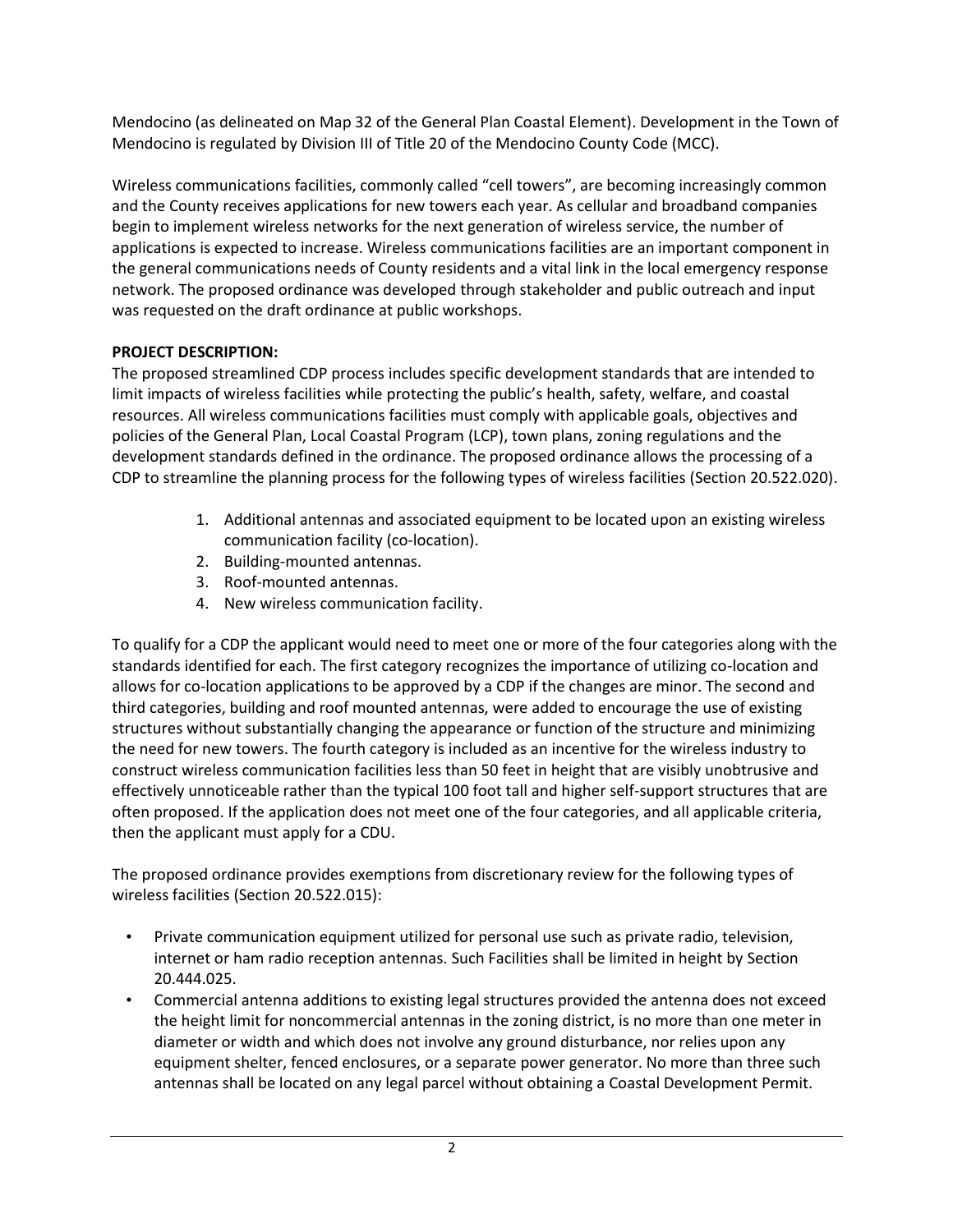- Small scale, low powered, short-range and visually inconspicuous, wireless internet transmitter/receivers (e.g., "wi-fi hotspots").
- Temporary facilities erected and operated for use in emergency situations which are approved in writing in by the Director. Use of such facilities shall not exceed two weeks unless an extension is granted by the Director. Notification shall be provided within 72 hours of installation.
- Any facility specifically exempted under federal or state law as determined by the Director.
- The Director may exempt minor modifications to existing legal wireless communication facilities, if project is limited to replacing equipment with similar or with smaller or less visible equipment that will have little or no change in the visual appearance of the facility.

Developers are encouraged, even with exempt facilities, to locate and design facilities to minimize the aesthetic impacts, by designing facilities to be compatible with the existing surroundings. The exemptions set forth in this section apply only to facilities demonstrating radio-frequency emission compliance with the Federal Communications Commission's limits for human exposure to radio frequency electromagnetic fields. The exempt facilities are limited in height by applicable zoning district height standards, except as specifically noted. It also must be documented that exempt facilities would not have a risk of substantial adverse impacts on public access, environmentally sensitive habitat area, wetlands, or public views to the ocean. Facilities determined to be exempt are required to obtain necessary building permits prior to commencing work.

The proposed ordinance will allow facilities that meet specified development standards to be permitted through the CDP process. Coastal development permits are discretionary actions and subject to CEQA review. Upon completion of project review and evaluation, action to approve, conditionally approve, or deny a CDP shall be taken by the Coastal Permit Administrator in the case of principal permitted uses, and by the Planning Commission in the case of CDU. The CDP process would be utilized to permit only those projects that are consistent with identified standards and would have a negligible impact to the site and surrounding area.

# **Local Coastal Program Amendment - Regulatory Framework**

This proposed Local Coastal Program Amendment will only amend the Implementation Plan (IP) which is the zoning code portion of the LCP to include the proposed amendments. The standard of review for the proposed amendment is whether it conforms with and is adequate to carry out the certified Land Use Plan (LUP) – Mendocino County General Plan Coastal Element (1991). The coastal zoning ordinance must conform with and be adequate to carry out the objectives and policies of the LUP. The Coastal Element includes a discussion of development policies for resources including, but not limited to: habitats and natural resources; agriculture; forestry and soils resources; hazards management; visual resources; and transportation, utilities and public services. The analysis and conclusions in this document reference applicable LUP policies and consider conformity with each section's policies.

**SURROUNDING LAND USES AND SETTING:** The proposed ordinance would be in effect within the coastal zone throughout the unincorporated areas of Mendocino County, except the Town of Mendocino as previously discussed.

**ANTICIPATED PERMITS AND APPROVAL(s):** The proposed ordinance will be scheduled for a public hearing before the Mendocino County Planning Commission. The Planning Commission will make recommendations to the Mendocino County Board of Supervisors. The Board of Supervisors must hear and adopt the ordinance, which then must be certified by the Coastal Commission for it to become effective.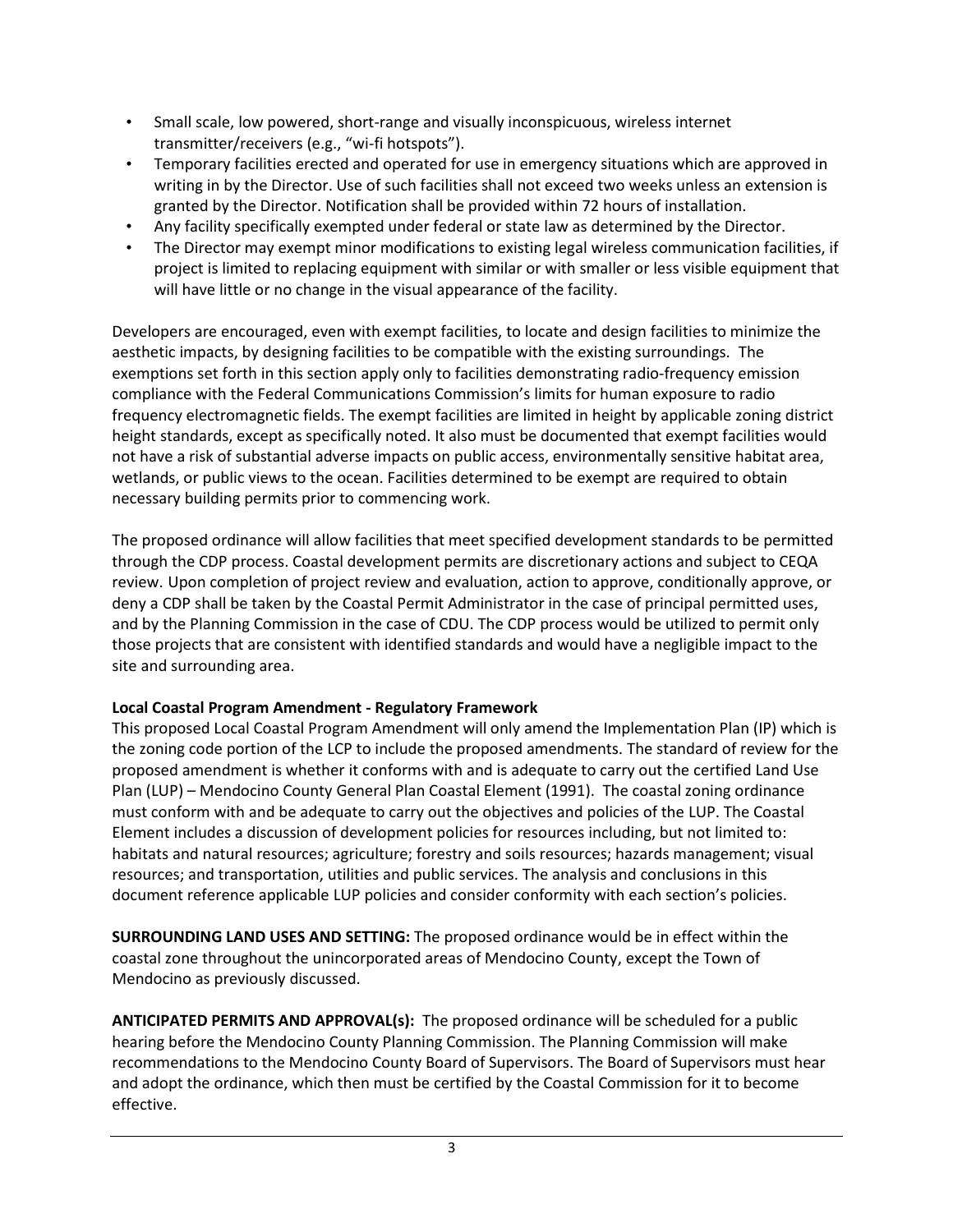**Figure 1 Mendocino County Coastal Zone Boundary**

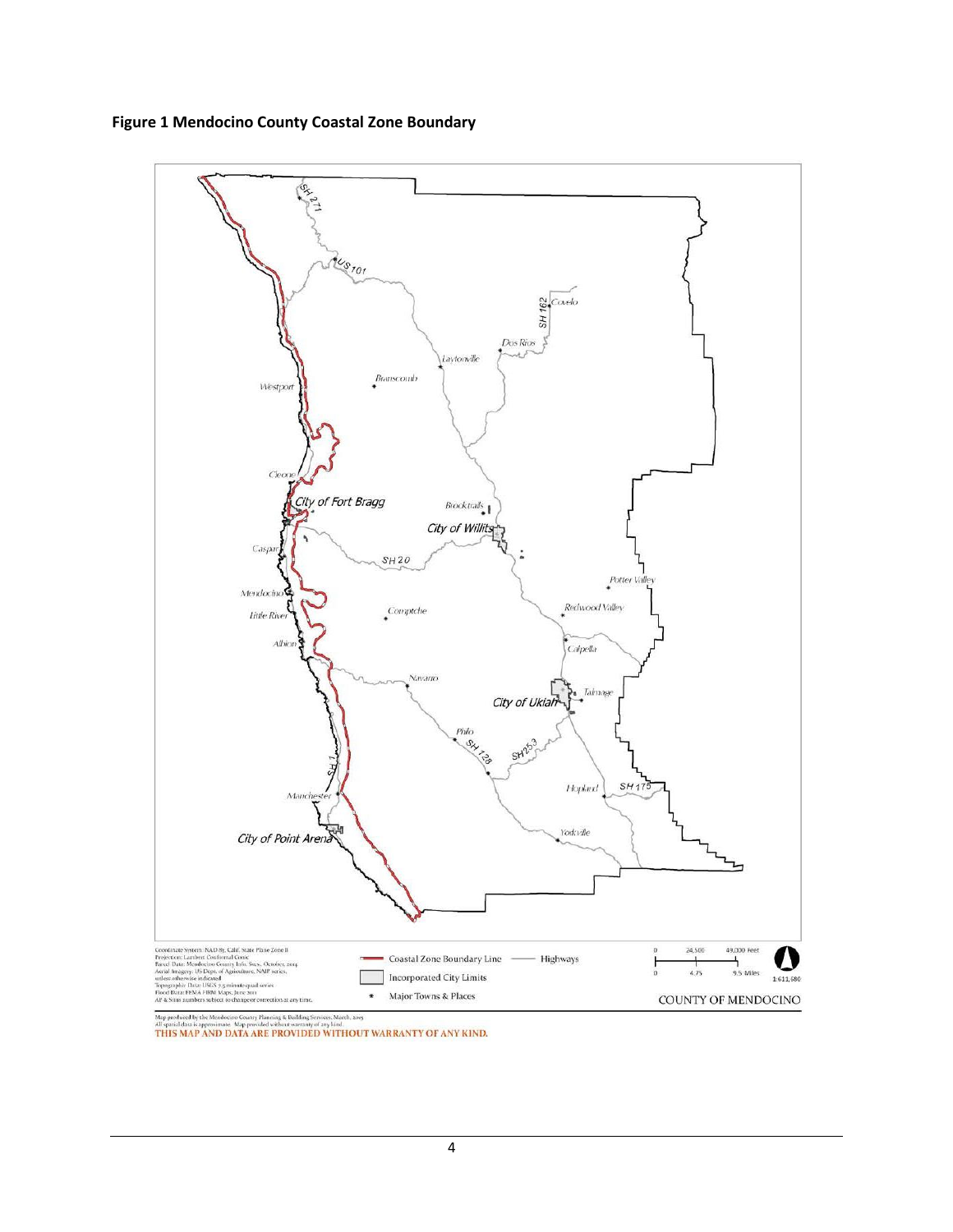# <span id="page-6-0"></span>**Statement of Findings and Determination**

#### **ENVIRONMENTAL FACTORS POTENTIALLY AFFECTED:**

The environmental factors checked below would be potentially affected by this project, involving at least one impact that is a "Potentially Significant Impact" as indicated by the checklist on the following pages.

| Aesthetics                         | <b>Greenhouse Gas Emissions</b> | Population/Housing                        |
|------------------------------------|---------------------------------|-------------------------------------------|
| <b>Agricultural &amp; Forestry</b> | Hazards & Hazardous Materials   | <b>Public Services</b>                    |
| Resources<br>Air Quality           | Hydrology/Water Quality         | Recreation                                |
| <b>Biological Resources</b>        | Land Use/Planning               | Transportation/Traffic                    |
| <b>Cultural Resources</b>          | Mineral Resources               | Utilities/Service Systems                 |
| Geology/Soils                      | Noise                           | <b>Mandatory Findings of Significance</b> |

#### **DETERMINATION**

 $\Box$ 

On the basis of this initial evaluation:

 $\boxtimes$ I find that the proposed project COULD NOT have a significant effect on the environment, and a NEGATIVE DECLARATION will be prepared.

 $\Box$ I find that although the proposed project could have a significant effect on the environment, there will not be a significant effect in this case because revisions in the project have been made by or agreed to by the project proponent. A MITIGATED NEGATIVE DECLARATION will be prepared.

I find that the proposed project MAY have a significant effect on the environment, and an ENVIRONMENTAL IMPACT REPORT is required.

 $\Box$ I find that the proposed project MAY have a "potentially significant impact" or "potentially significant unless mitigated" impact on the environment, but at least one effect 1) has been adequately analyzed in an earlier document pursuant to applicable legal standards, and 2) has been addressed by mitigation measures based on the earlier analysis as described on attached sheets. An ENVIRONMENTAL IMPACT REPORT is required, but it must analyze only the effects that remain to be addressed.

 $\Box$ I find that although the proposed project could have a significant effect on the environment, because all potentially significant effects (a) have been analyzed adequately in an earlier EIR or NEGATIVE DECLARATION pursuant to applicable standards, and (b) have been avoided or mitigated pursuant to that earlier EIR or NEGATIVE DECLARATION, including revisions or mitigation measures that are imposed upon the proposed project, nothing further is required.

Signature Date Date Date

\_\_\_\_\_\_\_\_\_\_\_\_\_\_\_\_\_\_\_\_\_\_\_\_\_\_\_\_\_\_\_\_ \_\_\_\_\_\_\_\_\_\_\_\_\_\_\_\_\_\_\_\_\_\_\_\_\_\_\_\_

Printed Name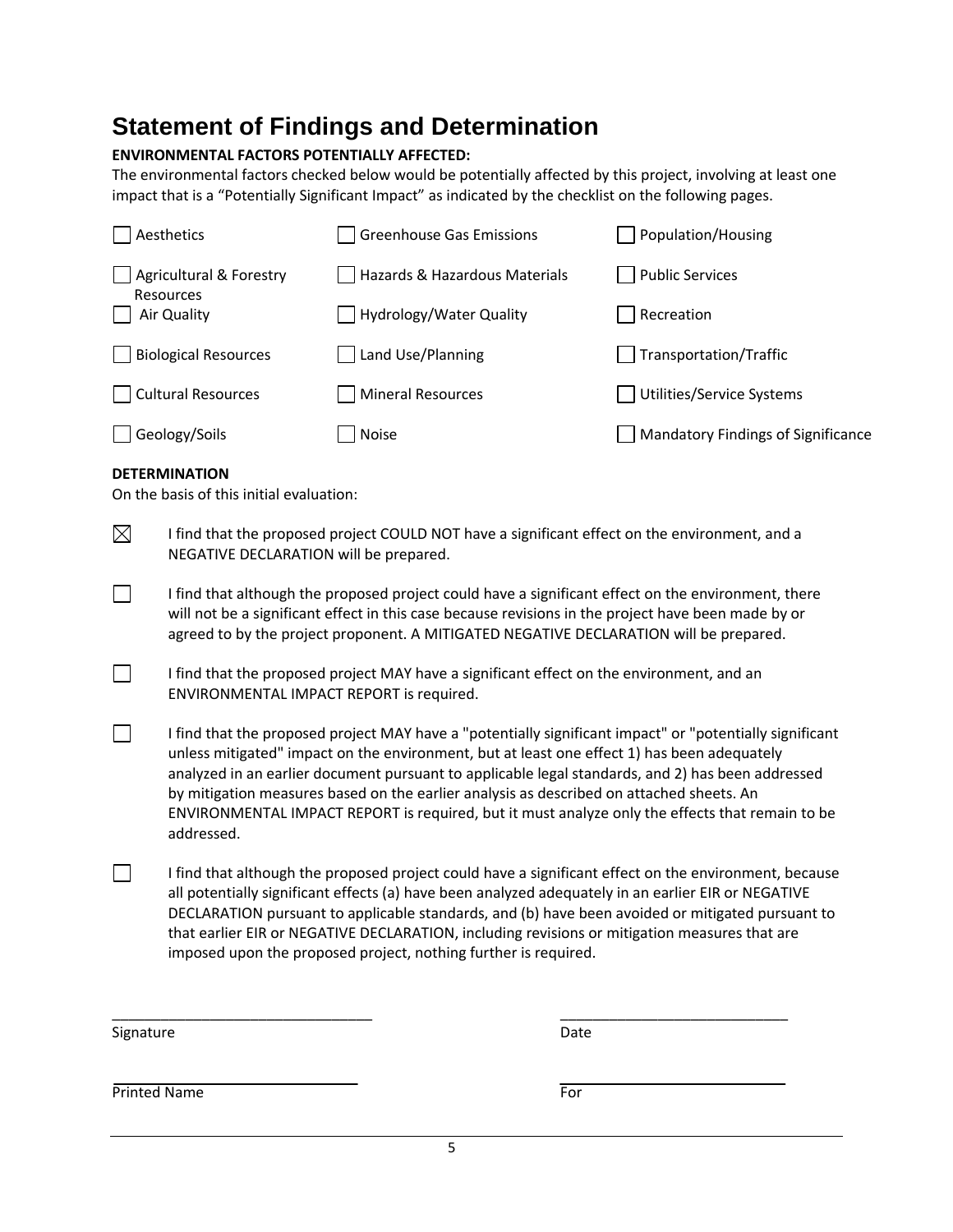# <span id="page-7-0"></span>**Environmental Impacts Evaluation and Checklist**

- 1) A brief explanation is required for all answers except "No Impact" answers that are adequately supported by the information sources a lead agency cites in the parentheses following each question. A "No Impact" answer is adequately supported if the referenced information sources show that the impact simply does not apply to projects like the one involved (e.g., the project falls outside a fault rupture zone). A "No Impact" answer should be explained where it is based on project-specific factors as well as general standards (e.g., the project will not expose sensitive receptors to pollutants, based on a project-specific screening analysis).
- 2) All answers must take account of the whole action involved, including off-site as well as on-site, cumulative as well as project-level, indirect as well as direct, and construction as well as operational impacts.
- 3) Once the lead agency has determined that a particular physical impact may occur, then the checklist answers must indicate whether the impact is potentially significant, less than significant with mitigation, or less than significant. "Potentially Significant Impact" is appropriate if there is substantial evidence that an effect may be significant. If there are one or more "Potentially Significant Impact" entries when the determination is made, an EIR is required.
- 4) "Negative Declaration: Less Than Significant With Mitigation Incorporated" applies where the incorporation of mitigation measures has reduced an effect from "Potentially Significant Impact" to a "Less Than Significant Impact." The lead agency must describe the mitigation measures, and briefly explain how they reduce the effect to a less than significant level (mitigation measures from "Earlier Analyses," as described in (5) below, may be cross-referenced).
- 5) Earlier analyses may be used where, pursuant to the tiering, program EIR, or other CEQA process, an effect has been adequately analyzed in an earlier EIR or negative declaration. Section 15063(c)(3)(D). In this case, a brief discussion should identify the following:
	- a) Earlier Analysis Used. Identify and state where they are available for review.
	- b) Impacts Adequately Addressed. Identify which effects from the above checklist were within the scope of and adequately analyzed in an earlier document pursuant to applicable legal standards, and state whether such effects were addressed by mitigation measures based on the earlier analysis.
	- c) Mitigation Measures. For effects that are "Less Than Significant with Mitigation Measures Incorporated," describe the mitigation measures which were incorporated or refined from the earlier document and the extent to which they address site-specific conditions for the project.
- 6) Lead agencies are encouraged to incorporate into the checklist references to information sources for potential impacts (e.g., general plans, zoning ordinances). Reference to a previously prepared or outside document should, where appropriate, include a reference to the page or pages where the statement is substantiated.
- 7) Supporting Information Sources: A source list should be attached, and other sources used or individuals contacted should be citied in the discussion.
- 8) This is only a suggested form, and lead agencies are free to use different formats; however, lead agencies should normally address the questions from this checklist that are relevant to a project's environmental effects in whatever format is selected.
- 9) The analysis of each issue should identify:
	- a) the significance criteria or threshold used to evaluate each question; and
	- b) the mitigation measure identified, if any, to reduce the impact to less than significance.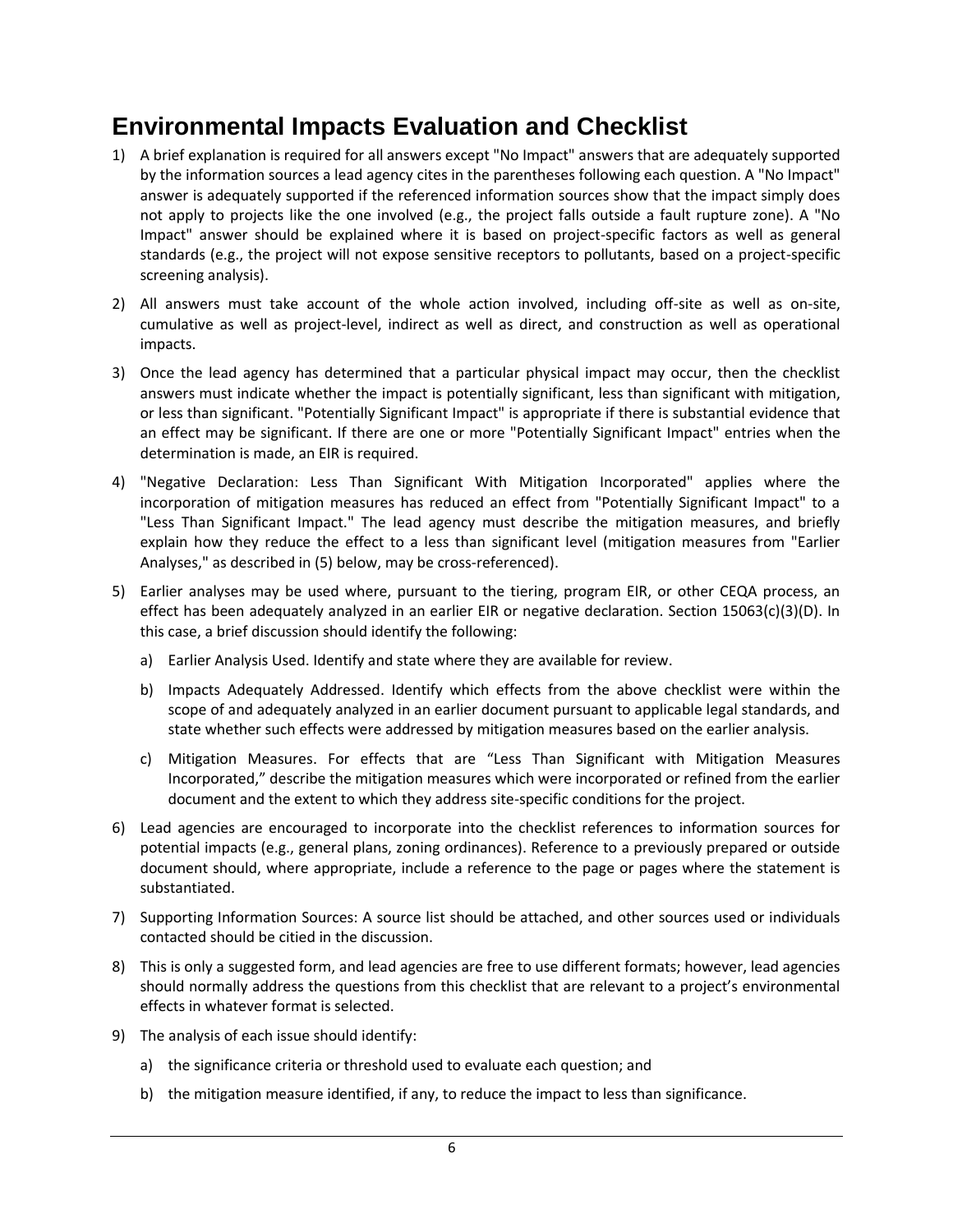| <b>Issues and Supporting Information</b> |                                                                                                                                                                | <b>Potentially</b><br>Significant | <b>Less Than</b><br><b>Significant With</b><br><b>Mitigation</b> | <b>Less Than</b><br>Significant | No.<br><b>Impact</b> |
|------------------------------------------|----------------------------------------------------------------------------------------------------------------------------------------------------------------|-----------------------------------|------------------------------------------------------------------|---------------------------------|----------------------|
|                                          | <b>AESTHETICS:</b> Would the project:                                                                                                                          |                                   |                                                                  |                                 |                      |
| a)                                       | Have a substantial adverse effect on a<br>scenic vista?                                                                                                        |                                   |                                                                  | x                               |                      |
| b)                                       | Substantially damage scenic resources,<br>including, but not limited to, trees, rock<br>outcroppings, and historic buildings<br>within a state scenic highway? |                                   |                                                                  | x                               |                      |
| C)                                       | Substantially degrade the existing<br>visual character or quality of the site<br>and its surroundings?                                                         |                                   |                                                                  | x                               |                      |
|                                          | d) Create a new source of substantial light<br>or glare which would adversely affect<br>day or nighttime views in the area?                                    |                                   |                                                                  | x                               |                      |

California Coastal Act (CCA) Section 30251 pertains to visual and aesthetic resources and states that the scenic and visual qualities of coastal areas shall be considered and protected as a resource of public importance. The Mendocino County General Plan Coastal Element Chapter 3.5 - Visual Resources, Special Communities, and Archaeological Resources, includes policies to provide visual resource protections. Following are summaries of applicable visual resources policies:

- 3.5-1 The scenic and visual qualities of Mendocino County coastal areas shall be considered and protected as a resource of public importance. Permitted development shall be sited and designed to protect views to and along the ocean and scenic coastal areas, to minimize the alteration of natural land forms, to be visually compatible with the character of surrounding areas and, where feasible, to restore and enhance visual quality in visually degraded areas. New development in highly scenic areas designated by the County of Mendocino Coastal Element shall be subordinate to the character of its setting.
- 3.5-3 Identifies highly scenic areas and provides for the protection of ocean and coastal views from public areas including highways, roads, coastal trails, vista points, beaches, parks, coastal streams, and waters used for recreational purposes. States new development should be subordinate to natural setting and minimize reflective surfaces.
- 3.5-4 Minimizes visual impact of development on hillsides.
- 3.5-6 Development on a parcel located partly within the highly scenic areas delineated on the Land Use Maps shall be located on the portion outside the viewshed if feasible.
- 3.5-8 Power transmission lines shall be located along established corridors. Elsewhere transmission lines shall be located to minimize visual prominence.
- 3.5-9 The location of all new access roads and driveways in rural areas shall be reviewed prior to any grading work to ensure safe location and minimum visual disturbance.
- 3.5-15 Installation of satellite receiving dishes shall require a coastal permit. In highly scenic areas, dishes shall be located so as to minimize visual impacts. Security lighting and floodlighting for occasional and/or emergency use shall be permitted in all areas. Minor additions to existing nightlighting for safety purposes shall be exempt from a coastal permit. In any event no lights shall be installed so that they distract motorists and they shall be shielded so that they do not shine or glare beyond the limits of the parcel wherever possible.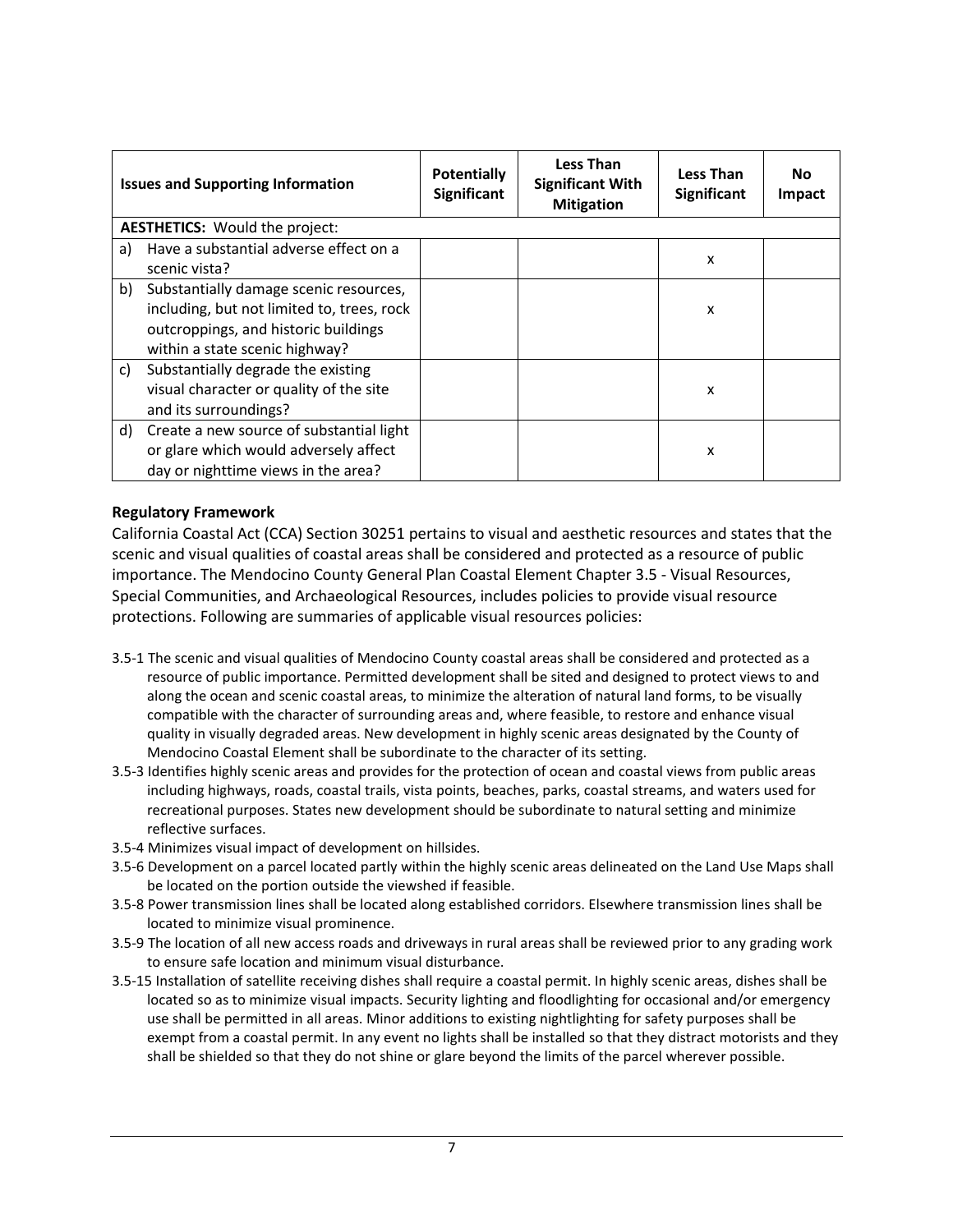#### **Discussion**

Mendocino County's coast includes beaches, dunes, high bluffs, seastacks, jutting headlands, wetlands, heavily wooded gulches, grassy upland terraces, pygmy forests, river estuaries and rocky streams. Several towns, each with a distinct character, complement the natural landscape. The beauty and accessibility of the Mendocino coast have made it a heavily used tourist and recreational area. Scenic resources are the basis of the coast's tourist economy as well as a source of continuing pleasure for residents (Coastal Element, 1991). The proposed ordinance contains a number of provisions and standards that are intended to limit the visual impact of new and modified existing wireless communication facilities and codifies the impact avoidance measures outlined in existing advisory guidelines.

**a-c)** Structures associated with wireless communications facilities, including antennas, antenna towers, lighting, equipment shelters, generators, fences, and access roads have the potential to interfere with views, natural vegetation, and scenic areas. The cumulative effect of numerous facilities being developed by competing communication services providers can create unnecessary visual impacts through the development of functionally redundant facilities that could detract from the visual quality and aesthetic character of both the undeveloped natural areas and Mendocino County's small towns. The proposed ordinance is intended to limit the visual and aesthetic impacts of wireless facilities on coastal resources while protecting the public's health, safety, and welfare.

Under the proposed ordinance, projects that are not found to be exempt will be subject to a CDP or a CDU. For projects that qualify for a CDP the proposed ordinance contains a number of standards that will limit the visual impact of wireless communications facilities including: height and width limitations; colors must match or complement the building or structure to which they are attached; antennas must be mounted to minimize visibility; and the facilities must also comply with all applicable development standards for the zoning district (Section 20.522.025). In addition, in order to qualify for a CDP all proposed new wireless communication facilities must be "located and designed to be visually unobtrusive and effectively unnoticeable and shall not result in any adverse environmental impacts" (Section 20.522.025(D)). New facilities must comply with the following requirements: the new facilities must not exceed 50 feet; must be located to have a backdrop of terrain which obscures the visibility of the facility; all exterior structures must have subdued colors and non-reflective materials; and must have increased setback requirements near residences and schools; must limit tree and vegetation removal; must have a road condition assessment; must not extend onto or impede access to a publicly used beach; and must be consistent with the County LCP and all applicable development standards for the zoning district.

The proposed ordinance requires applicants to submit site plans, elevations, and other related information to show that the facility would meet the ordinance requirements. All proposed wireless communication facilities must be in compliance with the County General Plan/ Local Coastal Program and development standards for the zoning district for which the facility is to be located. As described above, the proposed ordinance includes specific development standards that minimize aesthetic impacts, and carry out the LUP policies. All wireless communication facilities must be found in compliance with these policies and that the proposed facilities would not significantly affect any designated visual resources.

Adoption of the proposed ordinance will allow some wireless communications facilities to be exempt from discretionary review, as outlined in the project description. However, if located in a designed Highly Scenic Area as mapped on the Land Use Planning Maps, certain types of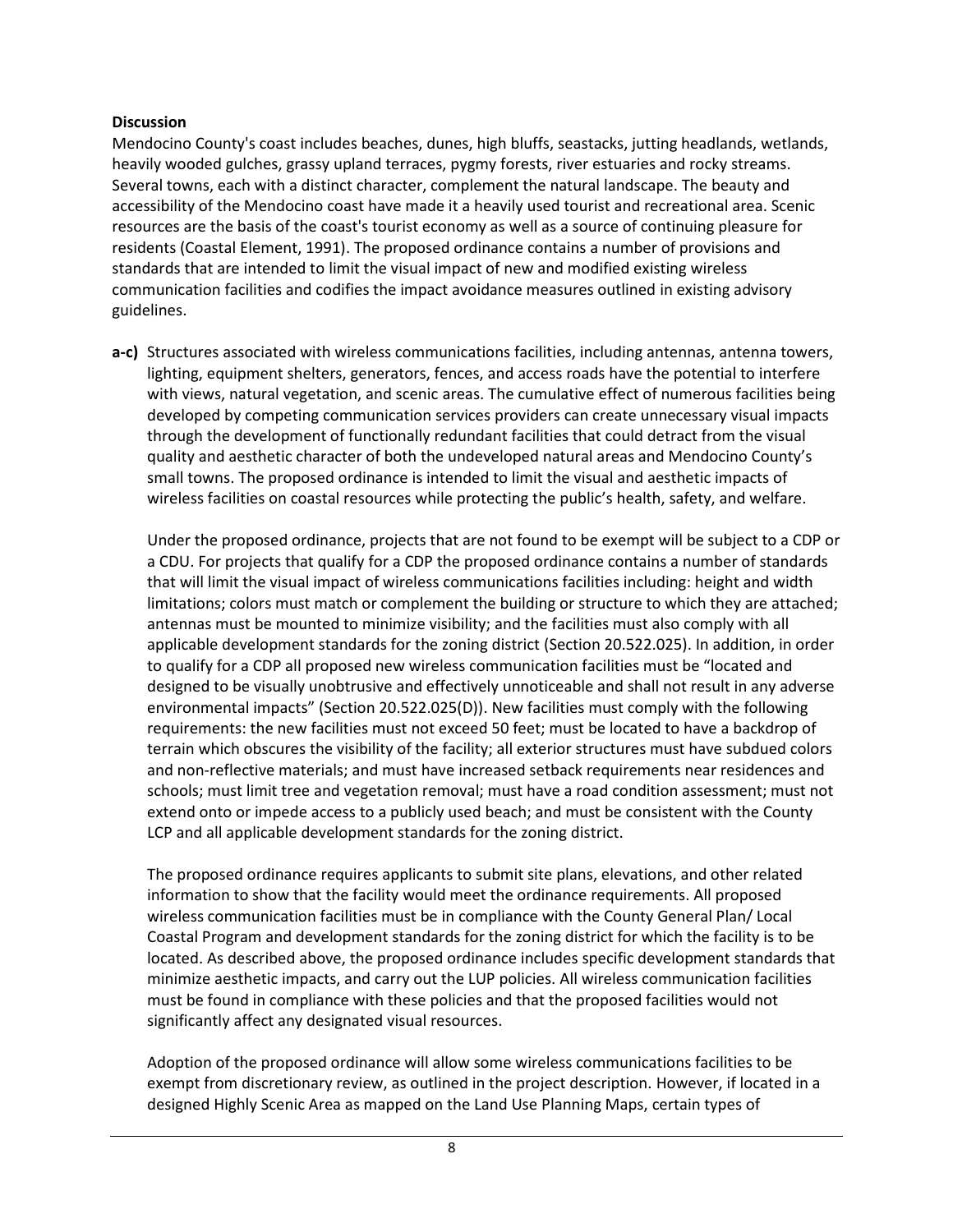exemptions (i.e. commercial antenna additions) may not be considered exempt, and therefore subject to discretionary review. Exempt facilities are generally for private use, temporary emergency services, wi-fi hotspots, or involve minor modifications to existing facilities that will result in little or no change to the existing visual appearance. The facilities that are proposed to be exempt from discretionary review will continue to be subject to height limitations of the applicable zoning district. The majority of the potentially exempt facilities do not involve new construction or ground disturbance; as such, the aesthetic impacts would be limited. The proposed ordinance encourages developers to locate and design exempt facilities to minimize aesthetic impacts by designing the facility to be compatible with their surroundings so as to be visually unobtrusive (Section 20.522.015). It also must be documented that exempt facilities would not have a risk of substantial adverse impacts on public access, environmentally sensitive habitat area, wetlands, or public views to the ocean.

The proposed ordinance conforms with and carries out the policies, objectives, principles, and standards of the County General Plan and LCP. The CDP process and development standards ensure that proposed facilities would not have a substantial adverse effect on scenic vistas, scenic resources, and would not substantially degrade the existing visual character or quality of the area. Therefore, a **less than significant impact** would occur as a result of implementing the proposed ordinance.

**d)** The proposed ordinance requires new facilities to be constructed with and/or painted in subdued colors and non-reflective materials, selected to blend with their surroundings. Any new towers must not be so tall that they require Federal Aviation Administration lighting or markings. The current Mendocino County General Plan, in Policy RM-134, requires new development, "…to protect the qualities of the nighttime sky…by requiring that outdoor nighttime lighting is directed downward, …and reduced both in intensity and direction to the level necessary for safety and convenience." Coastal Element Policy 3.5-15 states "…no lights shall be installed so that they distract motorists and they shall be shielded so that they do not shine or glare beyond the limits of the parcel wherever possible." These policies, in conjunction with the provisions of the new ordinance protect nighttime views as well as prevent new facilities from creating new sources of daytime glare.

Exempt facilities allowed by the proposed ordinance generally include private facilities, wi-fi hotspots, temporary emergency facilities, and minor modifications to existing facilities that have little or no change on visual appearance. None of the exempt facilities are anticipated to generate substantial light or glare which would adversely affect daytime or nighttime views. Therefore, a **less than significant impact** would occur as a result of implementing the proposed ordinance.

|                                                             | <b>Issues and Supporting Information</b> | <b>Potentially</b><br><b>Significant</b> | <b>Less Than</b><br><b>Significant With</b><br><b>Mitigation</b> | <b>Less Than</b><br><b>Significant</b> | No<br>Impact |
|-------------------------------------------------------------|------------------------------------------|------------------------------------------|------------------------------------------------------------------|----------------------------------------|--------------|
| <b>AGRICULTURE AND FOREST RESOURCES: Would the project:</b> |                                          |                                          |                                                                  |                                        |              |
| a)                                                          | Convert Prime Farmland, Unique           |                                          |                                                                  |                                        |              |
|                                                             | Farmland, or Farmland of Statewide       |                                          |                                                                  | x                                      |              |
|                                                             | Importance (Farmland), as shown on       |                                          |                                                                  |                                        |              |
|                                                             | the maps prepared pursuant to the        |                                          |                                                                  |                                        |              |
|                                                             | <b>Farmland Mapping and Monitoring</b>   |                                          |                                                                  |                                        |              |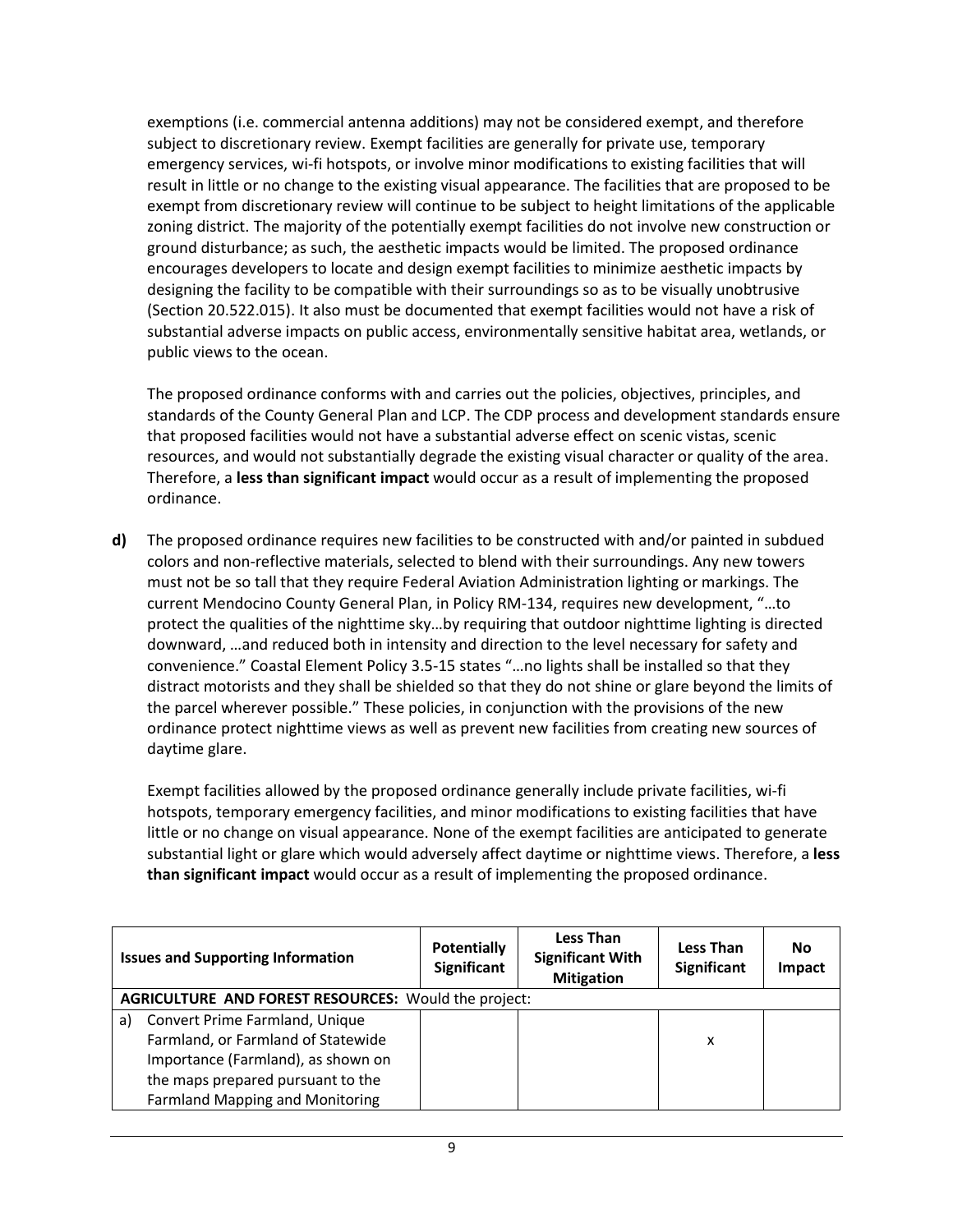|    | <b>Issues and Supporting Information</b>           | <b>Potentially</b><br><b>Significant</b> | <b>Less Than</b><br><b>Significant With</b><br><b>Mitigation</b> | <b>Less Than</b><br><b>Significant</b> | Nο<br>Impact |
|----|----------------------------------------------------|------------------------------------------|------------------------------------------------------------------|----------------------------------------|--------------|
|    | Program of the California Resources                |                                          |                                                                  |                                        |              |
|    | Agency, to non-agricultural use?                   |                                          |                                                                  |                                        |              |
| b) | Conflict with existing zoning for                  |                                          |                                                                  |                                        |              |
|    | agricultural use, or a Williamson Act<br>contract? |                                          |                                                                  | X                                      |              |
| c) | Conflict with existing zoning for, or              |                                          |                                                                  |                                        |              |
|    | cause rezoning of, forest land (as                 |                                          |                                                                  |                                        |              |
|    | defined in Public Resources Code                   |                                          |                                                                  |                                        |              |
|    | section 12220(g), timberland (as                   |                                          |                                                                  | $\mathsf{x}$                           |              |
|    | defined by PRC section 4526), or                   |                                          |                                                                  |                                        |              |
|    | timberland zoned Timberland                        |                                          |                                                                  |                                        |              |
|    | Production (as defined by Government               |                                          |                                                                  |                                        |              |
|    | Code section $51104(g)$ ?                          |                                          |                                                                  |                                        |              |
| d) | Result in the loss of forest land or               |                                          |                                                                  |                                        |              |
|    | conversion of forest land to non-forest            |                                          |                                                                  | X                                      |              |
|    | use?                                               |                                          |                                                                  |                                        |              |
| e) | Involve other changes in the existing              |                                          |                                                                  |                                        |              |
|    | environment which, due to their                    |                                          |                                                                  |                                        |              |
|    | location or nature, could result in                |                                          |                                                                  |                                        |              |
|    | conversion of Farmland, to non-                    |                                          |                                                                  | X                                      |              |
|    | agricultural use or conversion of                  |                                          |                                                                  |                                        |              |
|    | forestland to non-forest use?                      |                                          |                                                                  |                                        |              |

The Coastal Act establishes agriculture as a priority use and seeks to maximize the amount of prime agricultural land in agricultural production, minimize conflicts between agricultural and urban land uses, and limit land use conversions to non-agricultural uses (CCA Sections 30241 and 30242). The Coastal Act also protects timberlands for timber production (CCA Sections 30243, 30106, 30417). The Mendocino County General Plan Coastal Element Chapter 3.2 - Agriculture includes policies to preserve agricultural land uses and Chapter 3.3 - Forestry and Soils includes policies related to forest resources. Following are summaries of applicable policies:

# **3.2 Agriculture**

- 3.2-4 Zoning regulations shall not discourage compatible activities that enhance the economic viability of an agricultural operation as long as defined standards are met.
- 3.2-5 All other lands suitable for agricultural use shall not be converted to nonagricultural uses.
- 3.2-14 Where the lands west of Highway 1 are designated Rangeland or Agriculture, no vertical or lateral blufftop access shall be required at this time if it is found that the effects of the proposed access could not be mitigated and therefore would adversely affect the agricultural operation.
- 3.2-16 All agricultural lands designated AG or RL shall not be divided nor converted to non-agricultural uses unless certain conditions are met.

#### **3.3 Forestry and Soils Resources**

- 3.3-3 A timberland unit of commercial size shall not be divided into parcels smaller than 160 acres, and shall not be converted to uses other than the growing of timber and those compatible uses as identified in Chapter 2 under the Forest Land Classification.
- 3.3-7 The County shall support and promote reforestation and rehabilitation of understocked timberlands.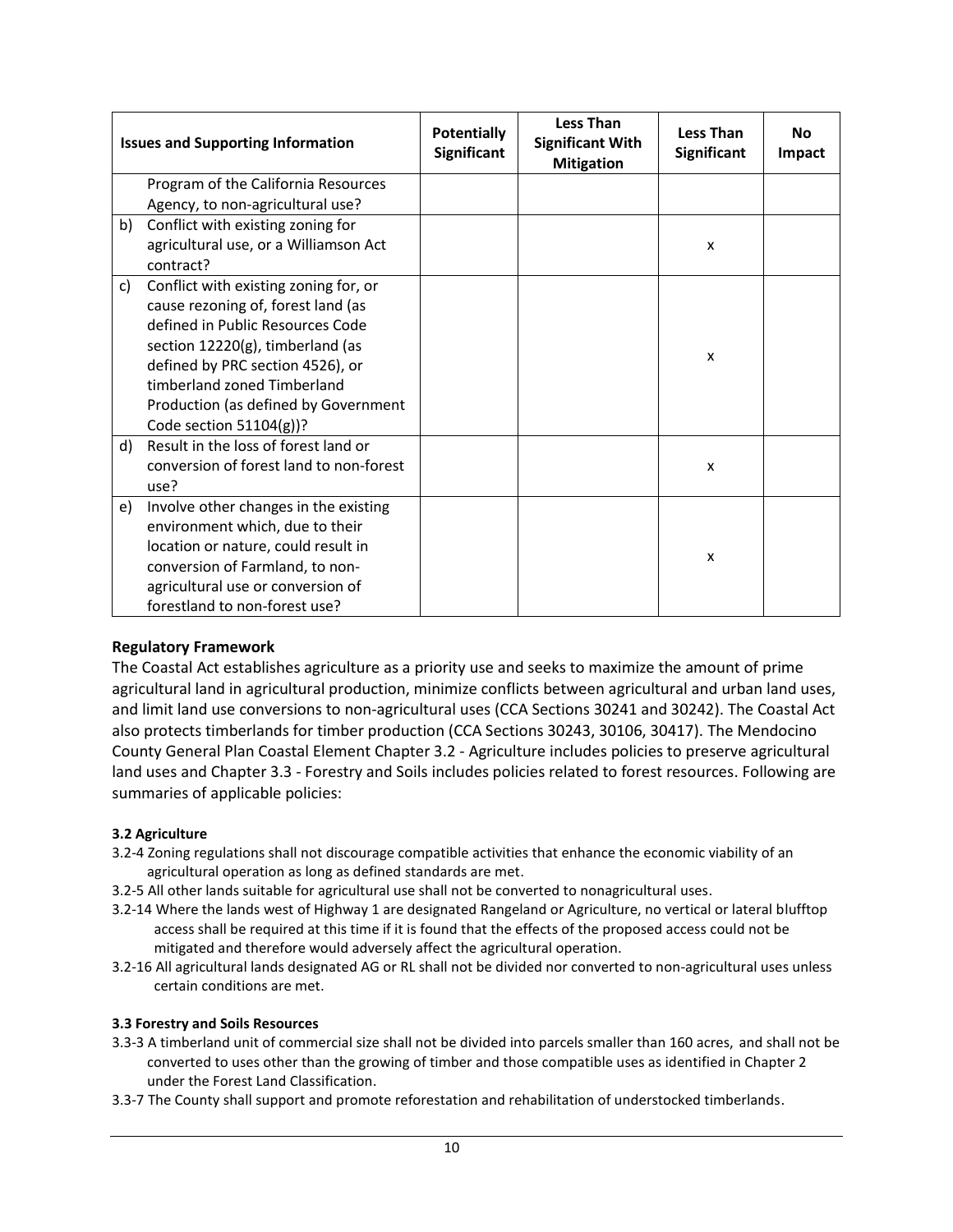3.3-9 Limits residential uses and subdivisions adjacent to Commercial Timberlands.

In addition to the policies above, a number of other Mendocino County General Plan Agricultural Resources and Forest Resource Policies protect agricultural and timber resources from incompatible uses, incremental land conversion and fragmentation that could undermine the integrity, and economic viability of agricultural and timber operations (Chapter 4, Policies RM-100 through RM-125).

# **Discussion**

Agricultural and forest resource areas in the county consist of Timber Production Zones (TPZ), and prime and non-prime agricultural soils that support pasture land, vineyards, orchards, and some row crops. Agricultural areas in Mendocino County occur primarily on the valley floors at lower elevations, and are often associated with populated areas in proximity to major roads and highways. In general, agricultural land in Mendocino County is dominated by vineyards, followed by pear and apple orchards, row crops, and pasture (Mendocino County General Plan, 2009). Coastal agriculture includes several nurseries principally raising fuchsias, azaleas, and rhododendrons (Coastal Element, 1991). Commercial and private timberlands cover substantial portions of the coastal zone.

**a & b)** Proposed wireless facilities that are not exempt will be subject to a CDP or a CDU. These discretionary permit processes give the opportunity to ensure that proposed projects are consistent with existing land use policies and zoning regulations and that the proposed facility is compatible with continued agricultural uses. Per the General Plan policies, constructing wireless communications facilities on agricultural parcels may not preclude existing or future agricultural uses.

While construction of a new wireless communications facility may remove a small portion of a parcel from agricultural use, the remainder of the parcel would continue to be available for agricultural production. Construction of wireless communications facilities as allowed under the proposed ordinance would not conflict with zoning for an agricultural use, nor prevent agriculture from occurring. The proposed ordinance discourages the use of guy wires on towers unless compelling evidence for their need can be shown. Guy wires can increase the area required for a tower and therefore limit the agricultural use in that area. The restriction on guy wires will help to reduce the area required by new wireless facilities by reducing the overall footprint.

Exempt facilities allowed by the proposed ordinance generally include private facilities, wi-fi hotspots, temporary emergency facilities, and minor modifications to existing facilities. Most of these are expected to be associated with existing buildings or facilities and therefore impacts would be limited and would not substantially affect agricultural uses.

The proposed ordinance conforms with and carries out the policies, objectives, principles, and standards of the County General Plan and LCP. CDPs and CDUs for projects on agricultural land or within the AG, RL or FL zoning districts require specific agricultural land impact findings including, but not limited to: that the proposed use is compatible with the long-term protection of resource lands, and that the project ensures land use compatibility by maintain productivity of on-site and adjacent agricultural lands (MCC Sec. 20.532.100). The proposed ordinance would not convert prime farmland, unique farmland, or farmland of statewide importance to non-agricultural uses and would not conflict with existing zoning for agricultural use or a Williamson Act contract. Therefore, a **less than significant impact** would occur as a result of implementing the proposed ordinance.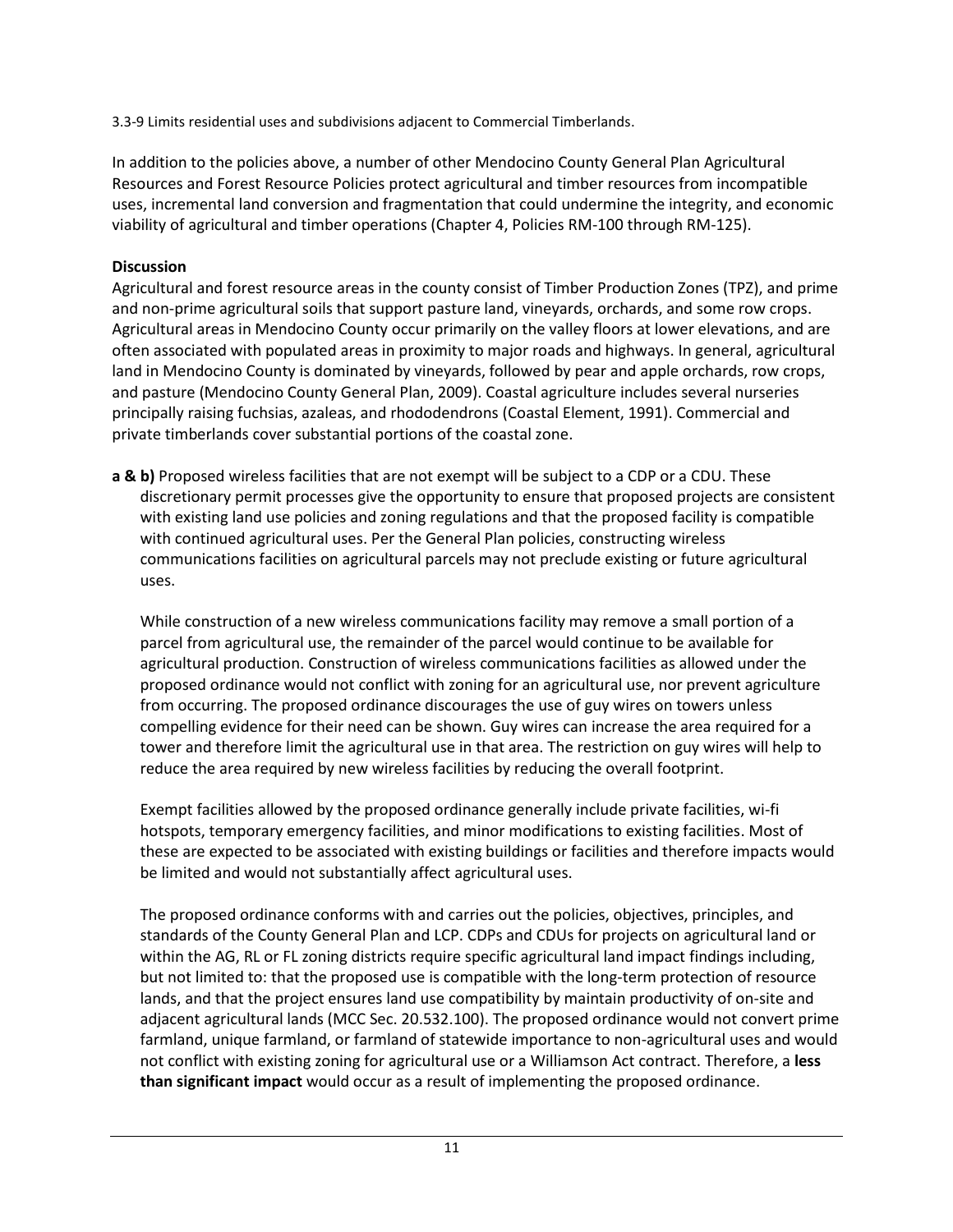**c & d)** Proposed wireless facilities that are not exempt will be subject to a CDP or a CDU. These discretionary permit processes give the opportunity to ensure that proposed projects are consistent with existing land use policies and zoning regulations and that the proposed facility is compatible with continued timberland uses. Per the General Plan policies, constructing wireless communications facilities on designated timberland parcels may not preclude existing or future timber production uses.

The proposed ordinance conforms with and carries out the policies, objectives, principles, and standards of the County General Plan and LCP. The proposed ordinance would not conflict with current zoning of forest land or timber production zones or result in conversion of forest land to a non-forest use. Therefore, a **less than significant impact** would occur as a result of implementing the proposed ordinance.

**e)** Because of the relatively small size of wireless communication facilities in relation to agricultural and TPZ parcels, new facilities would not prevent forest or agricultural uses from occurring on parcels where they are constructed. Wireless communication facilities must be found in conformance with the General Plan and LCP including the policies mentioned above that protect agricultural and timber resources from incompatible uses, incremental land conversion and fragmentation that could undermine the integrity, and economic viability of agricultural and timber operations. The proposed ordinance would not involve other changes in the existing environment which, due to their location or nature, could result in conversion of Farmland, to non-agricultural use or conversion of forestland to non-forest use. Therefore, a **less than significant impact** would occur as a result of implementing the proposed ordinance.

|    | <b>Issues and Supporting Information</b> | <b>Potentially</b><br><b>Significant</b> | <b>Less Than</b><br><b>Significant With</b><br><b>Mitigation</b> | <b>Less Than</b><br><b>Significant</b> | <b>No</b><br>Impact |
|----|------------------------------------------|------------------------------------------|------------------------------------------------------------------|----------------------------------------|---------------------|
|    | AIR QUALITY: Would the project:          |                                          |                                                                  |                                        |                     |
| a) | Conflict with or obstruct                |                                          |                                                                  |                                        |                     |
|    | Implementation of the applicable air     |                                          |                                                                  |                                        | X                   |
|    | quality plan?                            |                                          |                                                                  |                                        |                     |
| b) | Violate any air quality standard or      |                                          |                                                                  |                                        |                     |
|    | contribute substantially to an existing  |                                          |                                                                  | X                                      |                     |
|    | or projected air quality violation?      |                                          |                                                                  |                                        |                     |
| C) | Result in a cumulatively considerable    |                                          |                                                                  |                                        |                     |
|    | net increase of any criteria pollutant   |                                          |                                                                  |                                        |                     |
|    | for which the project region is non-     |                                          |                                                                  |                                        |                     |
|    | attainment under an applicable federal   |                                          |                                                                  | X                                      |                     |
|    | or state ambient air quality standard    |                                          |                                                                  |                                        |                     |
|    | (including releasing emissions which     |                                          |                                                                  |                                        |                     |
|    | exceed quantitative thresholds for       |                                          |                                                                  |                                        |                     |
|    | ozone precursors)?                       |                                          |                                                                  |                                        |                     |
| d) | Expose sensitive receptors to            |                                          |                                                                  |                                        | X                   |
|    | substantial pollutant concentrations?    |                                          |                                                                  |                                        |                     |
| e) | Create objectionable odors affecting a   |                                          |                                                                  |                                        | X                   |
|    | substantial number of people?            |                                          |                                                                  |                                        |                     |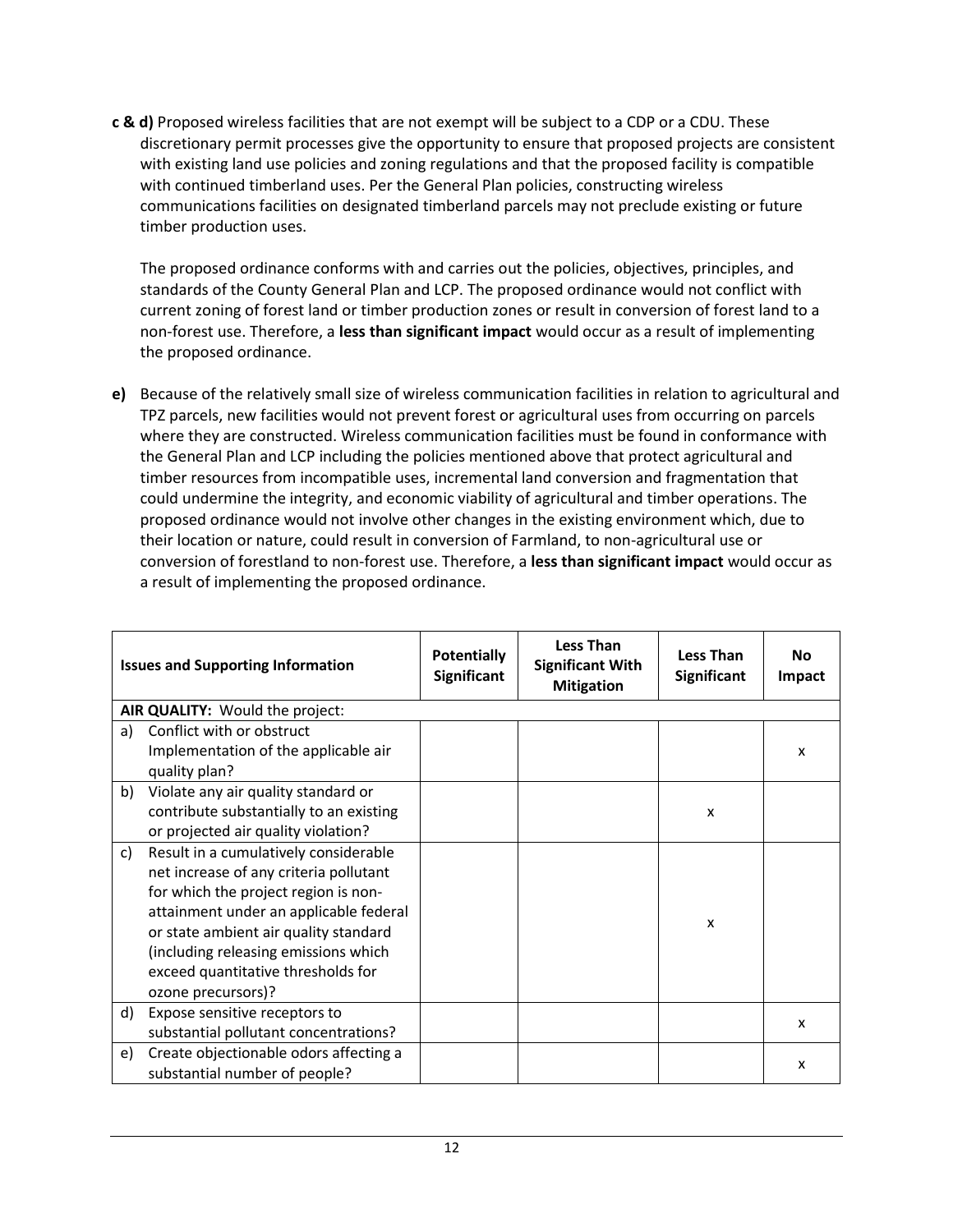Mendocino County is part of the North Coast Air Basin, consisting of Del Norte, Humboldt, Trinity, Mendocino, and northern Sonoma counties and is within the jurisdiction of the Mendocino County Air Quality Management District (MCAQMD). MCAQMD District Regulation 4.1 provides particulate emissions reduction measures for wood burning appliances. To control  $PM_{10}$  the MCAQMD also recommends alternative heating sources to wood stoves, dust control techniques on construction sites, paving access roads or using dust suppressants for rural gravel roads (except for agricultural roads), and working to reduce traffic where possible.

# **Discussion**

Mendocino County has generally good air quality and is in attainment for all federal air quality standards and all state standards except for particulate matter less than 10 microns in size (PM<sub>10</sub>). The primary sources of  $PM_{10}$  are fugitive dust and wood combustion (wood stoves, fireplaces, and outdoor burning). In coastal areas salt from ocean spray also contributes to  $PM_{10}$  levels.

- **a)** The proposed ordinance does not conflict with any rules or regulations put in place by the MCAQMD. The Air District has set rules for the installation of wood stoves, but not any related to the control of other  $PM_{10}$  sources. Because there are no woodstoves or other burning associated with the construction and operation of communications facilities, there would be **no impact** as a result of implementing the proposed ordinance.
- **b & c)** As discussed, there are no applicable adopted standards set by the MCAQMD for regulating PM<sub>10</sub>. The MCAQMD does not meet state standards for  $PM_{10}$  largely as result of fugitive dust and wood smoke from home fireplaces and salt from ocean spray. General Plan Policy RM-38 states that the County shall work to "reduce or mitigate particulate matter emissions resulting from development" (Mendocino County General Plan, 2009). In addition, Policy RM-43 directs the County to "reduce the effects of earth-moving, grading, clearing, and construction activities on air quality". The discretionary permit process provides opportunities for County staff to review applications to ensure that appropriate measures are taken to limit fugitive dust and  $PM_{10}$  emissions from construction activities.

Construction efforts are generally short term and operations of wireless towers are generally automated. Limited maintenance visits will not contribute substantially to air quality impacts as regular maintenance will generally require isolated visits by single vehicles. The proposed ordinance requires applicants to provide a road assessment that shows the condition of the access road prior to initiating construction. Once construction is complete, the applicant must prove to the County that any damage caused to the road form the construction effort has been repaired and that the access road is in as good or better condition than its pre-construction condition. This will help to prevent future fugitive dust impacts from damaged roads.

Operations of wireless communications facilities would not create an ongoing or permanent source of dust or other emissions that would contribute to a considerable net increase in  $PM_{10}$  or other pollutants. Construction efforts could create some fugitive dust but this would be intermittent and temporary.

The proposed ordinance conforms with and carries out the policies, objectives, principles, and standards of the County General Plan and LCP. The proposed ordinance would not violate any air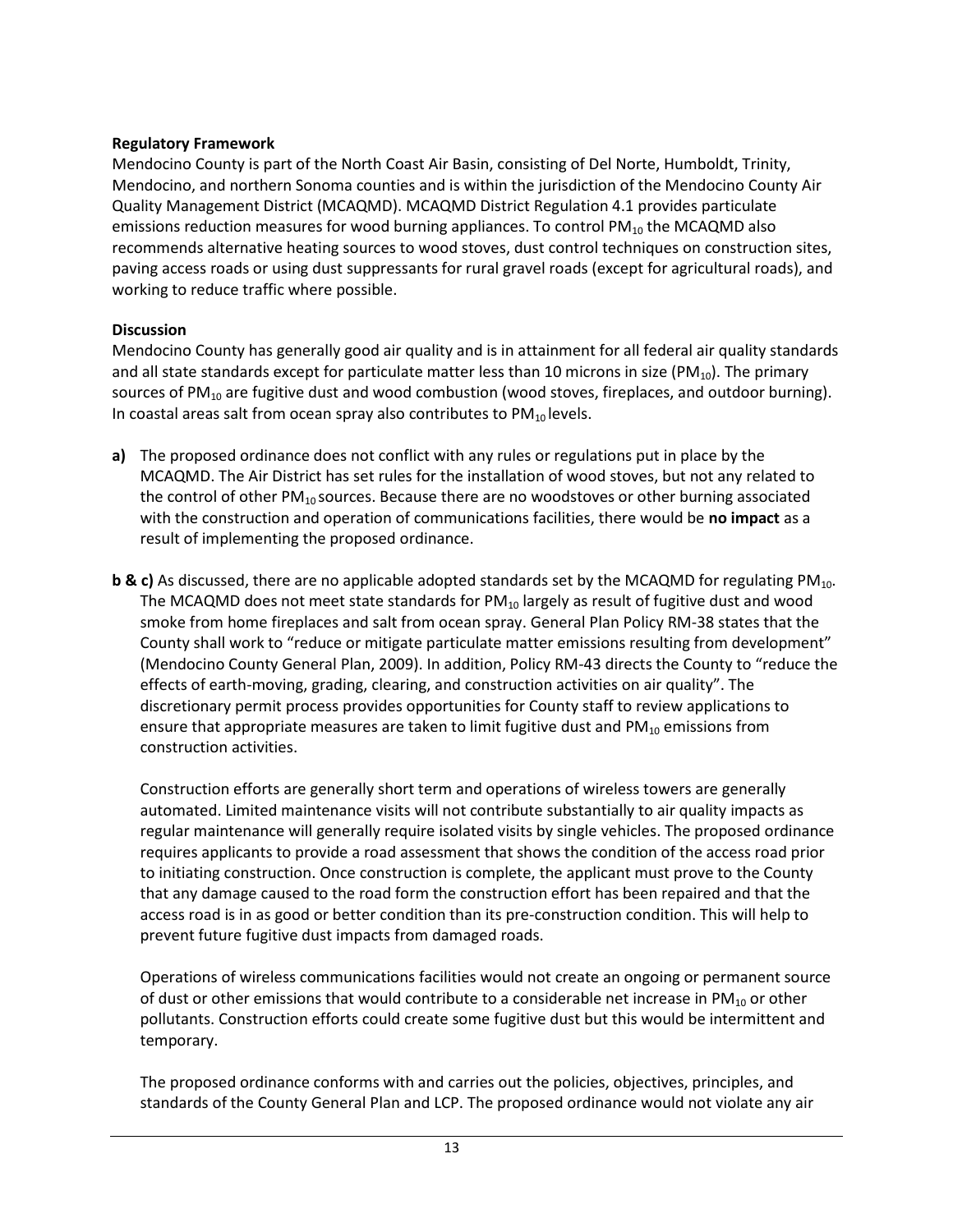quality standard or contribute substantially to an existing or projected air quality violation and would not result in cumulatively considerable net increase of any criteria pollutant for which the project region is non-attainment. Therefore, there would be a **less than significant** as a result of implementing the proposed ordinance.

**d & e)** Neither construction nor operation of wireless communications facilities would result in substantial pollution concentrations that could impact sensitive receptors, or result in objectionable odors. Sites in the more remote areas of Mendocino County would not impact sensitive receptors due to the rural nature of the county, and co-locating facilities or mounting antennas on roofs would not require materials or operations that would affect sensitive receptors or create objectionable odors in the more developed parts of the county. Therefore there would be **no impact** as a result of implementing the proposed ordinance.

|    | <b>Issues and Supporting Information</b>        | <b>Potentially</b><br>Significant | <b>Less Than</b><br><b>Significant With</b><br><b>Mitigation</b> | <b>Less Than</b><br>Significant | <b>No</b><br>Impact |
|----|-------------------------------------------------|-----------------------------------|------------------------------------------------------------------|---------------------------------|---------------------|
|    | <b>BIOLOGICAL RESOURCES: Would the project:</b> |                                   |                                                                  |                                 |                     |
| a) | Have a substantial adverse effect,              |                                   |                                                                  |                                 |                     |
|    | either directly or through habitat              |                                   |                                                                  |                                 |                     |
|    | modifications, on any species identified        |                                   |                                                                  | x                               |                     |
|    | as a candidate, sensitive, or special           |                                   |                                                                  |                                 |                     |
|    | status species in local or regional plans,      |                                   |                                                                  |                                 |                     |
|    | policies, or regulations, or by the             |                                   |                                                                  |                                 |                     |
|    | California Department of Fish and               |                                   |                                                                  |                                 |                     |
|    | Game or U.S. Fish and Wildlife Service?         |                                   |                                                                  |                                 |                     |
| b) | Have a substantial adverse effect on            |                                   |                                                                  |                                 |                     |
|    | any riparian habitat or other sensitive         |                                   |                                                                  | X                               |                     |
|    | natural community identified in local or        |                                   |                                                                  |                                 |                     |
|    | regional plans, policies, and regulations       |                                   |                                                                  |                                 |                     |
|    | or by the California Department of Fish         |                                   |                                                                  |                                 |                     |
|    | and Game or U.S. Fish and Wildlife              |                                   |                                                                  |                                 |                     |
|    | Service?                                        |                                   |                                                                  |                                 |                     |
| c) | Have a substantial adverse effect on            |                                   |                                                                  |                                 |                     |
|    | federally protected wetlands as defined         |                                   |                                                                  | $\pmb{\mathsf{X}}$              |                     |
|    | by Section 404 of the Clean Water Act           |                                   |                                                                  |                                 |                     |
|    | (including, but not limited to, marsh,          |                                   |                                                                  |                                 |                     |
|    | vernal pool, coastal, etc.) through             |                                   |                                                                  |                                 |                     |
|    | direct removal, filling, hydrological           |                                   |                                                                  |                                 |                     |
|    | interruption, or other means?                   |                                   |                                                                  |                                 |                     |
| d) | Interfere substantially with the                |                                   |                                                                  |                                 |                     |
|    | movement of any native resident or              |                                   |                                                                  | x                               |                     |
|    | migratory fish or wildlife species or           |                                   |                                                                  |                                 |                     |
|    | with established native resident or             |                                   |                                                                  |                                 |                     |
|    | migratory wildlife corridors, or impede         |                                   |                                                                  |                                 |                     |
|    | the use of native wildlife nursery sites?       |                                   |                                                                  |                                 |                     |
| e) | Conflict with any local policies or             |                                   |                                                                  |                                 |                     |
|    | ordinances protecting biological                |                                   |                                                                  |                                 | x                   |
|    | resources, such as a tree preservation          |                                   |                                                                  |                                 |                     |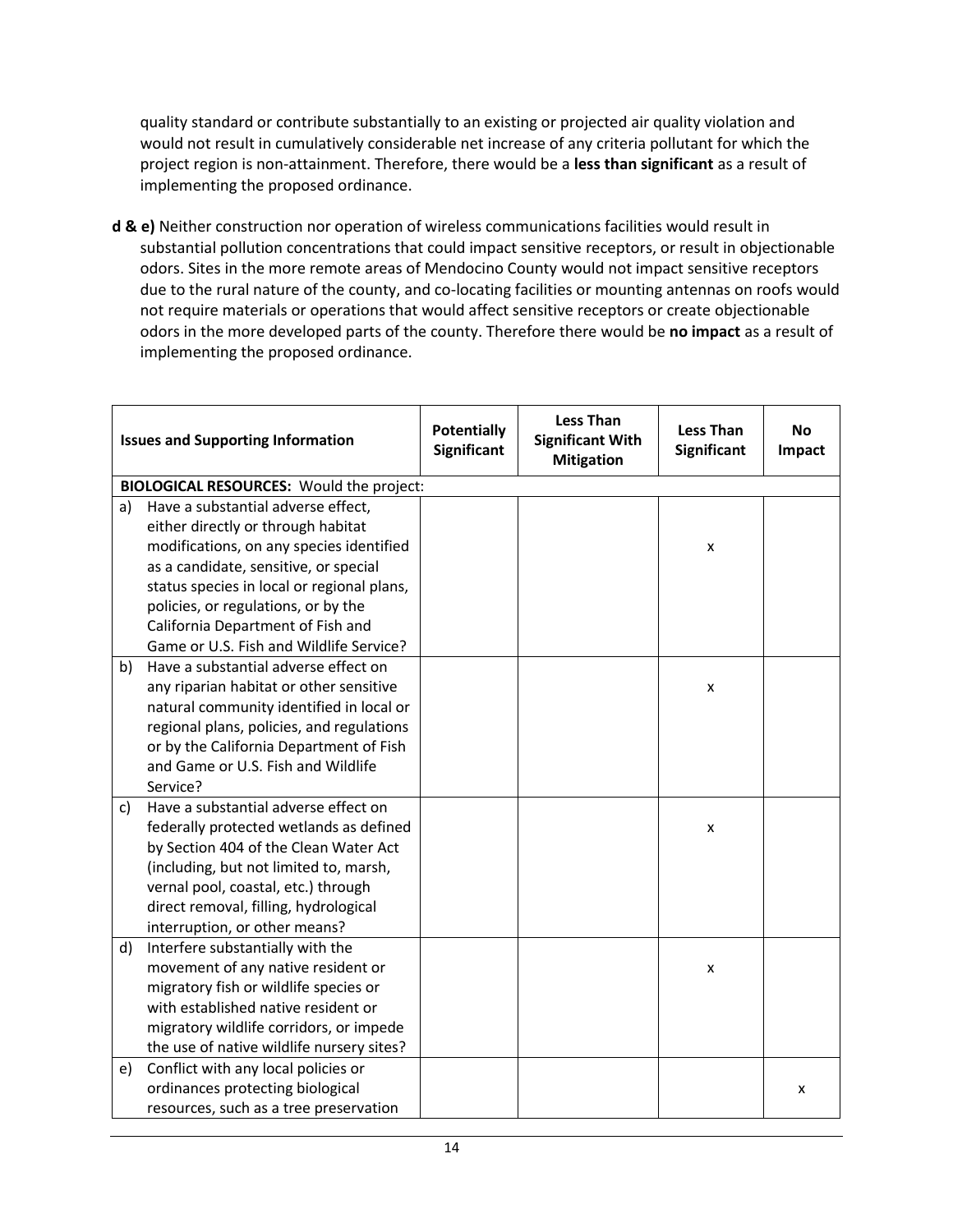| <b>Issues and Supporting Information</b> | <b>Potentially</b><br><b>Significant</b> | <b>Less Than</b><br><b>Significant With</b><br><b>Mitigation</b> | <b>Less Than</b><br><b>Significant</b> | No<br>Impact |
|------------------------------------------|------------------------------------------|------------------------------------------------------------------|----------------------------------------|--------------|
| policy or ordinance?                     |                                          |                                                                  |                                        |              |
| Conflict with the provisions of an       |                                          |                                                                  |                                        |              |
| adopted Habitat Conservation Plan,       |                                          |                                                                  |                                        | X            |
| Natural Community Conservation Plan,     |                                          |                                                                  |                                        |              |
| or other approved local, regional, or    |                                          |                                                                  |                                        |              |
| state habitat conservation plan?         |                                          |                                                                  |                                        |              |

The Coastal Act mandates the preservation of significant natural resources and habitats including, but not limited to marine resources, coastal waters, anadromous fish streams, riparian areas, wetlands, and rare or endangered plant and wildlife habitat (CCA Sections 30230, 30231, 30233, 30236, 30240, and 30607.1). The Mendocino County General Plan Coastal Element Chapter 3.1 - Habitats and Natural Resources includes policies related to biological resources. Following are summaries of applicable policies:

- 3.1-2 Development proposals in environmentally sensitive habitat areas such as wetlands, riparian zones on streams or sensitive plant or wildlife habitats (all exclusive of buffer zones) including, but not limited to those shown on the Land Use Maps, shall be subject to special review to determine the current extent of the sensitive resource.
- 3.1-4 Limits development within wetlands in accordance with the Coastal Act.
- 3.1-7 A buffer area shall be established adjacent to all environmentally sensitive habitat areas.
- 3.1-10 Areas where riparian vegetation exists, such as riparian corridors, are environmentally sensitive habitat areas and development within such areas shall be limited to only those uses which are dependent on the riparian resources
- 3.1-12 Vehicle traffic, exclusive of that necessary for conducting timber harvest plans and farm implements, in wetlands and riparian areas shall be confined to roads.
- 3.1-13 All diking, dredging, and filling activities shall comply with the provisions of Sections 30233 and 30607.1 of the Coastal Act.
- 3.1-15 Dunes shall be preserved and protected as environmentally sensitive habitats for scientific, educational and passive recreational uses.
- 3.1-16 All dune landowners whose property is subject to dune encroachment shall be allowed to take reasonable actions which are deemed necessary to protect existing structures after obtaining a Coastal Development Permit.
- 3.1-24 Any development within designated resource areas, if not specifically addressed by other policies, shall be carefully reviewed and established in accord with conditions which could allow some development under mitigating conditions but would assure the continued protection of the resource.
- 3.1-33 Vegetation removal that constitutes "development", as defined in the glossary of this plan, shall require a coastal development permit. The granting of such permit shall be done only when the proposed development is consistent with all other sections and policies of this plan.

#### **Discussion**

Mendocino County is largely rural and forested and has a wide range of climates, topography, soils, and watershed conditions, all of which produce very diverse plant and animal communities. Vegetation predominant in the region includes valley grassland and oak woodland in lowlands and valleys, coastal scrub and prairies along the Pacific Ocean, and mixed chaparral, hardwood forest, and coniferous forest in the mountains (Mendocino County General Plan, 2009). Much of Mendocino's undeveloped coastal zone provides habitat for diverse species of plants and animals, many of which are vulnerable to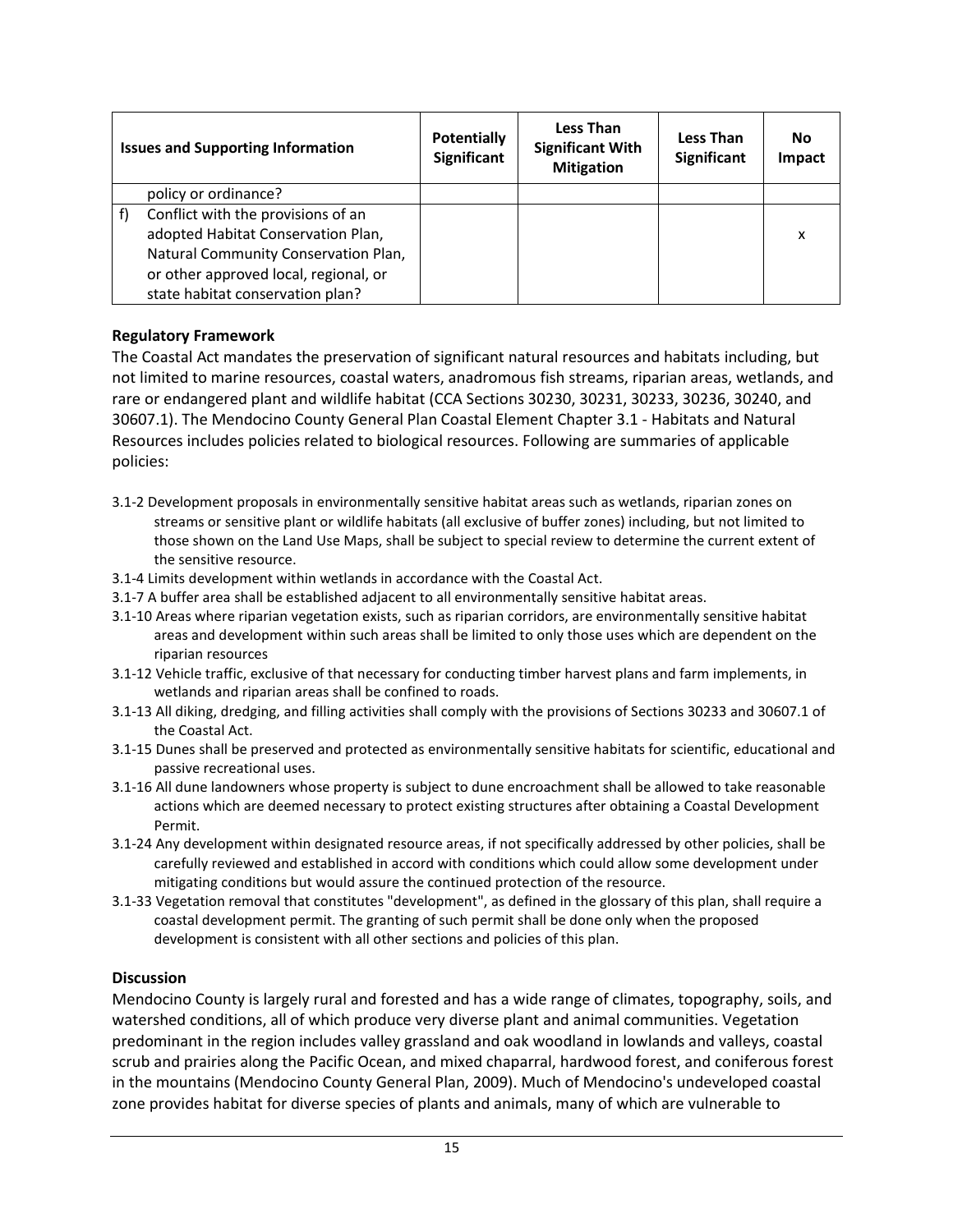disturbance or destruction from human activities. Environmentally sensitive habitat areas include: anadromous fish streams, sand dunes, rookeries and marine mammal haul-out areas, wetlands, riparian areas, pygmy vegetation containing species of rare or endangered plants, and habitats of rare and endangered plants and animals (Coastal Element, 1991).

The Coastal Element Habitats and Natural Resources policies listed above protect natural landscapes and environmentally sensitive habitat areas such as wetlands, riparian zones on streams or sensitive plant or wildlife habitats by limiting development within these areas, requiring buffers and requiring special review to determine the current extent of the sensitive resource. Wireless facilities developed pursuant to the proposed ordinance must be found in compliance with these polices.

**a-d)** Wireless communications facilities subject to a CDP would include site evaluation during the discretionary review process. Projects must be found consistent with General Plan and Land Use Plan policies, which include protection of biological resources. Proposed ordinance Section 20.522.025(D) requires new wireless facilities to be located and designed to not result in any adverse environmental impacts. Under the proposed ordinance, roof mounted antennas may not be taller than the maximum allowed building height for the zone, nor can new antennas extend more than ten feet above the existing roof line. This, in conjunction with the limitation on guy wires, help minimize potential impacts to migratory birds.

Exempt facilities allowed by the proposed ordinance generally include private facilities, wi-fi hotspots, temporary emergency facilities, and minor modifications to existing facilities. Exempt facilities are generally limited to placing antennas on rooftops and existing buildings and minor alterations to existing facilities and would be unlikely to impact biological resources. It also must be documented that exempt facilities would not have a risk of substantial adverse impacts on public access, environmentally sensitive habitat area, wetlands, or public views to the ocean.

The proposed ordinance conforms with and carries out the policies, objectives, principles, and standards of the County General Plan and LCP. The discretionary approval process provides opportunities for review of specific projects to ensure protection of biological resources including making the finding that development of proposed wireless communication facilities would not significantly affect environmentally sensitive habitat resources. The proposed ordinance would not have a substantial adverse impact, either directly or through habitat modifications, on: any species identified as a candidate, sensitive, or special status species; any riparian habitat or other sensitive natural community; federally protected wetlands; and would not interfere substantially with the movement of any native resident or migratory fish or wildlife species. Therefore, there would be a **less than significant** to biological resources as a result of implementing the proposed ordinance.

**e-f)** The adoption of the proposed ordinance would not conflict with policies protecting biological resources. The discretionary approval process would provide opportunities for review of specific projects to ensure that future applications are consistent with existing General Plan and LCP policies protecting biological resources and consistent with any applicable habitat conservation plans. Therefore, there would be **no impact** as a result of implementing the proposed ordinance.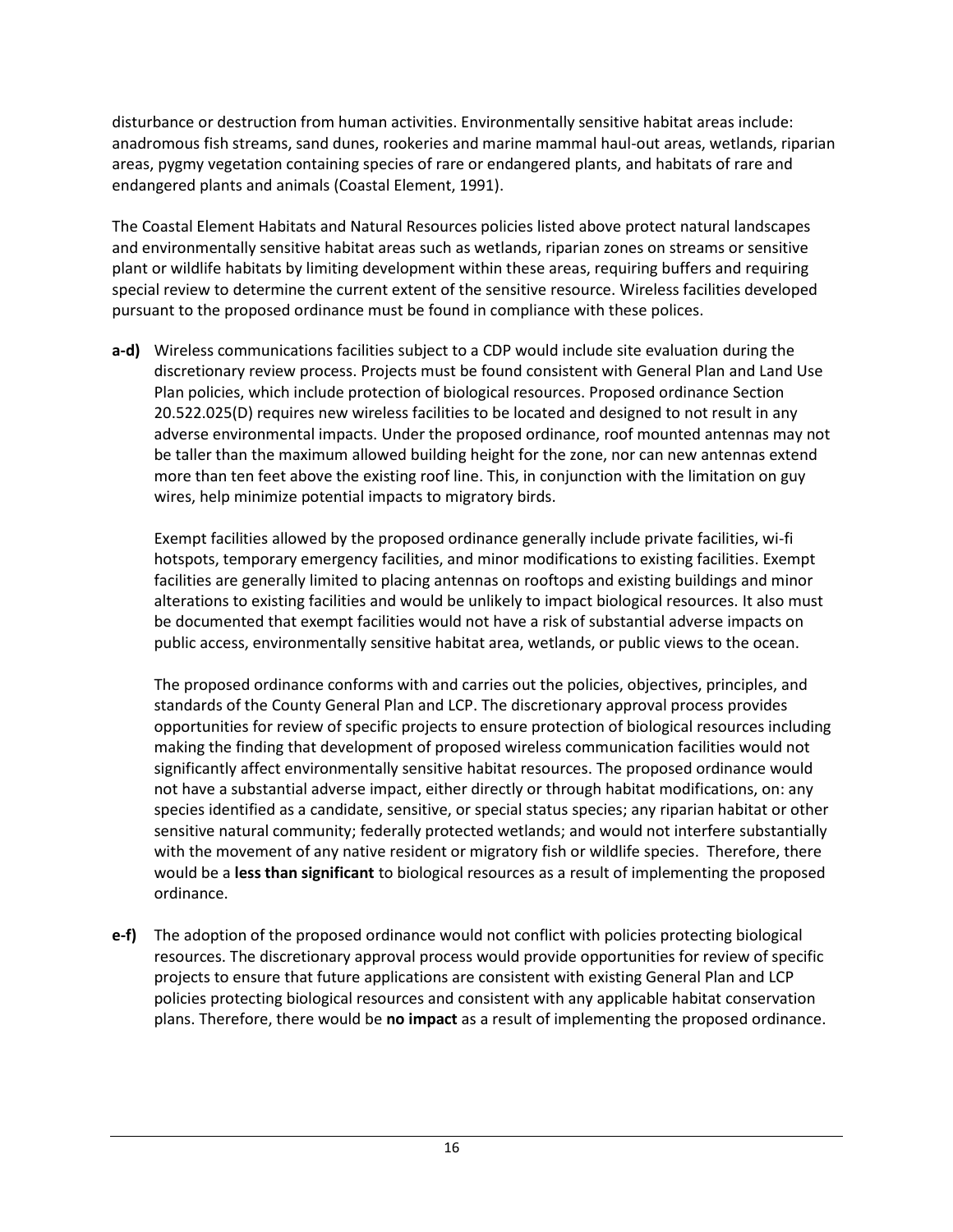|    | <b>Issues and Supporting Information</b>      | <b>Potentially</b><br><b>Significant</b> | <b>Less Than</b><br><b>Significant With</b><br><b>Mitigation</b> | Less Than<br><b>Significant</b> | Nο<br>Impact |  |
|----|-----------------------------------------------|------------------------------------------|------------------------------------------------------------------|---------------------------------|--------------|--|
|    | <b>CULTURAL RESOURCES: Would the project:</b> |                                          |                                                                  |                                 |              |  |
| a) | Cause a substantial adverse change in         |                                          |                                                                  |                                 |              |  |
|    | the significance of a historical resource     |                                          |                                                                  | X                               |              |  |
|    | as defined in §15064.5?                       |                                          |                                                                  |                                 |              |  |
|    | b) Cause a substantial adverse change in      |                                          |                                                                  |                                 |              |  |
|    | the significance of an archaeological         |                                          |                                                                  | X                               |              |  |
|    | resource pursuant to §15064.5?                |                                          |                                                                  |                                 |              |  |
| c) | Directly or indirectly destroy a unique       |                                          |                                                                  |                                 |              |  |
|    | paleontological resource or site or           |                                          |                                                                  | x                               |              |  |
|    | unique geologic feature?                      |                                          |                                                                  |                                 |              |  |
| d) | Disturb any human remains, including          |                                          |                                                                  |                                 |              |  |
|    | those interred outside of formal              |                                          |                                                                  | X                               |              |  |
|    | cemeteries?                                   |                                          |                                                                  |                                 |              |  |
| e) | Cause a substantial adverse change in a       |                                          |                                                                  |                                 |              |  |
|    | site, feature, place, object, or              |                                          |                                                                  | X                               |              |  |
|    | landscape with cultural value to              |                                          |                                                                  |                                 |              |  |
|    | California Native American Tribes,            |                                          |                                                                  |                                 |              |  |
|    | pursuant to AB52?                             |                                          |                                                                  |                                 |              |  |

The Coastal Act requires mitigation measures where development would adversely impact archaeological or paleontological resources (CCA 30244). The Mendocino County General Plan Coastal Element Chapter 3.5 includes the following policy related to archaeological resources.

3.5-10 The County shall review all development permits to ensure that proposed projects will not adversely affect existing archaeological and paleontological resources. Prior to approval of any proposed development within an area of known or probable archaeological or paleontological significance, a limited field survey by a qualified professional shall be required at the applicant's expense to determine the extent of the resource…

Additionally, Mendocino County Code Chapter 22.12 Archaeological Resources includes provisions for archaeological sensitivity review, field evaluations, impact mitigations, archaeological discovery, and human remain discovery protocols (MCC Sec. 22.12.050 – 22.12.100).

# **Discussion**

Mendocino County has a long history of occupation and use by Native American groups. The Russian and Eel Rivers and other watercourses, valleys, and coastal areas provide a rich and varied habitat for Native Americans who have occupied the area for over 6,000 years (General Plan Update DEIR 2008). The General Plan EIR documented 4,520 cultural resources (i.e. prehistoric sites, historic sites, and historic buildings/structures) in Mendocino County and suggests that the County should be considered sensitive for prehistoric and historic cultural resources, and exhibits a long history of use by Native Americans and Euromericans. Most of these identified resources are located in the coastal zone (General Plan Update DEIR 2008).

**a-c & e)**Wireless communications facilities subject to a CDP may include site evaluation during the discretionary review process. Standard discretionary permit procedures include review of internal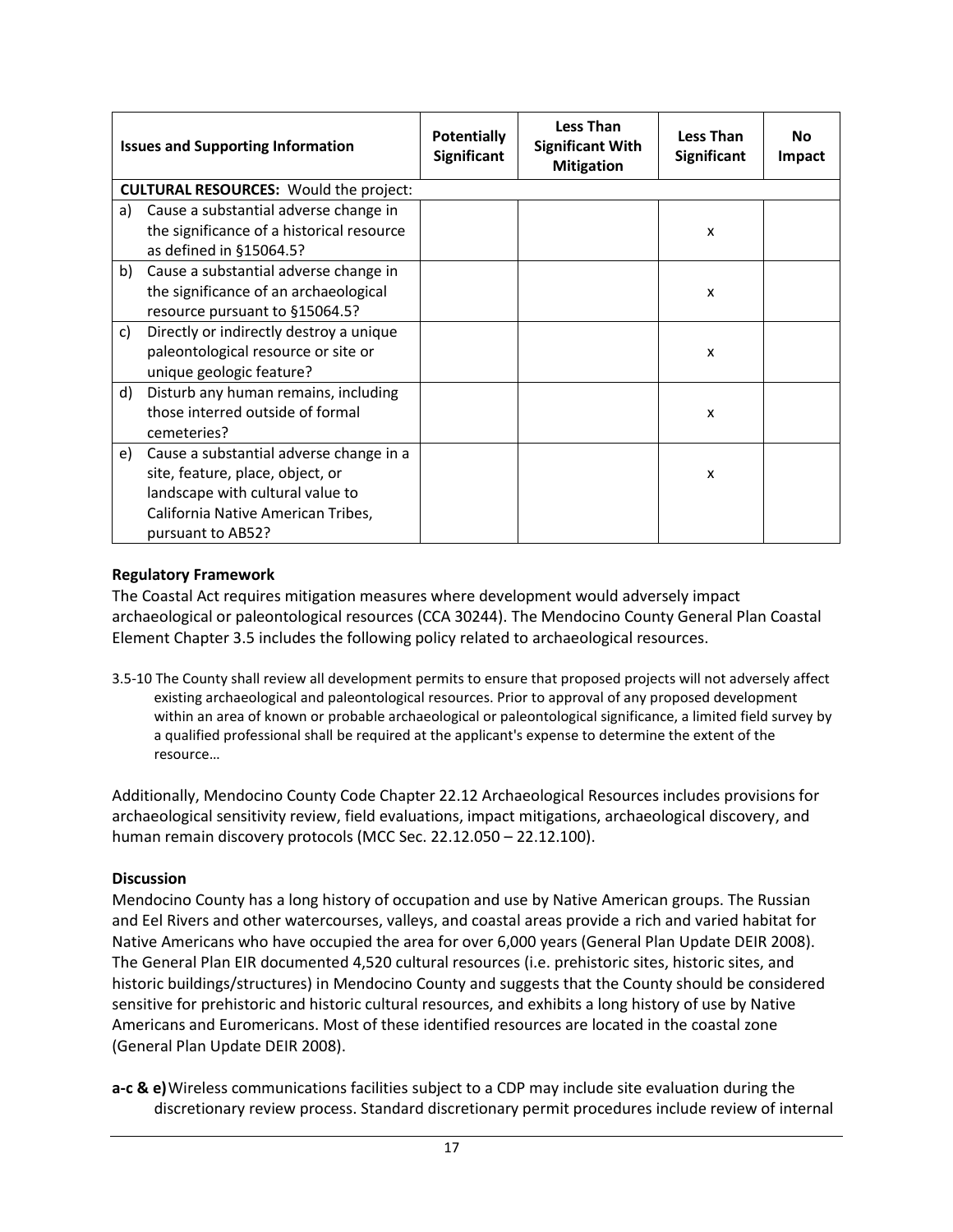records related to historic and cultural resources, and consultation with agencies and tribal representatives. This process allows for evaluation of potential site specific impacts or potential conflicts with historic or cultural resources. Mendocino County Code Chapter 22.12 Archaeological Resources includes provisions for archaeological sensitivity review, field evaluations, impact mitigations, archaeological discovery, and human remain discovery protocols (MCC Sec. 22.12.050  $-22.12.100$ ).

Exempt facilities allowed by the proposed ordinance generally include private facilities, wi-fi hotspots, temporary emergency facilities, and minor modifications to existing facilities. Exempt facilities are generally limited to placing antennas on rooftops and existing buildings and minor alterations to existing facilities and would require minimal, if any, ground disturbance, and would be unlikely to have an impact on historic or cultural resources. The County's "Standard Discovery Clause" (MCC 22.12.090) would also apply in the event that unknown resources were identified.

The proposed ordinance conforms with and carries out the policies, objectives, principles, and standards of the County General Plan and LCP. The discretionary approval process provides opportunities for review of specific projects to ensure protection of cultural resources. In addition, findings for all discretionary permits include that there will be no adverse impacts to any known archaeological or paleontological resource (MCC Sec. 20.532.095). Proposed ordinance Section 20.522.025(D) requires new wireless facilities to be located and designed to not result in any adverse environmental impacts. The proposed ordinance would not substantially impact historic resources, archaeological resources, paleontological or unique geological resources, and would not cause a substantial adverse change to a tribal cultural resource. There would be a **less than significant impact** to as a result of implementing the proposed ordinance.

**d)** Proposed ordinance adoption does not have the potential to directly disturb human remains. Wireless communications facilities exempt from discretionary review, and those requiring a CDP are subject to state law regarding disturbance of human remains. As provided in Public Resources Code, Section 5097.98 if human remains are discovered during project construction, work must cease and the coroner must be contacted. The coroner is responsible for contacting appropriate Native American tribes. Mendocino County Code Chapter 22.12 Archaeological Resources includes provisions for archaeological sensitivity review, field evaluations, impact mitigations, archaeological discovery, and human remain discovery protocols (MCC Sec. 22.12.050 – 22.12.100). Therefore, there would be a **less than significant impact** to disturbance of human remains as a result of implementing the proposed ordinance.

|    | <b>Issues and Supporting Information</b>                                                                                               | <b>Potentially</b><br><b>Significant</b> | <b>Less Than</b><br><b>Significant With</b><br><b>Mitigation</b> | <b>Less Than</b><br>Significant | <b>No</b><br><b>Impact</b> |
|----|----------------------------------------------------------------------------------------------------------------------------------------|------------------------------------------|------------------------------------------------------------------|---------------------------------|----------------------------|
|    | <b>GEOLOGY AND SOILS:</b> Would the project:                                                                                           |                                          |                                                                  |                                 |                            |
| a) | Expose people or structures to<br>potential substantial adverse effects,<br>including the risk of loss, injury, or<br>death involving: |                                          |                                                                  |                                 |                            |
|    | Rupture of a known earthquake<br>i)<br>fault, as delineated on the most<br>recent Alquist-Priolo Earthquake                            |                                          |                                                                  | x                               |                            |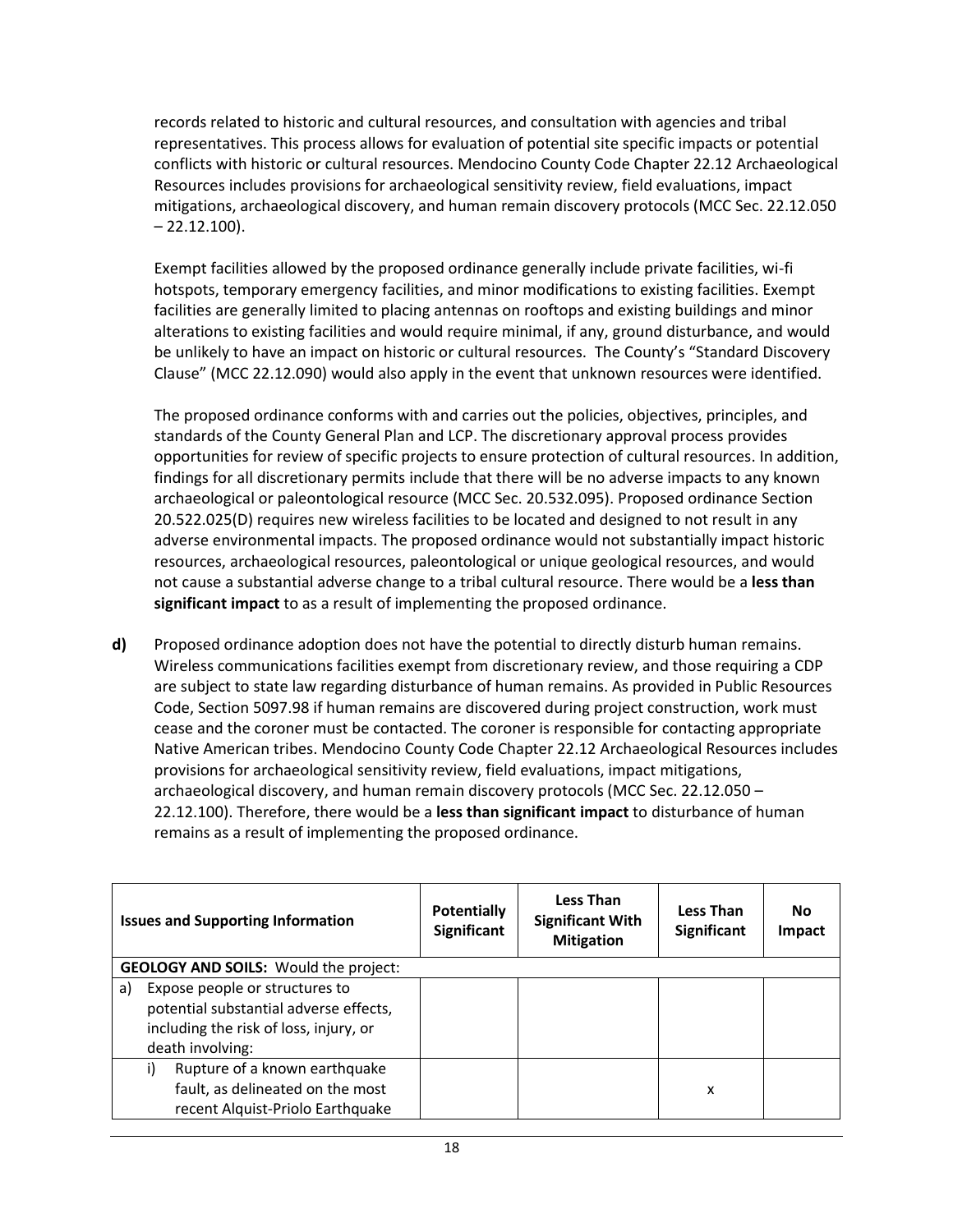|    | <b>Issues and Supporting Information</b>  | <b>Potentially</b><br><b>Significant</b> | <b>Less Than</b><br><b>Significant With</b><br><b>Mitigation</b> | <b>Less Than</b><br><b>Significant</b> | <b>No</b><br>Impact |
|----|-------------------------------------------|------------------------------------------|------------------------------------------------------------------|----------------------------------------|---------------------|
|    | Fault Zoning Map issued by the            |                                          |                                                                  |                                        |                     |
|    | State Geologist for the area or           |                                          |                                                                  |                                        |                     |
|    | based on other substantial                |                                          |                                                                  |                                        |                     |
|    | evidence of a known fault? Refer to       |                                          |                                                                  |                                        |                     |
|    | Division of Mines and Geology             |                                          |                                                                  |                                        |                     |
|    | Special Publication 42.                   |                                          |                                                                  |                                        |                     |
|    | ii)<br>Strong seismic ground shaking?     |                                          |                                                                  | X                                      |                     |
|    | Seismic-related ground failure,<br>iii)   |                                          |                                                                  | X                                      |                     |
|    | including liquefaction?                   |                                          |                                                                  |                                        |                     |
|    | Landslides?<br>iv)                        |                                          |                                                                  | X                                      |                     |
| b) | Result in substantial soil erosion or the |                                          |                                                                  | X                                      |                     |
|    | loss of topsoil?                          |                                          |                                                                  |                                        |                     |
| c) | Be located on a geologic unit or soil     |                                          |                                                                  |                                        |                     |
|    | that is unstable or that would become     |                                          |                                                                  |                                        |                     |
|    | unstable as a result of the project, and  |                                          |                                                                  |                                        | X                   |
|    | potentially result in onsite or offsite   |                                          |                                                                  |                                        |                     |
|    | landslide, lateral spreading, subsidence, |                                          |                                                                  |                                        |                     |
|    | liquefaction or collapse?                 |                                          |                                                                  |                                        |                     |
| d) | Be located on expansive soil, as defined  |                                          |                                                                  |                                        |                     |
|    | in Table 18-1-B of the Uniform Building   |                                          |                                                                  |                                        | х                   |
|    | Code (1994), creating substantial risks   |                                          |                                                                  |                                        |                     |
|    | to life or property?                      |                                          |                                                                  |                                        |                     |
| e) | Have soils incapable of adequately        |                                          |                                                                  |                                        |                     |
|    | supporting the use of septic tanks or     |                                          |                                                                  |                                        |                     |
|    | alternative wastewater disposal           |                                          |                                                                  |                                        | X                   |
|    | systems where sewers are not available    |                                          |                                                                  |                                        |                     |
|    | for the disposal of wastewater?           |                                          |                                                                  |                                        |                     |

The Coastal Act requires that new development minimize risks to life and property in areas of high geologic hazard (CCA Section 30253). The Mendocino County General Plan Coastal Element Chapter 3.4 - Hazards Management includes policies related to geology and soils. Following are summaries of applicable policies:

- 3.4-1 The County shall review all applications for Coastal Development permits to determine threats from and impacts on geologic hazards arising from seismic events, tsunami runup, landslides, beach erosion, expansive soils and subsidence and shall require appropriate mitigation measures to minimize such threats.
- 3.4-3 The County shall review development proposals for compliance with the Alquist-Priolo Earthquake Fault Zoning Map.
- 3.4-7 The County shall require that new structures be set back a sufficient distance from the edges of bluffs to ensure their safety from bluff erosion and cliff retreat during their economic life spans (75 years).
- 3.4-10 No development shall be permitted on the bluff face because of the fragility of this environment and the potential for resultant increase in bluff and beach erosion due to poorly-sited development.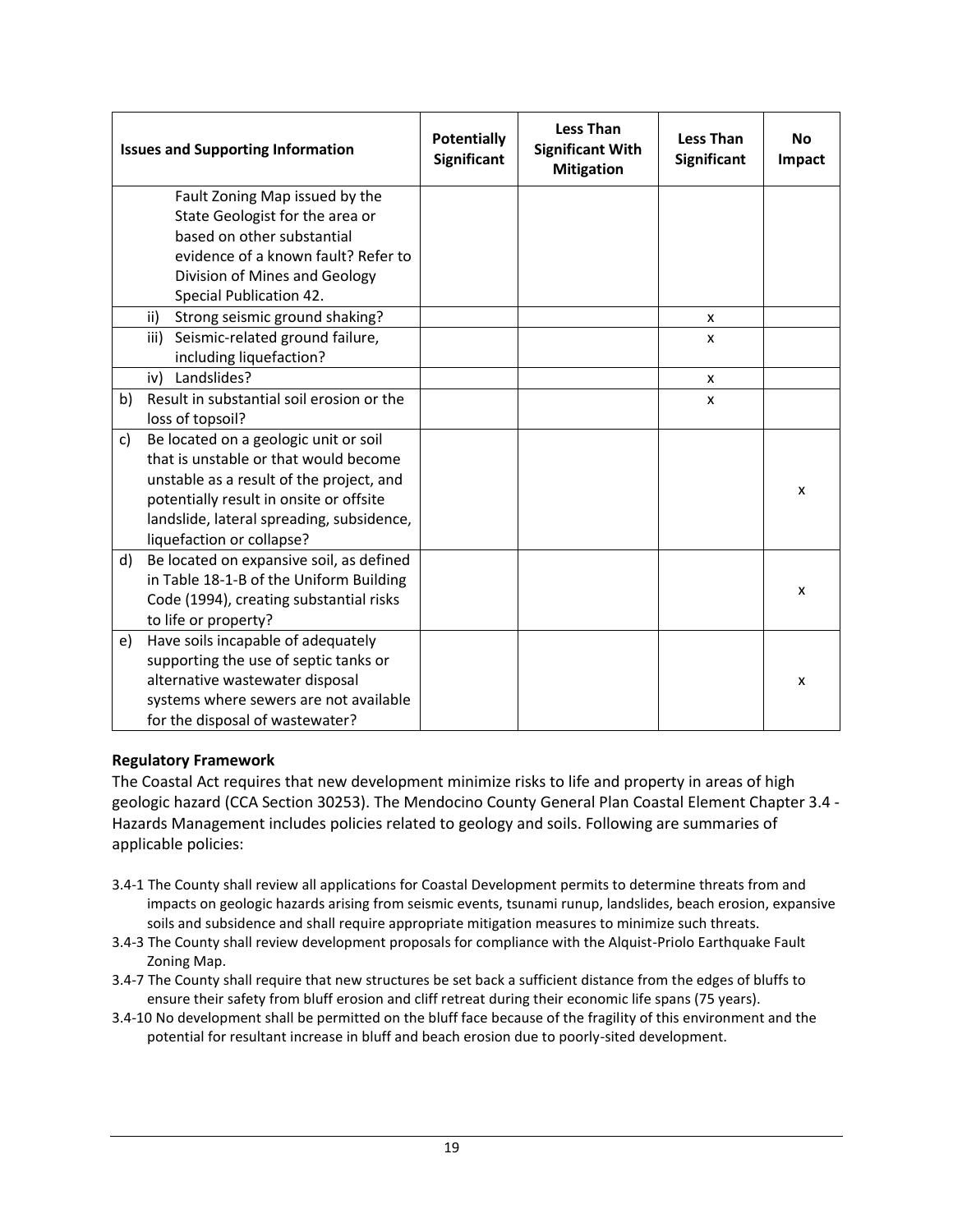#### **Discussion**

Mendocino County is located just south of the Cascadia Subduction Zone and will likely be subjected to a strong earthquake in the foreseeable future. A number of faults are located throughout the county, including the San Andreas Fault in the southwest corner of the county, the Maacama Fault in the inland valley from Sonoma County to Laytonville, the Round Valley Fault in the northeastern part of the county, and the Etsel Ridge Fault in the eastern portion of the county (Mendocino County General Plan, 2009). Any structure built in Mendocino County will likely be subjected to seismic activity during its expected lifespan.

**a i-v)** Multiple active faults, capable of producing strong seismic shaking, are located within the region and throughout coastal northern California. As noted in the Coastal Element policies above, CDPs are reviewed to determine threats from and impacts on geologic hazards, and for compliance with the Alquist –Priolo Earthquake Fault Zoning Map. Additionally, proposed ordinance Section 20.522.025(D) requires new wireless facilities to be located and designed to not result in any adverse environmental impacts. Building permits would be required for both discretionary and exempt projects. Geologic investigations are sometimes required either during the CDP or building permit process. Building codes include provisions intended to strengthen structures against earthquakes and prevent development on untreated slopes prone to landslides.

The proposed ordinance conforms with and carries out the policies, objectives, principles, and standards of the County General Plan and LCP. Implementing the proposed ordinance would not expose people or structures to substantial adverse impacts involving rupture of a known earthquake fault, strong seismic shaking, liquefaction, or landslides. There would be a **less than significant impact** as a result of implementing the proposed ordinance.

- **b)** The proposed ordinance would not contribute to substantial erosion or loss of topsoil. Wireless communications facilities that would be exempt from discretionary review under the proposed ordinance are limited in size and purpose, and would require minimal, if any, ground disturbance. For wireless communications facilities found to be subject to discretionary review, projects must be found consistent with policies in the General Plan. Specifically the Coastal Element policies listed above and General Plan policies RM-59 through RM-64 which protect soil resources and require that discretionary projects promote soil conservation practices and require that development, "…shall be located, designed, constructed, and managed …to protect soil resources, and minimize soil loss and erosion" (Policy RM-61) (Mendocino County General Plan, 2009). Therefore, there would be a **less than significant impact** as a result of implementing the proposed ordinance.
- **c & d)** The ordinance will not result in wireless communications facilities being built on a geologic unit or soils that are unstable or that would become unstable as a result of construction or located on expansive soils. Building permits will be required for both discretionary and exempt projects. Building codes include provisions intended to ensure structures and their foundations are engineered to be suitable for the geologic zone and soil types in which they are located. Therefore, there would be **no impact** as a result of implementing the proposed ordinance.
- **e)** Adoption of the proposed ordinance would have no impact on wastewater disposal or onsite septic systems. Wireless communications facilities do not typically involve the construction of restrooms or other facilities that would generate wastewater. Therefore, there would be **no impact** as a result of implementing the proposed ordinance.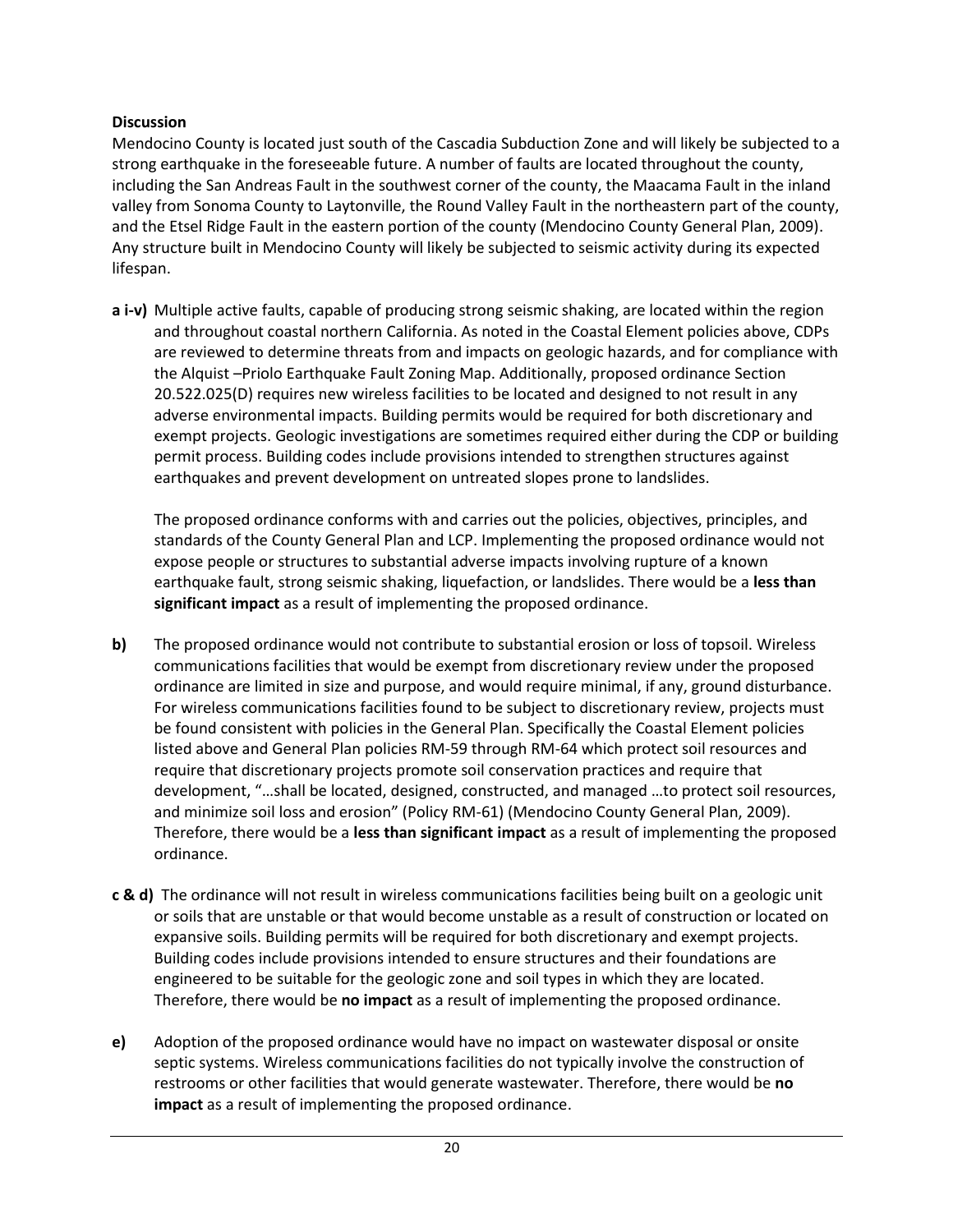|    | <b>Issues and Supporting Information</b>                                                                                               | <b>Potentially</b><br>Significant | <b>Less Than</b><br><b>Significant With</b><br><b>Mitigation</b> | <b>Less Than</b><br><b>Significant</b> | <b>No</b><br><b>Impact</b> |
|----|----------------------------------------------------------------------------------------------------------------------------------------|-----------------------------------|------------------------------------------------------------------|----------------------------------------|----------------------------|
|    | <b>GREENHOUSE GAS EMISSIONS:</b> Would the project:                                                                                    |                                   |                                                                  |                                        |                            |
| a) | Generate greenhouse gas emissions,<br>either directly or indirectly, that may<br>have a significant impact on the<br>environment?      |                                   |                                                                  | x                                      |                            |
| b) | Conflict with an applicable plan, policy<br>or regulation adopted for the purpose<br>of reducing the emissions of<br>greenhouse gases? |                                   |                                                                  |                                        | x                          |

The framework for regulating GHG emissions is California is described under Assembly Bill (AB) 32. In 2006, the California Global Warming Solutions Act (AB 32) definitively established the state's climate change policy and set GHG reduction targets (health & Safety Code §38500 et sec.), including setting a target of reducing GHG emissions to 1990 levels by 2020. AB 32 requires local governments to take an active role in addressing climate change and reducing greenhouse gas (GHG) emissions. The MCAQMD does not have rules, regulations, or thresholds of significance for non-stationary or construction-related GHG emissions.

#### **Discussion**

Because Mendocino County is primarily rural, the amount of greenhouse gases (GHG) generated by human activities, primarily the burning of fossil fuels for vehicles, heating, and other uses, is small compared to other, more urban counties (Mendocino General Plan, 2009).

- **a)** Construction activities associated with wireless communications facilities could generate GHGs from the engine emissions of construction equipment, but these activities are limited in scope and duration and would not contribute significantly to greenhouse gas emissions. Once constructed, wireless facilities require power to operate, however energy use and associated GHG emissions would be minimal. Given that construction is short term and the project scale is relatively small, the proposed ordinance would not have a measurable or considerable contribution to the cumulative GHG impact at the local, regional or state level. Therefore there would be a **less than significant impact** as a result of implementing the proposed ordinance.
- **b)** Mendocino County's General Plan focuses on energy development and energy policy in its response to GHGs. Because the construction or expansion of existing wireless communications facilities would not conflict with such policies and would not require additional energy development or create a need for additional energy generation facilities, there would be **no impact** as a result of the proposed ordinance.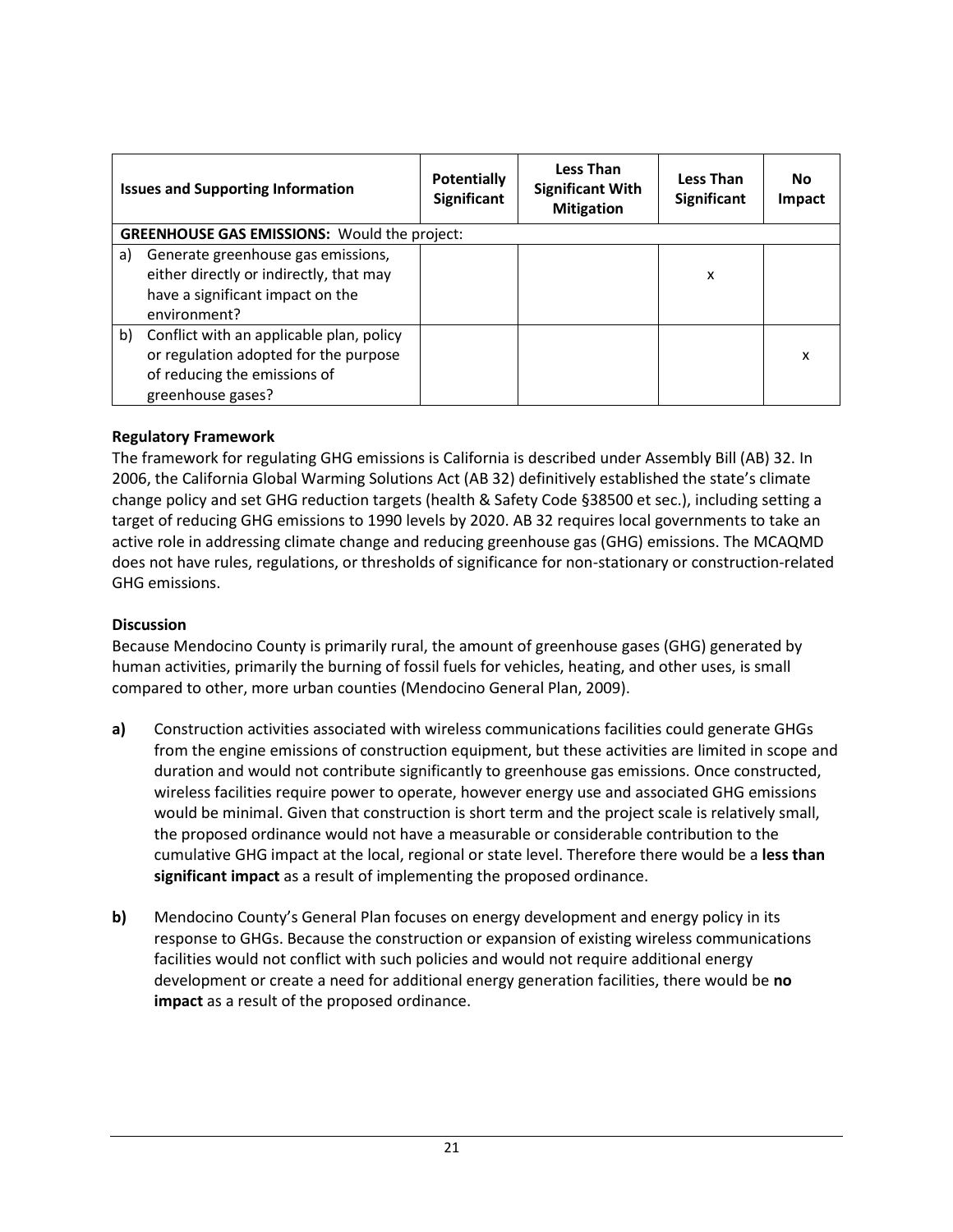|    | <b>Issues and Supporting Information</b>            | <b>Potentially</b><br><b>Significant</b> | <b>Less Than</b><br><b>Significant With</b><br><b>Mitigation</b> | <b>Less Than</b><br>Significant | <b>No</b><br><b>Impact</b> |
|----|-----------------------------------------------------|------------------------------------------|------------------------------------------------------------------|---------------------------------|----------------------------|
|    | HAZARDS AND HAZARDOUS MATERIALS: Would the project: |                                          |                                                                  |                                 |                            |
| a) | Create a significant hazard to the public           |                                          |                                                                  |                                 |                            |
|    | or the environment through the                      |                                          |                                                                  |                                 | x                          |
|    | routine transport, use, or disposal of              |                                          |                                                                  |                                 |                            |
|    | hazardous materials?                                |                                          |                                                                  |                                 |                            |
| b) | Create a significant hazard to the public           |                                          |                                                                  |                                 |                            |
|    | or the environment through reasonably               |                                          |                                                                  |                                 |                            |
|    | foreseeable upset and accident                      |                                          |                                                                  |                                 |                            |
|    | conditions involving the release of                 |                                          |                                                                  |                                 | X                          |
|    | hazardous materials into the                        |                                          |                                                                  |                                 |                            |
|    | environment?                                        |                                          |                                                                  |                                 |                            |
| c) | Emit hazardous emissions or handle                  |                                          |                                                                  |                                 |                            |
|    | hazardous or acutely hazardous                      |                                          |                                                                  |                                 |                            |
|    | materials, substances, or waste within              |                                          |                                                                  | X                               |                            |
|    | one-quarter mile of an existing or                  |                                          |                                                                  |                                 |                            |
|    | proposed school?                                    |                                          |                                                                  |                                 |                            |
| d) | Be located on a site which is included              |                                          |                                                                  |                                 |                            |
|    | on a list of hazardous materials sites              |                                          |                                                                  |                                 |                            |
|    | compiled pursuant to Government                     |                                          |                                                                  |                                 |                            |
|    | Code Section 65962.5 and, as a result,              |                                          |                                                                  | x                               |                            |
|    | would it create a significant hazard to             |                                          |                                                                  |                                 |                            |
|    | the public or the environment?                      |                                          |                                                                  |                                 |                            |
| e) | For a project located within an airport             |                                          |                                                                  |                                 |                            |
|    | land use plan or, where such a plan has             |                                          |                                                                  |                                 |                            |
|    | not been adopted, within two miles of               |                                          |                                                                  |                                 |                            |
|    | a public airport or public use airport,             |                                          |                                                                  |                                 | x                          |
|    | would the project result in a safety                |                                          |                                                                  |                                 |                            |
|    | hazard for people residing or working               |                                          |                                                                  |                                 |                            |
|    | in the project area?                                |                                          |                                                                  |                                 |                            |
| f  | For a project within the vicinity of a              |                                          |                                                                  |                                 |                            |
|    | private airstrip, would the project                 |                                          |                                                                  |                                 |                            |
|    | result in a safety hazard for people                |                                          |                                                                  |                                 | х                          |
|    | residing or working in the project area?            |                                          |                                                                  |                                 |                            |
| g) | Impair implementation of or physically              |                                          |                                                                  |                                 |                            |
|    | interfere with an adopted emergency                 |                                          |                                                                  |                                 |                            |
|    | response plan or emergency                          |                                          |                                                                  |                                 | X                          |
|    | evacuation plan?                                    |                                          |                                                                  |                                 |                            |
| h) | Expose people or structures to a                    |                                          |                                                                  |                                 |                            |
|    | significant risk of loss, injury or death           |                                          |                                                                  |                                 |                            |
|    | involving wildland fires, including                 |                                          |                                                                  |                                 |                            |
|    | where wildlands are adjacent to                     |                                          |                                                                  |                                 | X                          |
|    | urbanized areas or where residences                 |                                          |                                                                  |                                 |                            |
|    | are intermixed with wildlands?                      |                                          |                                                                  |                                 |                            |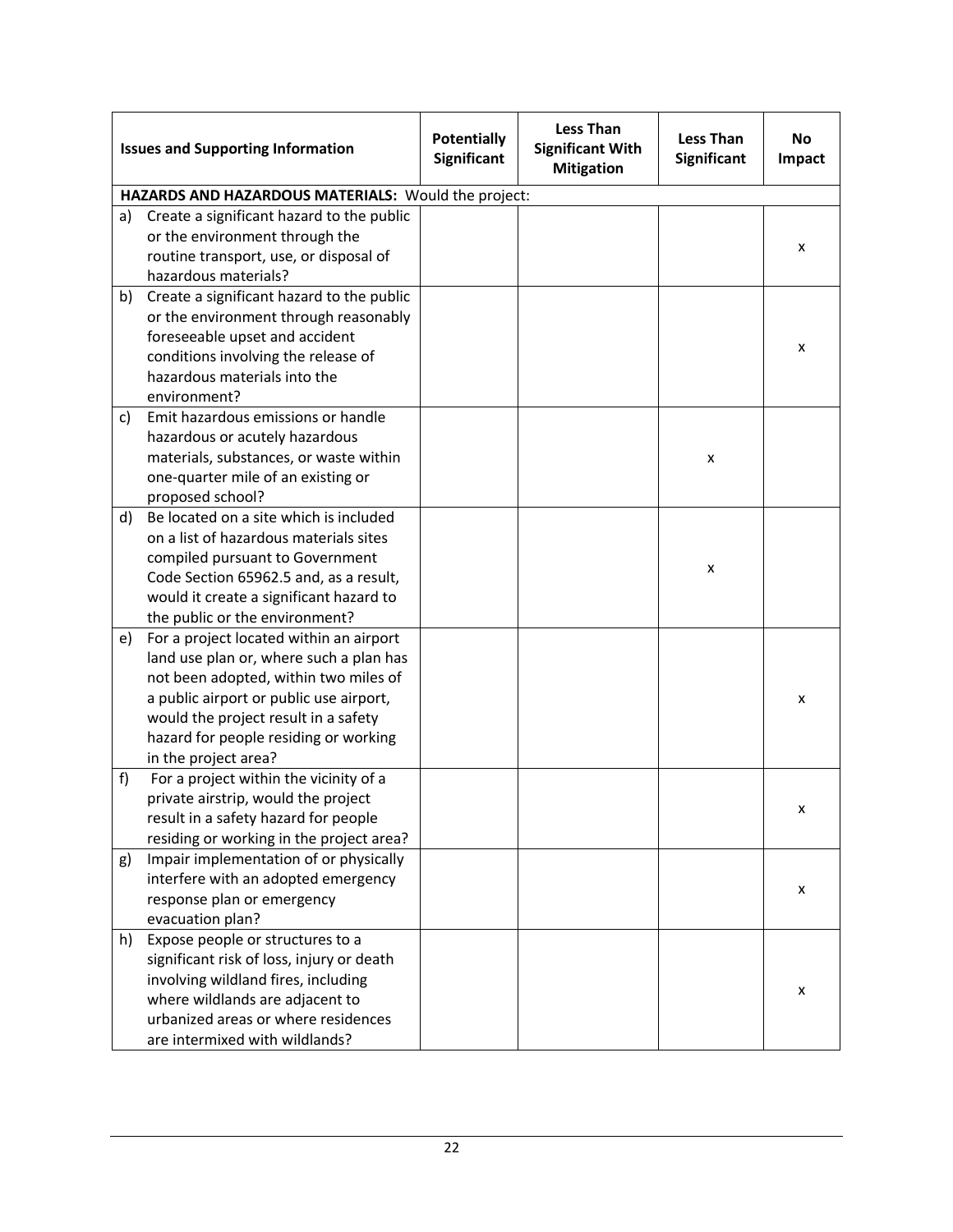The Coastal Act addresses hazardous materials and protection against the spillage of crude oil, gas, petroleum products, or hazardous substances in Section 30232. Mendocino County has adopted numerous plans related to hazard management and mitigation including, but not limited to: Community Wildfire Protection Plan, Multi-Hazard Mitigation Plan, Hazardous Waste Management Plan, and Operational Area Emergency Plan.

#### **Discussion**

Wireless facilities do not require the routine transport, use, or disposal of hazardous materials. Some sites may use diesel generators as a backup power source, which requires fuel to be stored on site. Batteries are often used on site to ensure a consistent power supply in the event of a power outage in the time between when grid power is lost and the backup generators come on line.

- **a, b)** The construction and operation of wireless communications facilities does not require the routine use, transport, or handling of hazardous materials. Depending on the nature of the site, diesel or gasoline may be stored to power onsite generators. These would be contained according to applicable regulations. Development standards are provided within the proposed ordinance which would require spill prevention, containment, and cleanup contingencies to be included in project design if a fuel powered generator is proposed. These would not create significant hazard to the public, or the environment, through reasonably foreseeable upset and accident conditions involving the release of hazardous materials into the environment, because the amount of fuel stored would be relatively small and tanks would be contained as required by applicable laws. Facilities placed on existing buildings would likely not require additional power sources or fuel supplies. There would be **no impact** as a result of implementing the proposed ordinance.
- **c)** There are no emissions, such as exhausts or chemicals, or materials, substances, or waste associated with wireless communications facilities that could present a health hazard to nearby residents, with the exception of radio frequency radiation. However, the proposed ordinance states in section 20.522.025 (A)4 that "the combined level of radio frequency radiation for all arrays shall not exceed the maximum permissible exposure level set by the Federal Communications Commission." Furthermore, section 20.522.025(D)4 states that "every wireless communication facility, by itself and in combination with other nearby wireless communications facilities, shall comply with the Federal Communications Commission's limits for human exposure to radio frequency electromagnetic fields." This applies to both new wireless installations and cumulative increases in radio frequency radiation resulting from new additional antennas being co-located on existing facilities. There is no evidence that radio frequency radiation within the limits established by the Federal Communications Commission presents a health or safety risk. Therefore, there would be a **less than significant impact** from emissions as a result of implementing the proposed ordinance.
- **d)** The proposed ordinance would be applicable within the coastal zone in unincorporated Mendocino County. There is no human habitation related to wireless communications facilities. After construction maintenance visits to wireless communications facilities are typically intermittent. Should a wireless communications facility be proposed on a site that is included in the list of hazardous materials sites, compiled pursuant to Government Code Section 65962.5, it is unlikely to result in a significant hazard to the public or the environment. Therefore, there would be a **less than significant impact** as a result of implementing the proposed ordinance.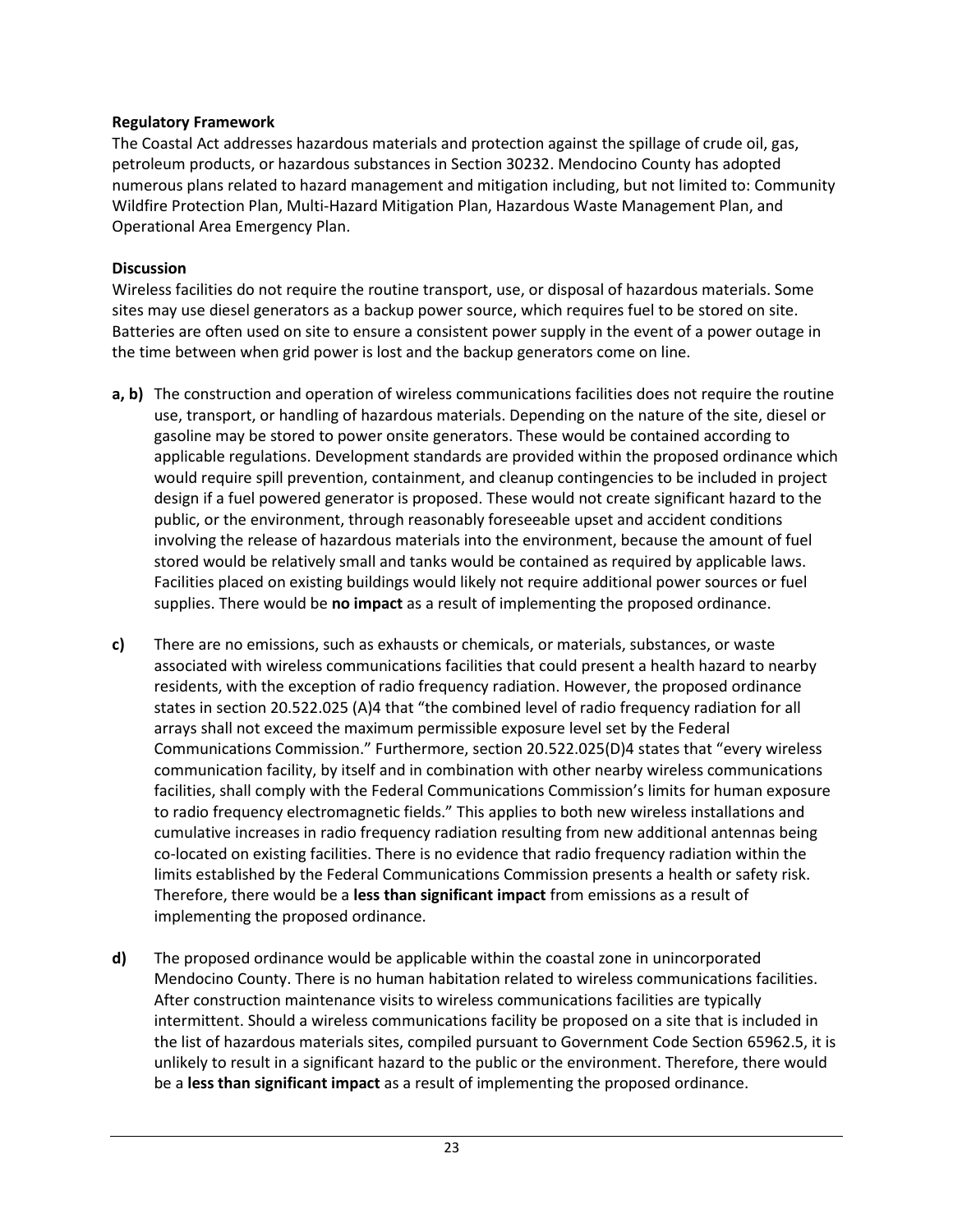- **e, f)** The proposed ordinance would be applicable within the coastal zone in unincorporated Mendocino County. Areas of the county that are within the established flight zones of air strips are subject to the regulations contained in the Mendocino County Airport Comprehensive Land Use Plan. Specific compatibility zones near airports may require additional restrictions on height. These additional restrictions would be reflected in the zoning for a parcel. Both exempt wireless communications facilities and those requiring discretionary review would be reviewed for compliance with zoning. There would be **no impact** as a result of implementing the proposed ordinance.
- **g)** The proposed ordinance would not have an effect on the execution of emergency response plans or evacuation plans. There would be **no impact** as a result of implementing the proposed ordinance.
- **h)** New communications facilities could be exposed to wildland fires due to the fact that such facilities are often built at the edges of developed areas. However, areas around these facilities are often cleared of vegetation, which can reduce the risk of damage by fire. In addition, these remote facilities are not manned and therefore will not routinely expose workers to increased risk from wildfire. Facilities placed on buildings and roofs would be subject to rules and regulations for defensible space and fire suppression systems; the County typically requests clearance from the California Department of Forestry and Fire Protection for defensible space compliance. The proposed ordinance would not expose people or structures to a significant risk involving wildland fires. There would be a **less than significant impact** as a result of implementing the proposed ordinance.

|    | <b>Issues and Supporting Information</b>               | <b>Potentially</b><br><b>Significant</b> | <b>Less Than</b><br><b>Significant With</b><br><b>Mitigation</b> | <b>Less Than</b><br><b>Significant</b> | <b>No</b><br>Impact |
|----|--------------------------------------------------------|------------------------------------------|------------------------------------------------------------------|----------------------------------------|---------------------|
|    | <b>HYDROLOGY AND WATER QUALITY: Would the project:</b> |                                          |                                                                  |                                        |                     |
| a) | Violate any water quality standards or                 |                                          |                                                                  |                                        |                     |
|    | waste discharge requirements?                          |                                          |                                                                  |                                        | x                   |
| b) | Substantially deplete groundwater supplies             |                                          |                                                                  |                                        |                     |
|    | or interfere substantially with groundwater            |                                          |                                                                  |                                        |                     |
|    | recharge such that there would be a net                |                                          |                                                                  |                                        |                     |
|    | deficit in aquifer volume or a lowering of             |                                          |                                                                  |                                        |                     |
|    | the local groundwater table level (e.g., the           |                                          |                                                                  |                                        | X                   |
|    | production rate of pre-existing nearby wells           |                                          |                                                                  |                                        |                     |
|    | would drop to a level which would not                  |                                          |                                                                  |                                        |                     |
|    | support existing land uses or planned uses             |                                          |                                                                  |                                        |                     |
|    | for which permits have been granted)?                  |                                          |                                                                  |                                        |                     |
| c) | Substantially alter the existing drainage              |                                          |                                                                  |                                        |                     |
|    | pattern of the site or area, including                 |                                          |                                                                  |                                        |                     |
|    | through stream or river course alteration,             |                                          |                                                                  | x                                      |                     |
|    | in a manner which would result in                      |                                          |                                                                  |                                        |                     |
|    | substantial erosion or siltation onsite or             |                                          |                                                                  |                                        |                     |
|    | offsite?                                               |                                          |                                                                  |                                        |                     |
| d) | Substantially alter the existing drainage              |                                          |                                                                  | X                                      |                     |
|    | pattern of the site or area, including                 |                                          |                                                                  |                                        |                     |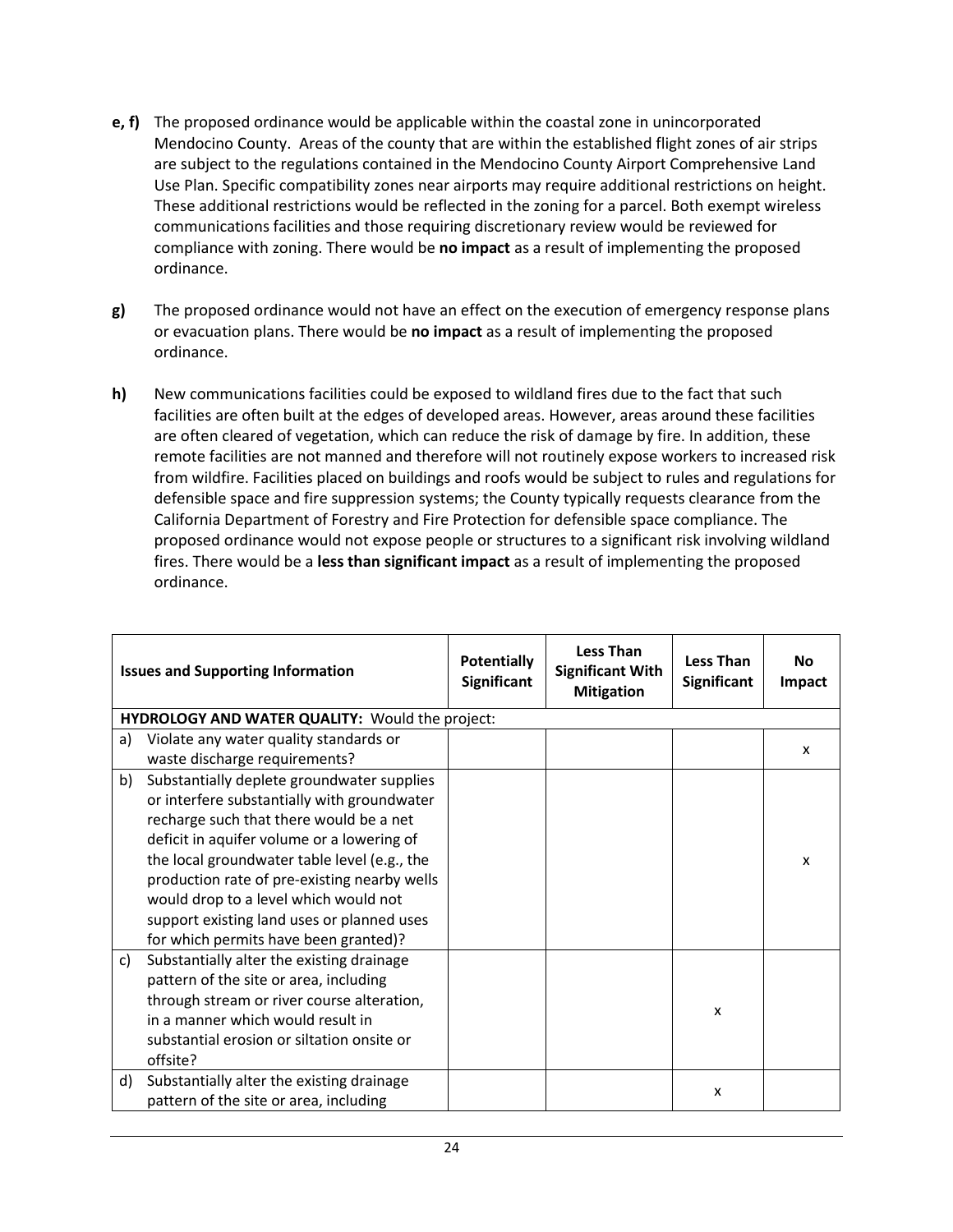|    | <b>Issues and Supporting Information</b>     | <b>Potentially</b><br><b>Significant</b> | <b>Less Than</b><br><b>Significant With</b><br><b>Mitigation</b> | <b>Less Than</b><br><b>Significant</b> | <b>No</b><br>Impact |
|----|----------------------------------------------|------------------------------------------|------------------------------------------------------------------|----------------------------------------|---------------------|
|    | through the alteration of the course of a    |                                          |                                                                  |                                        |                     |
|    | stream or river, or substantially increase   |                                          |                                                                  |                                        |                     |
|    | the rate or amount of surface runoff in a    |                                          |                                                                  |                                        |                     |
|    | manner which would result in flooding        |                                          |                                                                  |                                        |                     |
|    | onsite or offsite?                           |                                          |                                                                  |                                        |                     |
| e) | Create or contribute runoff water which      |                                          |                                                                  |                                        |                     |
|    | would exceed the capacity of existing or     |                                          |                                                                  |                                        |                     |
|    | planned stormwater drainage systems or       |                                          |                                                                  | X                                      |                     |
|    | provide substantial additional sources of    |                                          |                                                                  |                                        |                     |
|    | polluted runoff?                             |                                          |                                                                  |                                        |                     |
| f) | Otherwise substantially degrade water        |                                          |                                                                  | x                                      |                     |
|    | quality?                                     |                                          |                                                                  |                                        |                     |
| g) | Place housing within a 100-year flood        |                                          |                                                                  |                                        |                     |
|    | hazard Area 1 as mapped on a federal Flood   |                                          |                                                                  |                                        |                     |
|    | Hazard Boundary or Flood Insurance Rate      |                                          |                                                                  |                                        | x                   |
|    | Map or other flood hazard delineation        |                                          |                                                                  |                                        |                     |
|    | map?                                         |                                          |                                                                  |                                        |                     |
| h) | Place within a 100-year flood hazard area    |                                          |                                                                  |                                        |                     |
|    | structures which would impede or redirect    |                                          |                                                                  |                                        | X                   |
|    | flood flows?                                 |                                          |                                                                  |                                        |                     |
| i) | Expose people or structures to a significant |                                          |                                                                  |                                        |                     |
|    | risk of loss, injury or death involving      |                                          |                                                                  |                                        | X                   |
|    | flooding, including flooding as a result of  |                                          |                                                                  |                                        |                     |
|    | the failure of a levee or dam?               |                                          |                                                                  |                                        |                     |
| j) | Inundation by seiche, tsunami, or mudflow?   |                                          |                                                                  | X                                      |                     |

The Coastal Act mandates the preservation of significant natural resources, biological productivity and the quality of coastal waters, streams, wetlands, estuaries, and lakes appropriate to maintain optimum populations of marine organisms and for the protection of human health (CCA Section 30231). The Mendocino County General Plan Coastal Element Chapter 3.1 - Habitats and Natural Resources includes policies related to protection of environmentally sensitive habitat areas and maintaining water quality by minimizing adverse effects of waste water discharges and entrainment, controlling runoff, preventing depletion of ground water supplies and substantial interference with surface water flow, maintaining natural vegetation buffer areas that protect riparian habitats, and minimizing alteration of natural streams.

#### **Discussion**

The adoption of the proposed ordinance would not have any impact on water quality, groundwater recharge, or expose people or structures to risk from tsunami, mudflow, or seiche. The construction regulated by the proposed ordinance is also unlikely to impact water quality. Antennas proposed on existing buildings or co-located on existing towers would not change drainage patterns compared to the existing condition. New wireless communications facilities, such as communications towers, create a minimal amount of impervious surface as compared to the area around them. In the mostly rural areas of Mendocino County, the relatively small size of new towers would preclude significant impacts to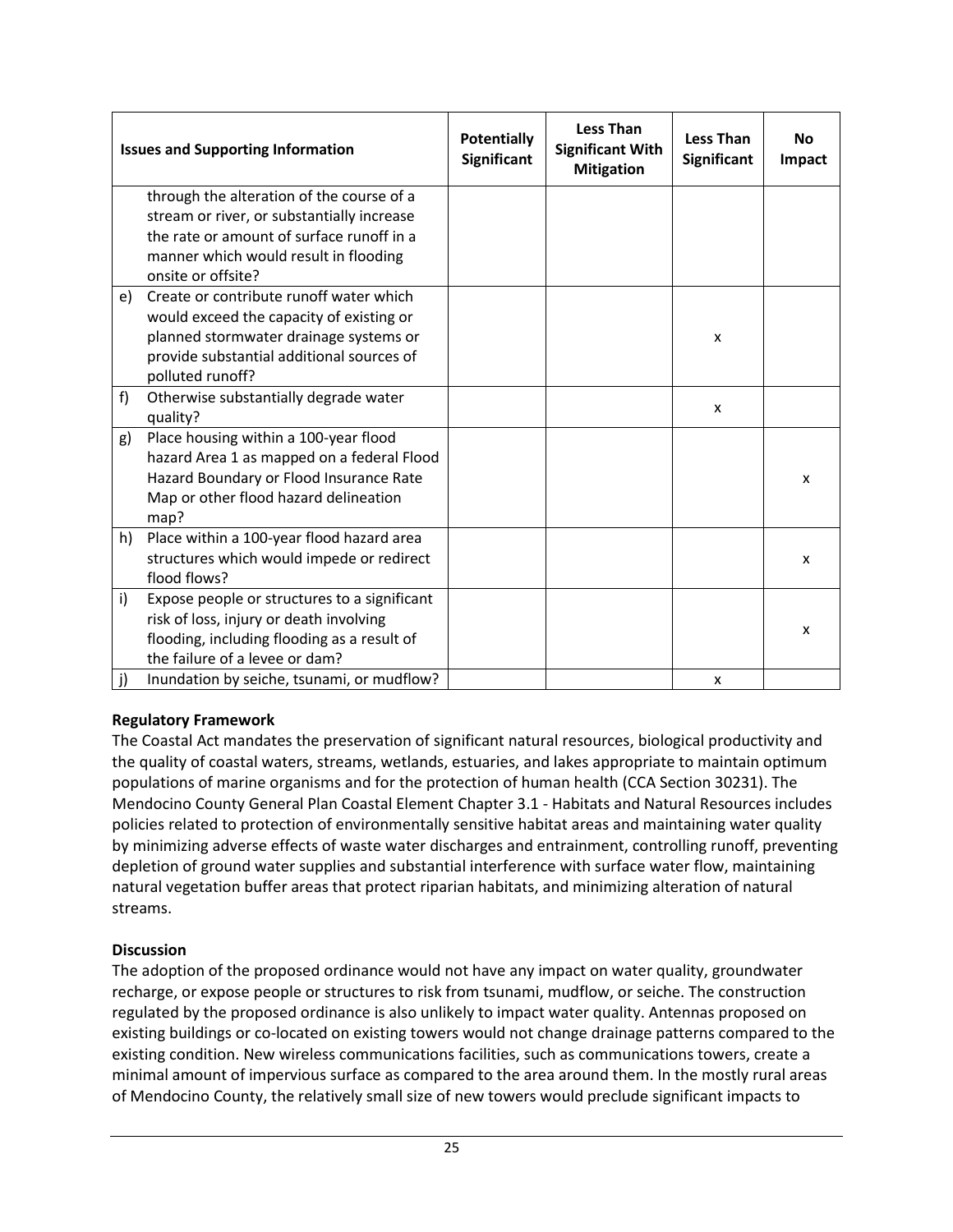hydrology or water quality.

- **a)** New facilities are unlikely to violate water quality standards based on the small amount of impervious surfaces associated with new communications facilities. Co-located facilities will have no impact on impervious surface as compared to the existing condition, and antennas attached to existing building or located on roofs will not change building footprints. There are no water quality standards that would be violated by construction of new facilities and the building permit process requires designation of Best Management Practices (BMPs) for all construction projects. Large sites (over an acre) that would be graded would be required to obtain Stormwater Pollution Prevention Plans (SWPPP). Wireless communications facilities do not generate wastewater, and therefore would have no impact on wastewater discharge requirements. There would be **no impact** as a result of implementing the proposed ordinance.
- **b)** Wireless communications facilities do not require groundwater to operate, and are unlikely to significantly alter groundwater recharge given the small impervious footprint associated with facilities. Therefore there would be **no impact** as a result of adopting the proposed ordinance.
- **c,d,e&f)** Antennas located on buildings or rooftops would not alter drainage patterns around the buildings they would be mounted on. For larger, non-exempt wireless facilities, the discretionary review process would provide opportunities to address any potential water quality issues and storm drain impacts associated with a particular site. As discussed, the construction of new wireless communications facilities are not likely to substantially alter the drainage pattern of the site they are constructed on. The small amount of impervious surface would not contribute substantially to additional runoff to a municipal or county operated storm drain system, nor would they create polluted runoff. Because of the small impervious footprint of these types of facilities, and the fact that water is not necessary for their operation, it is unlikely that any water quality impacts would occur as a result of these facilities. There would be a **less than significant impact** as a result of implementing the proposed ordinance.
- **g, h &i)** New housing is not associated with the construction of wireless communications facilities. If communications facilities are proposed to be placed on new housing, the building requirements associated with the construction of the building would address flood plain impacts. The ordinance requires that "antennas, connections, and supports shall be located on a legal structure that has obtained all necessary permits". All new wireless facilities will require building permits, the issuance of which is dependent on demonstrating compliance with applicable federal flood regulations. Therefore the proposed ordinance would not place housing or structures within the 100-year flood hazard area that would impede or redirect flood flows or expose people or structures to a significant risk involving flooding. **No impact** would occur as a result of implementing the proposed ordinance.
- **j)** Wireless communications facilities could be exposed to seiche, tsunami or mudflow due to the fact that the proposed ordinance applies within the coastal zone. However, wireless facilities that would be co-located on existing structures would not alter building footprints and would require a building permit. New facilities are generally located on high ground that would unlikely be subject to such events. In addition, these remote facilities are not manned and therefore would not routinely expose workers to increased risk from these events. The proposed ordinance would result in inundation by seiche, tsunami or mudflow. There would be a **less than significant impact** as a result of implementing the proposed ordinance.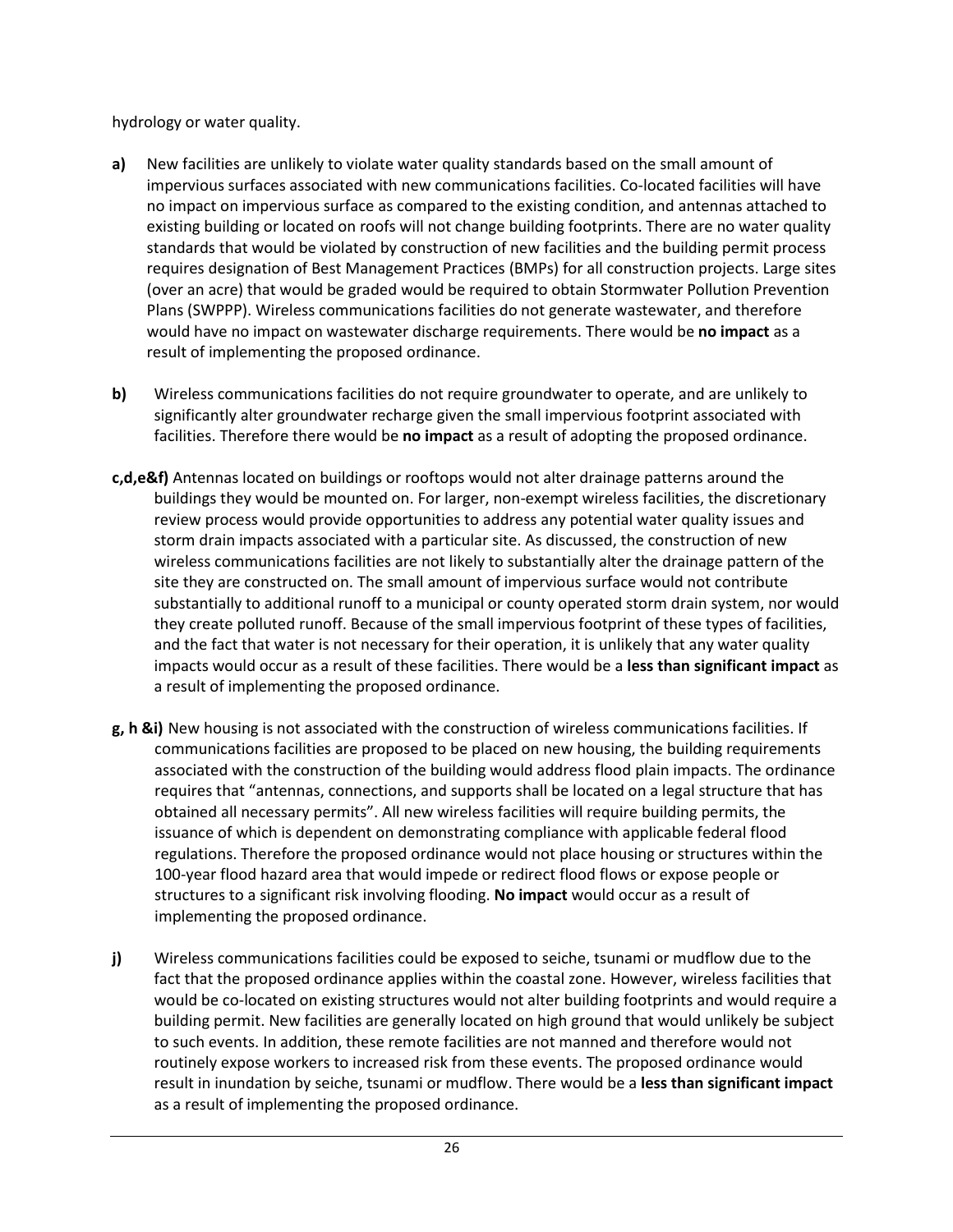|    | <b>Issues and Supporting Information</b>                                                                                                                                                                                                                                                                                      | <b>Potentially</b><br><b>Significant</b> | Less Than<br><b>Significant With</b><br><b>Mitigation</b> | <b>Less Than</b><br><b>Significant</b> | <b>No</b><br>Impact |
|----|-------------------------------------------------------------------------------------------------------------------------------------------------------------------------------------------------------------------------------------------------------------------------------------------------------------------------------|------------------------------------------|-----------------------------------------------------------|----------------------------------------|---------------------|
|    | <b>LAND USE AND PLANNING: Would the project:</b>                                                                                                                                                                                                                                                                              |                                          |                                                           |                                        |                     |
| a) | Physically divide an established<br>community?                                                                                                                                                                                                                                                                                |                                          |                                                           |                                        | X                   |
| b) | Conflict with any applicable land use<br>plan, policy, or regulation of an agency<br>with jurisdiction over the project<br>(including, but not limited to the<br>general plan, specific plan, local coastal<br>program, or zoning ordinance) adopted<br>for the purpose of avoiding or<br>mitigating an environmental effect? |                                          |                                                           |                                        | x                   |
| c) | Conflict with any applicable habitat<br>conservation plan or natural<br>community conservation plan?                                                                                                                                                                                                                          |                                          |                                                           |                                        | x                   |

This proposed Local Coastal Program Amendment will only amend the Implementation Plan (IP) which is the zoning code portion of the LCP to include the proposed amendments. The standard of review for the proposed amendment is weather it conforms with and is adequate to carry out the certified Land Use Plan (LUP) – Mendocino County General Plan Coastal Element. The coastal zoning ordinance must conform with and be adequate to carry out the objectives and policies of the LUP.

#### **Discussion**

The proposed ordinance would apply within the coastal zone to the unincorporated areas of Mendocino County. Wireless communications facilities that will be exempt from discretionary review under the proposed ordinance are limited in size and purpose and must be consistent with the height limits of the zone in which they are proposed. More substantial wireless communications facilities will require discretionary review and be evaluated for conformance with applicable General Plan/LCP policies, zoning regulations and subject to review under CEQA.

**a-c)** Adopting the proposed ordinance would not physically divide an established community nor conflict with any applicable habitat conservation plan or natural community conservation plan. The proposed ordinance conforms with and carries out the policies, objectives, principles, and standards of the County General Plan and LCP. The ordinance would establish additional County code and not conflict with any existing County land use plan or policy. There would be **no impact**  as a result of implementing the proposed ordinance.

| <b>Issues and Supporting Information</b>     | Potentially<br><b>Significant</b> | <b>Less Than</b><br><b>Significant With</b><br><b>Mitigation</b> | <b>Less Than</b><br><b>Significant</b> | No<br><b>Impact</b> |
|----------------------------------------------|-----------------------------------|------------------------------------------------------------------|----------------------------------------|---------------------|
| <b>MINERAL RESOURCES:</b> Would the project: |                                   |                                                                  |                                        |                     |
|                                              |                                   |                                                                  |                                        |                     |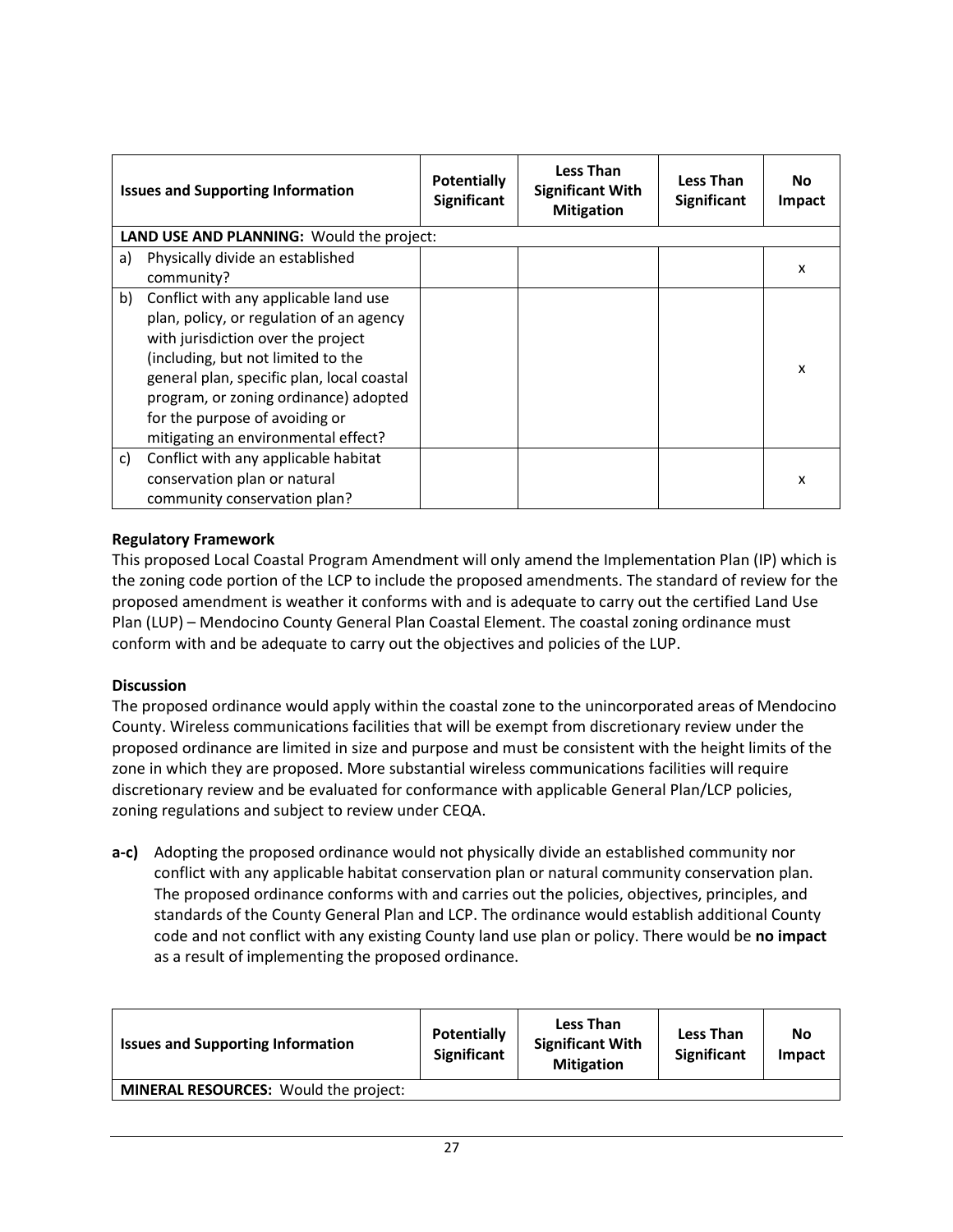|    | <b>Issues and Supporting Information</b>                                                                                                                                       | <b>Potentially</b><br>Significant | <b>Less Than</b><br><b>Significant With</b><br><b>Mitigation</b> | <b>Less Than</b><br><b>Significant</b> | <b>No</b><br><b>Impact</b> |
|----|--------------------------------------------------------------------------------------------------------------------------------------------------------------------------------|-----------------------------------|------------------------------------------------------------------|----------------------------------------|----------------------------|
| a) | Result in the loss of availability of a<br>known mineral resource that would be<br>of value to the region and the residents<br>of the state?                                   |                                   |                                                                  |                                        | X                          |
| b) | Result in the loss of availability of a<br>locally-important mineral resource<br>recovery site delineated on a local<br>general plan, specific plan or other land<br>use plan? |                                   |                                                                  |                                        | x                          |

#### **Discussion**

A variety of minerals resources are known to exist in the county. The most predominant minerals found in Mendocino County are aggregate resources, primarily sand and gravel. Three sources of aggregate materials are present in Mendocino County: quarries, instream gravel, and terrace gravel deposits (General Plan 2009).

**a-b)** The adoption of the proposed ordinance would not conflict with existing mineral resource operations. Proposed communications facilities would be sited as to prevent conflicts with existing operations as directed by Action item RM-65.1 and Policy RM-66. Due to the generally small size of communication facilities, it is unlikely that a single facility would result in the loss of availability of a locally important mineral resource. Therefore there would be **no impact** as a result of implementing the proposed ordinance.

|    | <b>Issues and Supporting Information</b>                                                                                                                                                     | <b>Potentially</b><br><b>Significant</b> | <b>Less Than</b><br><b>Significant With</b><br><b>Mitigation</b> | <b>Less Than</b><br><b>Significant</b> | Nο<br>Impact |
|----|----------------------------------------------------------------------------------------------------------------------------------------------------------------------------------------------|------------------------------------------|------------------------------------------------------------------|----------------------------------------|--------------|
|    | NOISE: Would the project:                                                                                                                                                                    |                                          |                                                                  |                                        |              |
| a) | Exposure of persons to or generation of<br>noise levels in excess of standards<br>established in the local general plan or<br>noise ordinance, or applicable<br>standards of other agencies? |                                          |                                                                  | X                                      |              |
| b) | Exposure of persons to or generation of<br>excessive ground borne vibration or<br>ground borne noise levels?                                                                                 |                                          |                                                                  | X                                      |              |
| c) | A substantial permanent increase in<br>ambient noise levels in the project<br>vicinity above levels existing without<br>the project?                                                         |                                          |                                                                  |                                        | X            |
| d) | A substantial temporary or periodic<br>increase in ambient noise levels in the<br>project vicinity above levels existing<br>without the project?                                             |                                          |                                                                  | $\boldsymbol{\mathsf{x}}$              |              |
| e) | For a project located within an airport                                                                                                                                                      |                                          |                                                                  |                                        |              |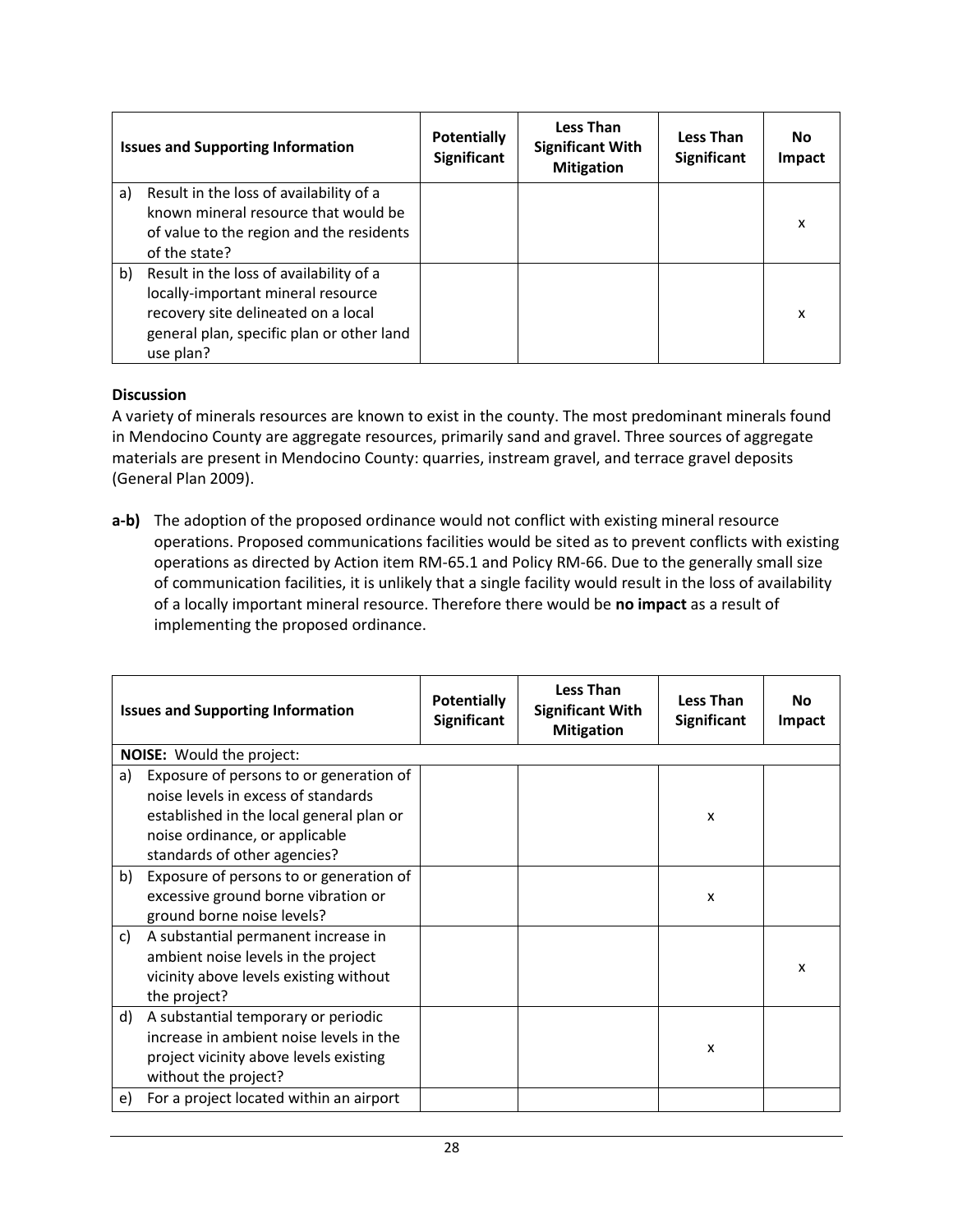| <b>Issues and Supporting Information</b>                                                                                                                                                                                                | <b>Potentially</b><br><b>Significant</b> | <b>Less Than</b><br><b>Significant With</b><br><b>Mitigation</b> | <b>Less Than</b><br><b>Significant</b> | Nο<br>Impact |
|-----------------------------------------------------------------------------------------------------------------------------------------------------------------------------------------------------------------------------------------|------------------------------------------|------------------------------------------------------------------|----------------------------------------|--------------|
| land use plan or, where such a plan has<br>not been adopted, within two miles of<br>a public airport or public use airport,<br>would the project expose people<br>residing or working in the project area<br>to excessive noise levels? |                                          |                                                                  | X                                      |              |
| f)<br>For a project within the vicinity of a<br>private airstrip, would the project<br>expose people residing or working in<br>the project area to excessive noise<br>levels?                                                           |                                          |                                                                  | x                                      |              |

The Mendocino County General Plan sets forth goals and policies related to noise and land use compatibility (Policies DE-98 through DE-110). For the protection of noise sensitive land uses, the County has adopted noise standards for determination of land use compatibility based on receiving land use designation and time of day. These noise standards are identified in the Coastal Zoning Code (Title 20, Division II, Appendix B).

#### **Discussion**

Major noise sources in Mendocino County consist of highway and local traffic, railroad operations, airports, commercial and industrial uses, and recreation and community facilities. Highways with traffic that generate significant noise include U.S. Highway 101 and the State Routes (1, 20, 128, 162, 175, and 253). The only active railroad operation in Mendocino County is the Skunk Train passenger line, which runs between the cities of Fort Bragg and Willits. Public use airports are located in or near Ukiah, Willits, Covelo, Boonville, Gualala, and Little River. Major industrial noise sources are primarily lumber mills and timber products facilities (General Plan 2009).

- **a, b)** Adopting the proposed ordinance would not expose persons to or generate noise levels in excess of standards established in the local General Plan or noise ordinance. Installing antennas on buildings or roofs, or co-locating antennas on existing structures would not create excessive ground borne vibration or ground borne noise. Construction of new wireless communications facilities, such as cell towers, could create ground borne vibration and noise, but this would be temporary and would not impact nearby receptors once construction was finished. There would be a **less than significant impact** as a result of implementing the proposed ordinance.
- **c)** Wireless communications facilities do not create significant noise or vibration in the course of normal operations. Some facilities may propose the use of diesel or gasoline generators as backup power sources in the event of a power outage. The proposed ordinance contains language in sections 20.522.025(B)6 and 20.522.025(D)11 that prevents the use of these generators unless the applicant can demonstrate that the generators will be inaudible beyond the boundaries of the property containing the wireless facility. Therefore, there will be **no impact** as a result of the proposed ordinance.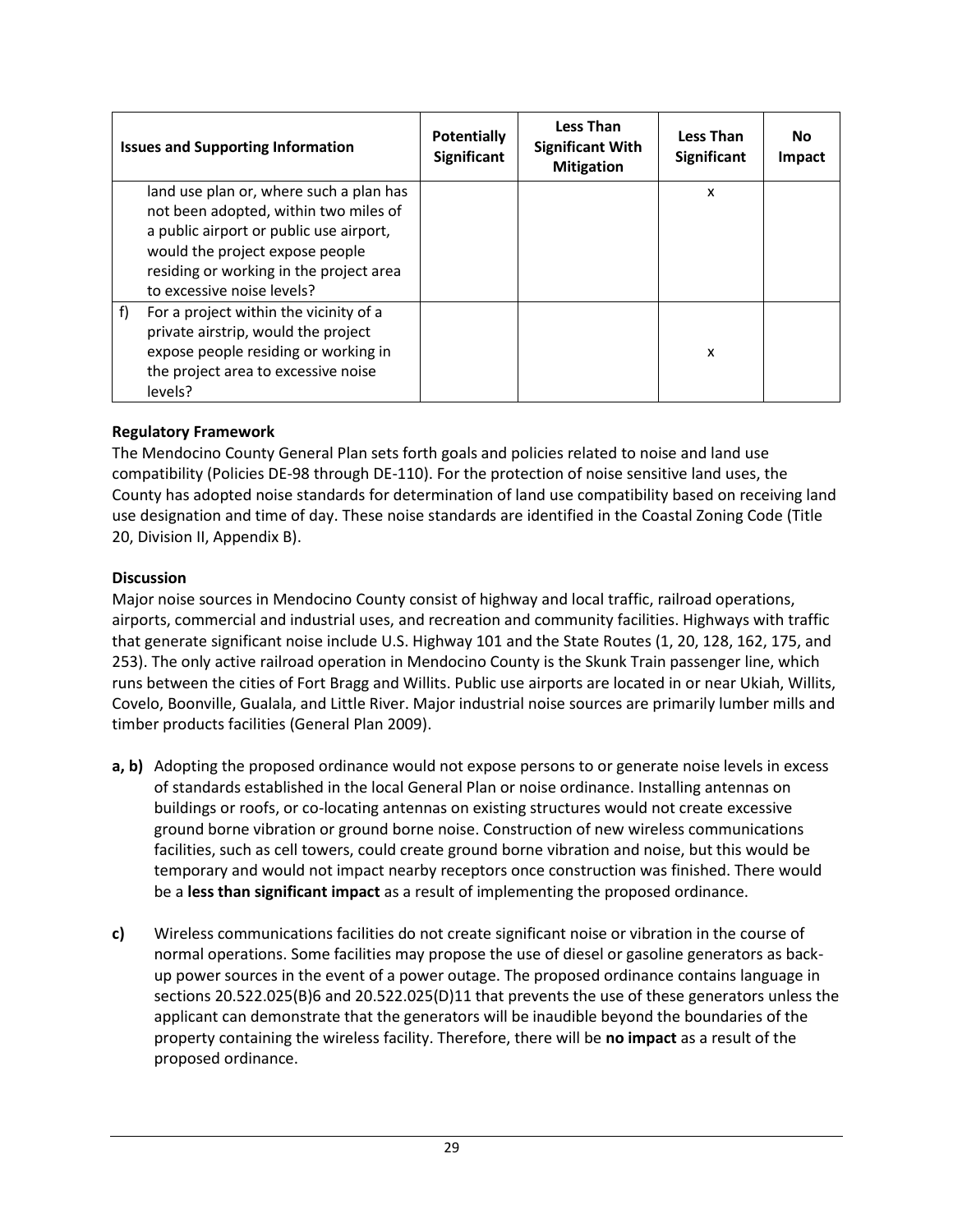- **d)** The operation of wireless communications facilities would not increase periodic ambient noise levels in the project vicinity. Antennas or other facilities located on buildings or roofs would not expose occupants to increased noised levels. Construction could increase noise levels temporarily during the construction period. There would be a **less than significant impact** as a result of implementing the proposed ordinance.
- **e, f)** Once construction is completed, operations at wireless communications facilities would be automated and require minimal and periodic maintenance. Workers would not be subjected to excessive noise levels from public or private airstrips. Construction workers may be exposed to higher ambient noise levels, but construction efforts are short term and workers are expected to comply with occupational safety regulations and wear proper safety equipment. There would be a **less than significant impact** as a result of implementing the proposed ordinance.

|    | <b>Issues and Supporting Information</b>   | <b>Potentially</b><br><b>Significant</b> | <b>Less Than</b><br><b>Significant with</b><br><b>Mitigation</b> | <b>Less Than</b><br><b>Significant</b> | <b>No</b><br>Impact       |
|----|--------------------------------------------|------------------------------------------|------------------------------------------------------------------|----------------------------------------|---------------------------|
|    | POPULATION AND HOUSING: Would the project: |                                          |                                                                  |                                        |                           |
| a) | Induce substantial population growth in    |                                          |                                                                  |                                        |                           |
|    | the area, either directly (for example,    |                                          |                                                                  |                                        |                           |
|    | by proposing new homes and                 |                                          |                                                                  |                                        | X                         |
|    | businesses) or indirectly (for example,    |                                          |                                                                  |                                        |                           |
|    | through extension of roads or other        |                                          |                                                                  |                                        |                           |
|    | infrastructure)?                           |                                          |                                                                  |                                        |                           |
| b) | Displace substantial numbers of            |                                          |                                                                  |                                        |                           |
|    | existing housing, necessitating the        |                                          |                                                                  |                                        | X                         |
|    | construction of replacement housing        |                                          |                                                                  |                                        |                           |
|    | elsewhere?                                 |                                          |                                                                  |                                        |                           |
| C) | Displace substantial numbers of            |                                          |                                                                  |                                        |                           |
|    | people, necessitating the construction     |                                          |                                                                  |                                        | $\boldsymbol{\mathsf{x}}$ |
|    | of replacement housing elsewhere?          |                                          |                                                                  |                                        |                           |

# **Discussion**

Wireless communications facilities are an important component of communication and emergency infrastructure. Wireless communications facilities addressed in the proposed ordinance are intended to support the communication needs of the existing and future population of Mendocino County. The ordinance does not include policies that would induce population growth.

**a-c)** The adoption of the proposed ordinance would not induce population growth. Wireless communications facilities will support existing and future communication needs. The ordinance does not encourage, promote, or otherwise incentivize the construction of wireless communications facilities. The adoption of the proposed ordinance, construction of new facilities, or the co-location of new antennas on existing facilities would not displace people or housing. There would be **no impact** as a result of the implementing the proposed ordinance.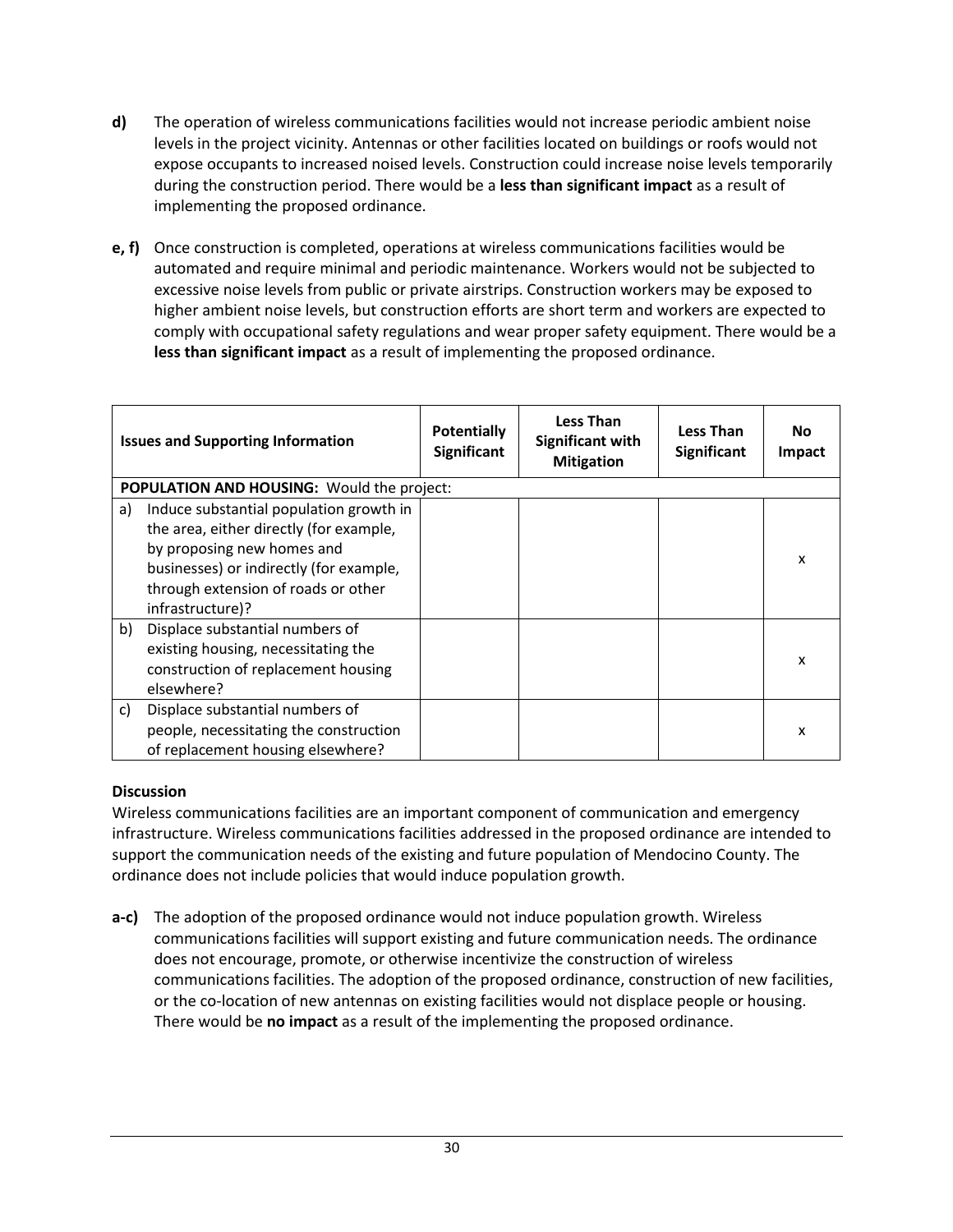| <b>Issues and Supporting Information</b>                                                                     | <b>Potentially</b><br><b>Significant</b> | <b>Less Than</b><br><b>Significant With</b><br><b>Mitigation</b> | <b>Less Than</b><br><b>Significant</b> | No<br>Impact |  |  |  |
|--------------------------------------------------------------------------------------------------------------|------------------------------------------|------------------------------------------------------------------|----------------------------------------|--------------|--|--|--|
| <b>PUBLIC SERVICES:</b> Would the project result in substantial adverse physical impacts associated with the |                                          |                                                                  |                                        |              |  |  |  |
| provision of new or physically altered governmental facilities, the construction of which could cause        |                                          |                                                                  |                                        |              |  |  |  |
| significant environmental impacts, in order to maintain acceptable service ratios, response times or other   |                                          |                                                                  |                                        |              |  |  |  |
| performance objectives for any of the public services:                                                       |                                          |                                                                  |                                        |              |  |  |  |
| Fire protection?<br>a)                                                                                       |                                          |                                                                  |                                        | x            |  |  |  |
| b)<br>Police protection?                                                                                     |                                          |                                                                  |                                        | x            |  |  |  |
| Schools?<br>C)                                                                                               |                                          |                                                                  |                                        | x            |  |  |  |
| d)<br>Parks?                                                                                                 |                                          |                                                                  |                                        | x            |  |  |  |
| Other public facilities?<br>e)                                                                               |                                          |                                                                  |                                        | x            |  |  |  |

#### **Discussion**

The proposed ordinance exempts from discretionary review temporary communications facilities exclusively used for emergency situations. This will allow these entities to construct facilities as needed to provide adequate coverage and service during emergencies.

**a-e)** Nothing in the ordinance interferes with fire or police protection or generates the need for physical changes to parks, schools, or other public facilities. The construction of wireless communications facilities is unlikely to impact parks or other recreational and public facilities. Therefore, there would be **no impact** as a result of adopting the proposed ordinance.

| <b>Issues and Supporting Information</b> |                                                                                                                                                                                                                            | <b>Potentially</b><br><b>Significant</b> | <b>Less Than</b><br><b>Significant With</b><br><b>Mitigation</b> | <b>Less Than</b><br>Significant | No.<br><b>Impact</b> |  |
|------------------------------------------|----------------------------------------------------------------------------------------------------------------------------------------------------------------------------------------------------------------------------|------------------------------------------|------------------------------------------------------------------|---------------------------------|----------------------|--|
|                                          | <b>RECREATION:</b> Would the project:                                                                                                                                                                                      |                                          |                                                                  |                                 |                      |  |
| a)                                       | Would the project increase the use of<br>existing neighborhood and regional<br>parks or other recreational facilities<br>such that substantial physical<br>deterioration of the facility would occur<br>or be accelerated? |                                          |                                                                  |                                 | x                    |  |
| b)                                       | Does the project include recreational<br>facilities or require the construction or<br>expansion of recreational facilities<br>which might have an adverse physical<br>effect on the environment?                           |                                          |                                                                  |                                 | x                    |  |

# **Regulatory Framework**

The Coastal Act gives priority to recreational use; encourages the provision of support facilities, especially those available to the public at a low cost; and defines public shoreline access policies. The Mendocino County General Plan Coastal Element Chapter 3.7 - Recreation and Visitor Serving Facilities includes policies to carry out applicable Coastal Act provisions.

#### **Discussion**

**a-b)** The proposed ordinance would not directly or indirectly induce substantial population growth.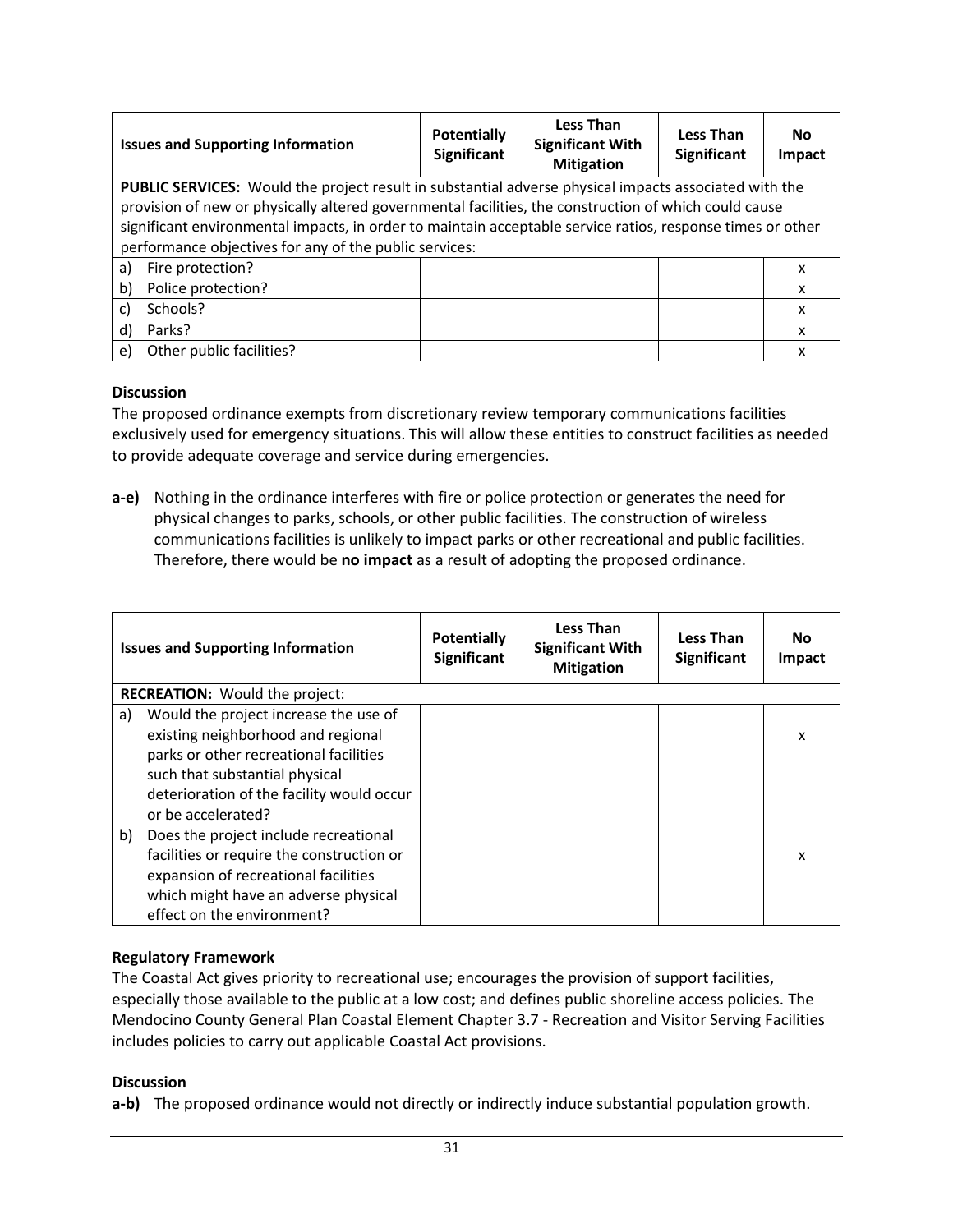Therefore, the project would not increase the use of existing neighborhood and regional parks or other recreational facilities such that substantial physical deterioration of the facility would occur or be accelerated. The project does not include and would not require the construction or expansion of recreational facilities, which might have an adverse physical effect on the environment. **No impact** would occur.

| <b>Issues and Supporting Information</b> |                                                                                                                                                                                                                                                                               | <b>Potentially</b><br><b>Significant</b> | <b>Less Than</b><br><b>Significant With</b><br><b>Mitigation</b> | <b>Less Than</b><br>Significant | <b>No</b><br>Impact |
|------------------------------------------|-------------------------------------------------------------------------------------------------------------------------------------------------------------------------------------------------------------------------------------------------------------------------------|------------------------------------------|------------------------------------------------------------------|---------------------------------|---------------------|
|                                          | TRANSPORTATION/TRAFFIC: Would the project:                                                                                                                                                                                                                                    |                                          |                                                                  |                                 |                     |
| a)                                       | Conflict with an applicable plan,<br>ordinance or policy establishing<br>measures of effectiveness for the<br>performance of the circulation system,<br>taking into account all modes of                                                                                      |                                          |                                                                  |                                 | x                   |
|                                          | transportation including mass transit<br>and non-motorized travel and relevant<br>components of the circulation systems,<br>including but not limited to<br>intersections, streets, highways and<br>freeways, pedestrian and bicycle paths,<br>and mass transit.              |                                          |                                                                  |                                 |                     |
| b)                                       | Conflict with an applicable congestion<br>management program, including, but<br>not limited to level of service standards<br>and travel demand measures, or other<br>standards established by the county<br>congestion management agency for<br>designated roads or highways? |                                          |                                                                  |                                 | x                   |
| c)                                       | Result in a change in air traffic patterns,<br>including either an increase in traffic<br>levels or a change in location that<br>results in substantial safety risks?                                                                                                         |                                          |                                                                  |                                 | x                   |
| d)                                       | Substantially increase hazards due to a<br>design feature (e.g., sharp curves or<br>dangerous intersections) or<br>incompatible uses (e.g., farm<br>equipment)?                                                                                                               |                                          |                                                                  |                                 | x                   |
| e)                                       | Result in inadequate emergency<br>access?                                                                                                                                                                                                                                     |                                          |                                                                  |                                 | x                   |
| f                                        | Conflict with adopted policies, plans, or<br>programs regarding public transit,<br>bicycle, or pedestrian facilities, or<br>otherwise decrease the performance or<br>safety of such facilities?                                                                               |                                          |                                                                  |                                 | x                   |

#### **Regulatory Framework**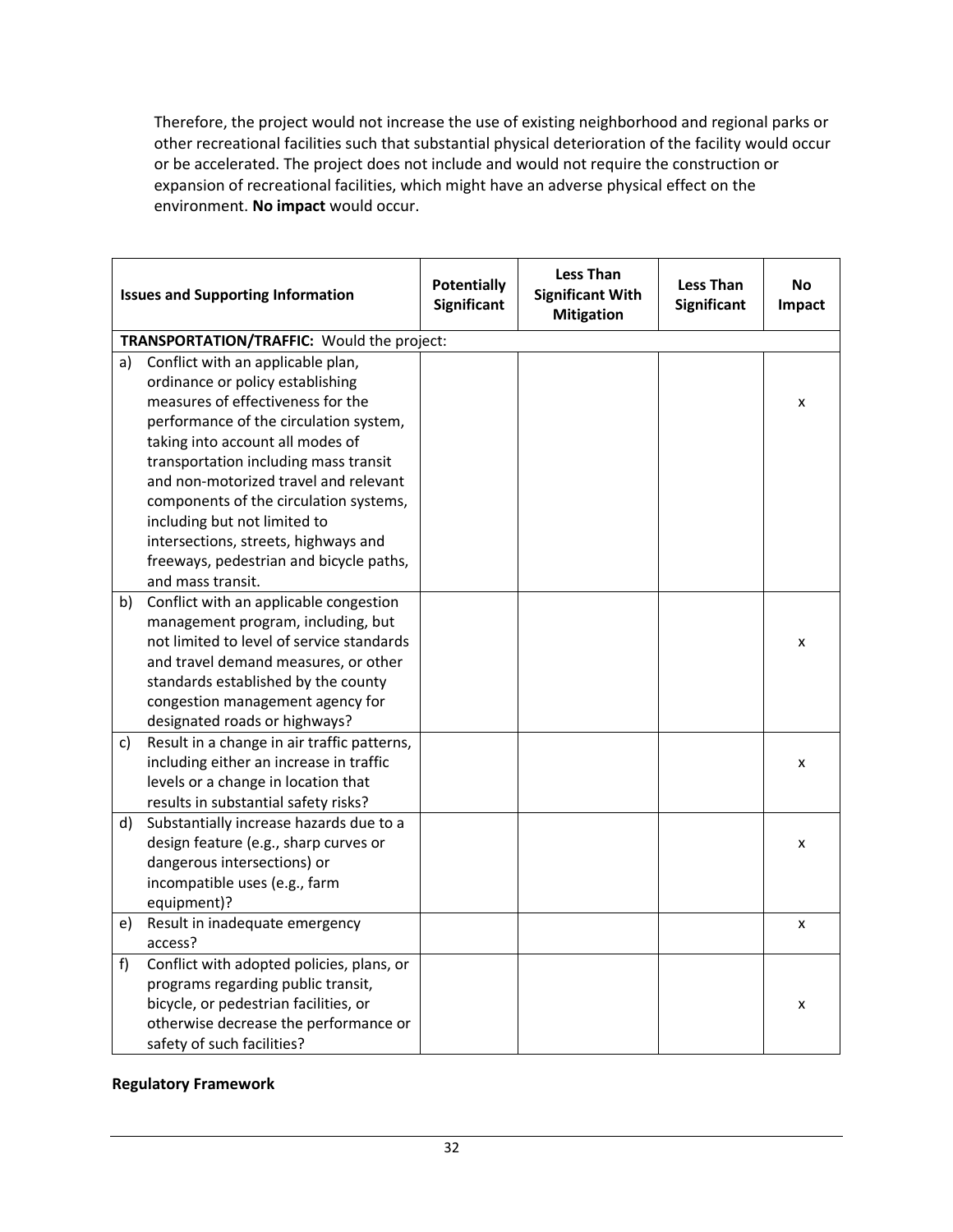Coastal Act Section 30254 states that new or expanded public works facilities (including transportation facilities) shall be designed and limited to accommodate needs generated by development or uses permitted consistent with the provisions of that division. Mendocino County General Plan Coastal Element Chapter 3.8 - Transportation, Utilities, and Public Services includes policies to carry out applicable Coastal Act provisions.

#### **Discussion**

The proposed ordinance clarifies how and where wireless communications facilities could be built and located. The ordinance does not encourage, promote, or otherwise incentivize the construction of new wireless communications facilities. Traffic related impacts of wireless communications facilities are minimal and limited to construction and potential intermittent site visits by workers. The adoption of the ordinance would not increase the overall demand for wireless communications facilities.

- **a, b)** The proposed ordinance would not conflict with an applicable plan, ordinance, or policy that establishes measures of effectiveness for the local circulation system, nor would it conflict with a congestion management program. There would be **no impact** as a result of implementing the proposed ordinance.
- **c)** Towers constructed under the proposed ordinance would not change or create an increase in air traffic patterns. Any towers tall enough to be subject to FAA lighting would require discretionary review and would need to demonstrate that they do not pose a safety risk to air traffic. There would be **no impact** as a result of adopting the proposed ordinance.
- **d)** The adoption of the ordinance does not increase the potential for wireless facilities to increase transportation hazards due to design features or incompatible uses. Proposed ordinance Section 20.522.025(D)12 requires a road condition assessment for any facility that relies on shared private road/access. The assessment would document baseline and post construction road conditions and requires "any damage to the road associated with construction activity shall be repaired to a condition that is equal to or better than existing road conditions." There would be **no impact** on road hazards and design.
- **e)** The proposed ordinance would not result in inadequate emergency access or conflict with adopted policies, plans, or programs regarding public transit, bicycle, or pedestrian facilities. Emergency response communication systems could be improved by streamlining the permitting process for wireless communication facilities, which play a significant role in emergency response services in rural areas of Mendocino County. There would be **no impact** on emergency access and public transit.

|    | <b>Issues and Supporting Information</b>          | <b>Potentially</b><br><b>Significant</b> | <b>Less Than</b><br><b>Significant With</b><br><b>Mitigation</b> | Less Than<br><b>Significant</b> | No<br><b>Impact</b> |  |  |
|----|---------------------------------------------------|------------------------------------------|------------------------------------------------------------------|---------------------------------|---------------------|--|--|
|    | UTILITIES AND SERVICE SYSTEMS: Would the project: |                                          |                                                                  |                                 |                     |  |  |
| a) | Exceed wastewater treatment                       |                                          |                                                                  |                                 |                     |  |  |
|    | requirements of the applicable                    |                                          |                                                                  |                                 | x                   |  |  |
|    | Regional Water Quality Control Board?             |                                          |                                                                  |                                 |                     |  |  |
| b) | Require or result in the construction of          |                                          |                                                                  |                                 |                     |  |  |
|    | new water or wastewater treatment                 |                                          |                                                                  |                                 | x                   |  |  |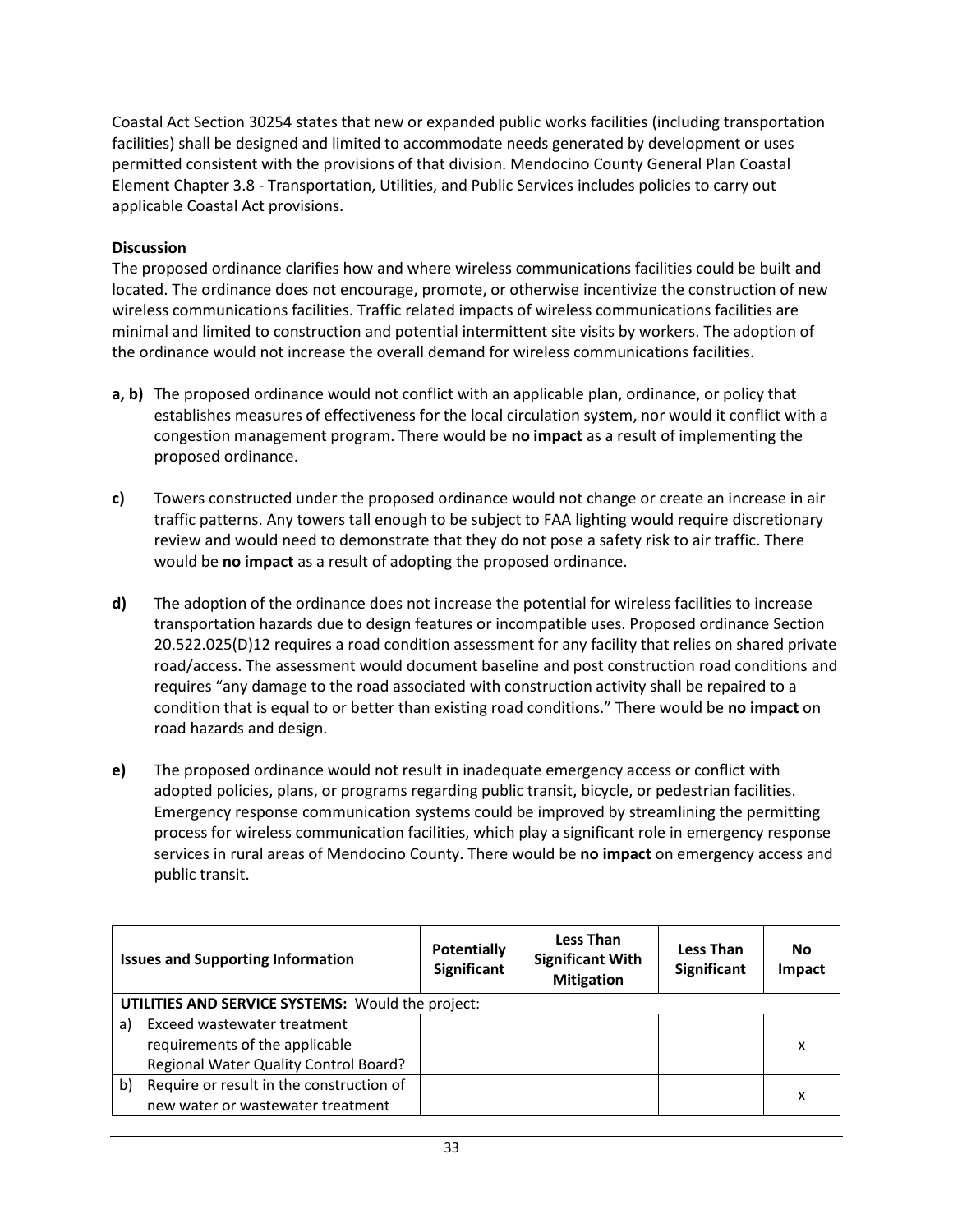|    | <b>Issues and Supporting Information</b>                                                                                                                                                                                                         | <b>Potentially</b><br>Significant | <b>Less Than</b><br><b>Significant With</b><br><b>Mitigation</b> | <b>Less Than</b><br><b>Significant</b> | <b>No</b><br>Impact |
|----|--------------------------------------------------------------------------------------------------------------------------------------------------------------------------------------------------------------------------------------------------|-----------------------------------|------------------------------------------------------------------|----------------------------------------|---------------------|
|    | facilities or expansion of existing<br>facilities, the construction of which<br>could cause significant environmental<br>effects?                                                                                                                |                                   |                                                                  |                                        |                     |
| c) | Require or result in the construction of<br>new stormwater drainage facilities or<br>expansion of existing facilities, the<br>construction of which could cause<br>significant environmental effects?                                            |                                   |                                                                  |                                        | x                   |
| d) | Have sufficient water supplies available<br>to serve the project from existing<br>entitlements and resources, or are new<br>or expanded entitlements needed?                                                                                     |                                   |                                                                  |                                        | x                   |
| e) | Result in a determination by the<br>wastewater treatment provider which<br>serves or may serve the project that it<br>has adequate capacity to serve the<br>project's projected demand in addition<br>to the provider's existing<br>commitments? |                                   |                                                                  |                                        | x                   |
| f  | Be served by a landfill with sufficient<br>permitted capacity to accommodate<br>the project's solid waste disposal<br>needs?                                                                                                                     |                                   |                                                                  |                                        | x                   |
| g) | Comply with federal, state, and local<br>statutes and regulations related to solid<br>waste?                                                                                                                                                     |                                   |                                                                  |                                        | x                   |

Coastal Act Section 30254 states that new or expanded public works facilities shall be designed and limited to accommodate needs generated by development or uses permitted consistent with the provisions of that division. Mendocino County General Plan Coastal Element Chapter 3.8 - Transportation, Utilities, and Public Services includes policies to carry out applicable Coastal Act provisions.

# **Discussion**

Wireless communications facilities do not require water, wastewater, or solid waste service. New towers in Mendocino County are unlikely to be in urbanized areas where storm water runoff would be an issue. Once new facilities are constructed there would be no solid waste generated, or additional water required for operations.

**a-g)** Because wireless communications facilities require no water, wastewater, or solid waste service to operate, there would be **no impact** to utility systems as a result of the proposed ordinance.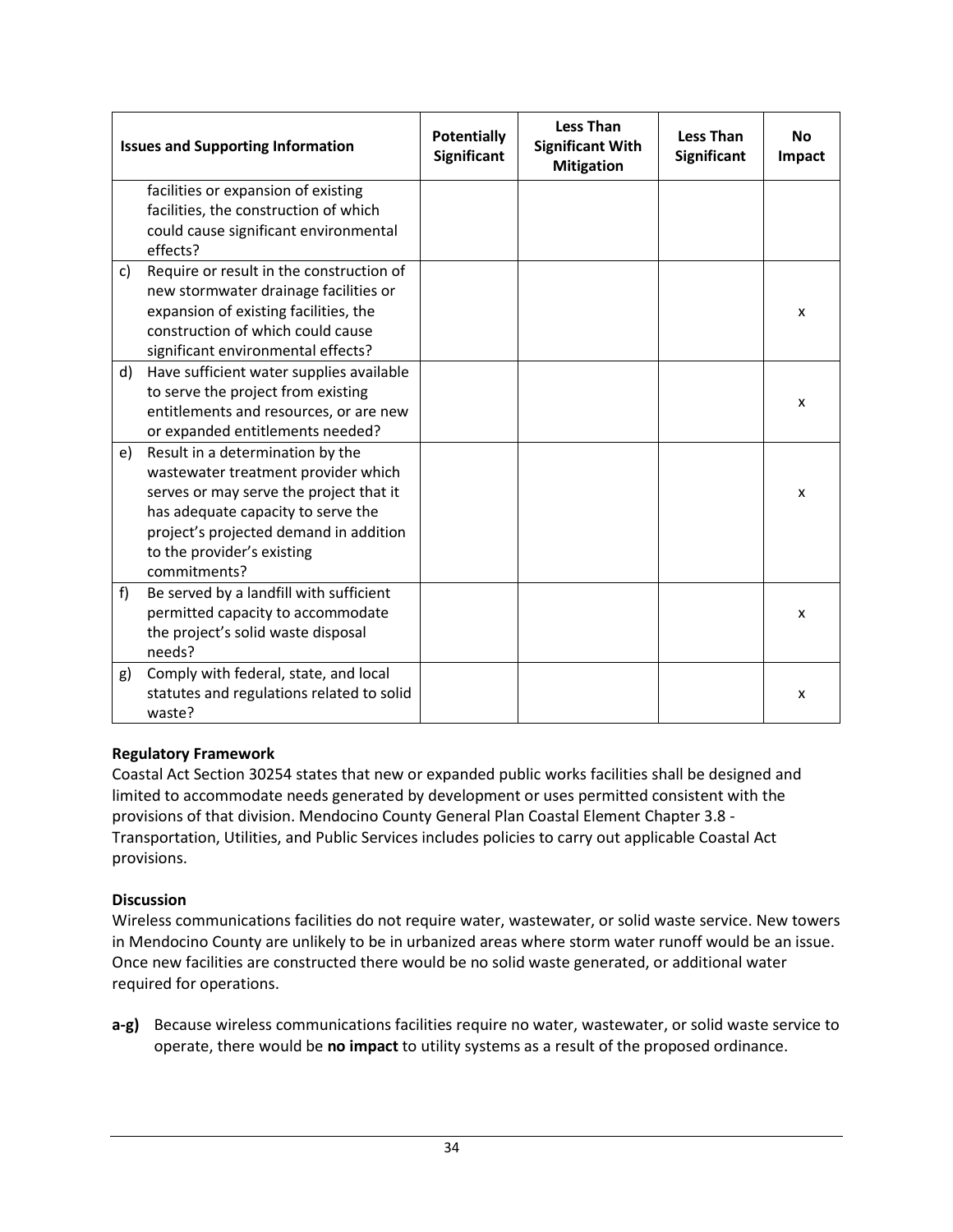| <b>Issues and Supporting Information</b> |                                               | <b>Potentially</b><br><b>Significant</b> | <b>Less Than</b><br><b>Significant With</b><br><b>Mitigation</b> | <b>Less Than</b><br><b>Significant</b> | <b>No</b><br>Impact |
|------------------------------------------|-----------------------------------------------|------------------------------------------|------------------------------------------------------------------|----------------------------------------|---------------------|
|                                          | <b>MANDATORY FINDINGS OF SIGNIFICANCE:</b>    |                                          |                                                                  |                                        |                     |
| a)                                       | Does the project have the potential to        |                                          |                                                                  |                                        |                     |
|                                          | degrade the quality of the environment,       |                                          |                                                                  |                                        |                     |
|                                          | substantially reduce the habitat of a fish    |                                          |                                                                  | X                                      |                     |
|                                          | or wildlife species, cause a fish or wildlife |                                          |                                                                  |                                        |                     |
|                                          | population to drop below self-sustaining      |                                          |                                                                  |                                        |                     |
|                                          | levels, threaten to eliminate a plant or      |                                          |                                                                  |                                        |                     |
|                                          | animal community, reduce the number or        |                                          |                                                                  |                                        |                     |
|                                          | restrict the range of a rare or endangered    |                                          |                                                                  |                                        |                     |
|                                          | plant or animal, or eliminate important       |                                          |                                                                  |                                        |                     |
|                                          | examples of the major periods of              |                                          |                                                                  |                                        |                     |
|                                          | California history or prehistory?             |                                          |                                                                  |                                        |                     |
| b)                                       | Does the project have impacts that are        |                                          |                                                                  |                                        |                     |
|                                          | individually limited, but cumulatively        |                                          |                                                                  |                                        |                     |
|                                          | considerable? ("Cumulatively                  |                                          |                                                                  | $\boldsymbol{x}$                       |                     |
|                                          | considerable" means that the                  |                                          |                                                                  |                                        |                     |
|                                          | incremental effects of a project are          |                                          |                                                                  |                                        |                     |
|                                          | considerable when viewed in connection        |                                          |                                                                  |                                        |                     |
|                                          | with the effects of past projects, the        |                                          |                                                                  |                                        |                     |
|                                          | effects of other current projects, and the    |                                          |                                                                  |                                        |                     |
|                                          | effects of probable future projects.)         |                                          |                                                                  |                                        |                     |
| C)                                       | Does the project have environmental           |                                          |                                                                  |                                        |                     |
|                                          | effects which will cause substantial          |                                          |                                                                  | X                                      |                     |
|                                          | adverse effects on human beings, either       |                                          |                                                                  |                                        |                     |
|                                          | directly or indirectly?                       |                                          |                                                                  |                                        |                     |

# **Discussion:**

Certain mandatory findings of significance must be made to comply with CEQA Guidelines §15065. The proposed project has been analyzed, and it has been determined that it would not:

- Substantially degrade environmental quality;
- Substantially reduce fish or wildlife habitat;
- Cause a fish or wildlife population to fall below self-sustaining levels;
- Threaten to eliminate a plant or animal community;
- Reduce the numbers or range of a rare, threatened, or endangered species;
- Eliminate important examples of the major periods of California history or pre-history;
- Achieve short term goals to the disadvantage of long term goals;
- Have environmental effects that will directly or indirectly cause substantial adverse effects on human beings; or
- Have possible environmental effects that are individually limited but cumulatively considerable when viewed in connection with past, current, and reasonably anticipated future projects.
- **a)** Based on the findings in this Initial Study, the proposed ordinance would have a **less than significant impact** related to the potential to degrade the quality of the environment, substantially reduce habitat values, or otherwise impact listed species. See Biological Resources Section for a specific discussion of biological resources supporting this finding. The proposed ordinance would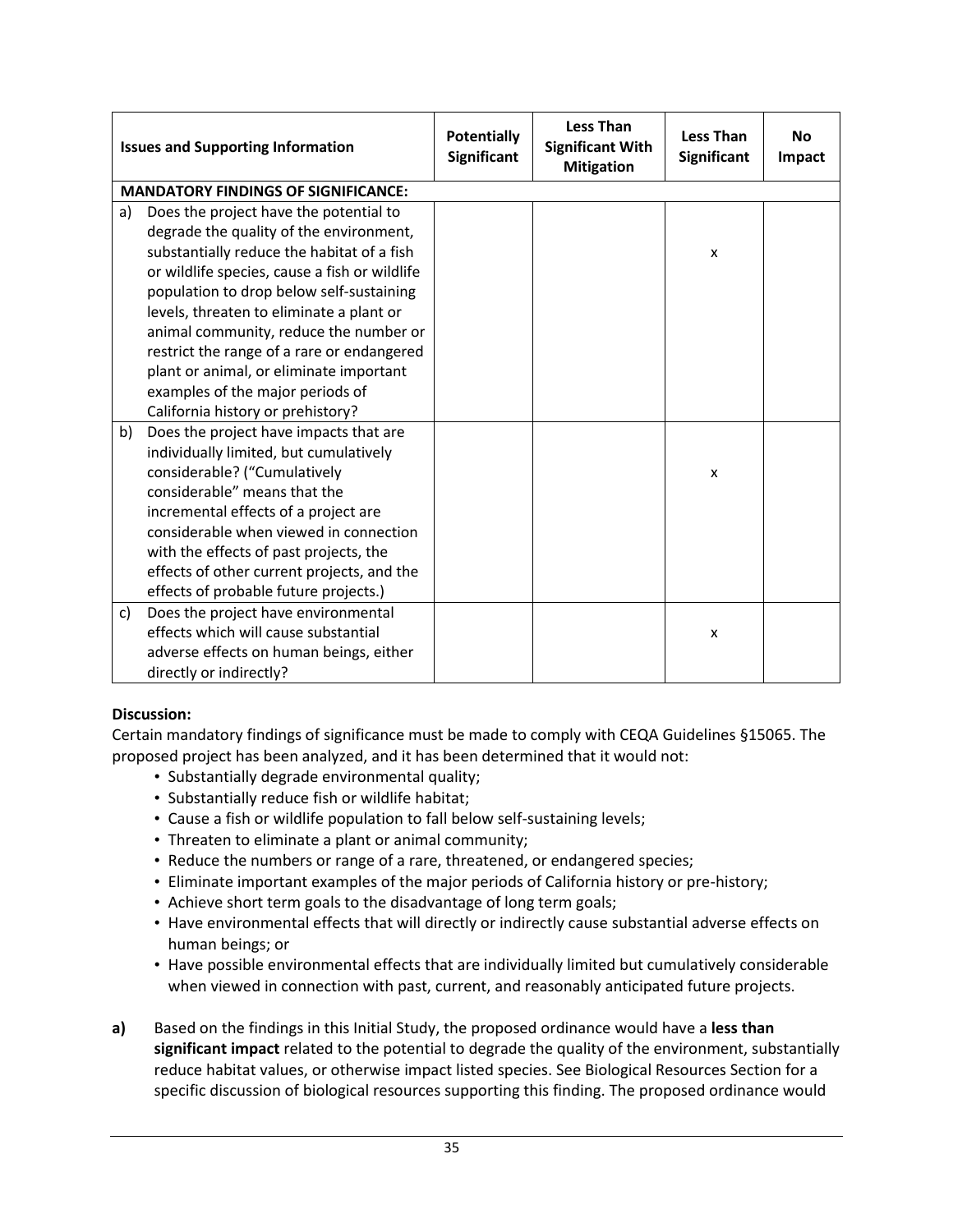not eliminate important examples of California history or prehistory. See Cultural Resources Section for a specific discussion of historic resources supporting this finding.

- **b)** No cumulative impacts have been identified as a result of the proposed ordinance. The proposed ordinance does not encourage, promote, or otherwise incentivize the construction of wireless communications facilities. The project's individual impacts would not add appreciably to any existing or foreseeable future significant cumulative impact, such as visual quality, historic resources, traffic impacts, or air quality degradation. Incremental impacts, if any, would be small and undetectable. All potential impacts would be **less than significant**.
- **c)** Based on the findings in this Initial Study, the proposed ordinance would not have environmental effects that would cause substantial adverse effects on human beings either directly or indirectly. The proposed ordinance is consistent with the General Plan, LCP, and zoning requirements, and development standards to reduce potential impacts have been incorporated into the ordinance. All potential impacts would be **less than significant**.